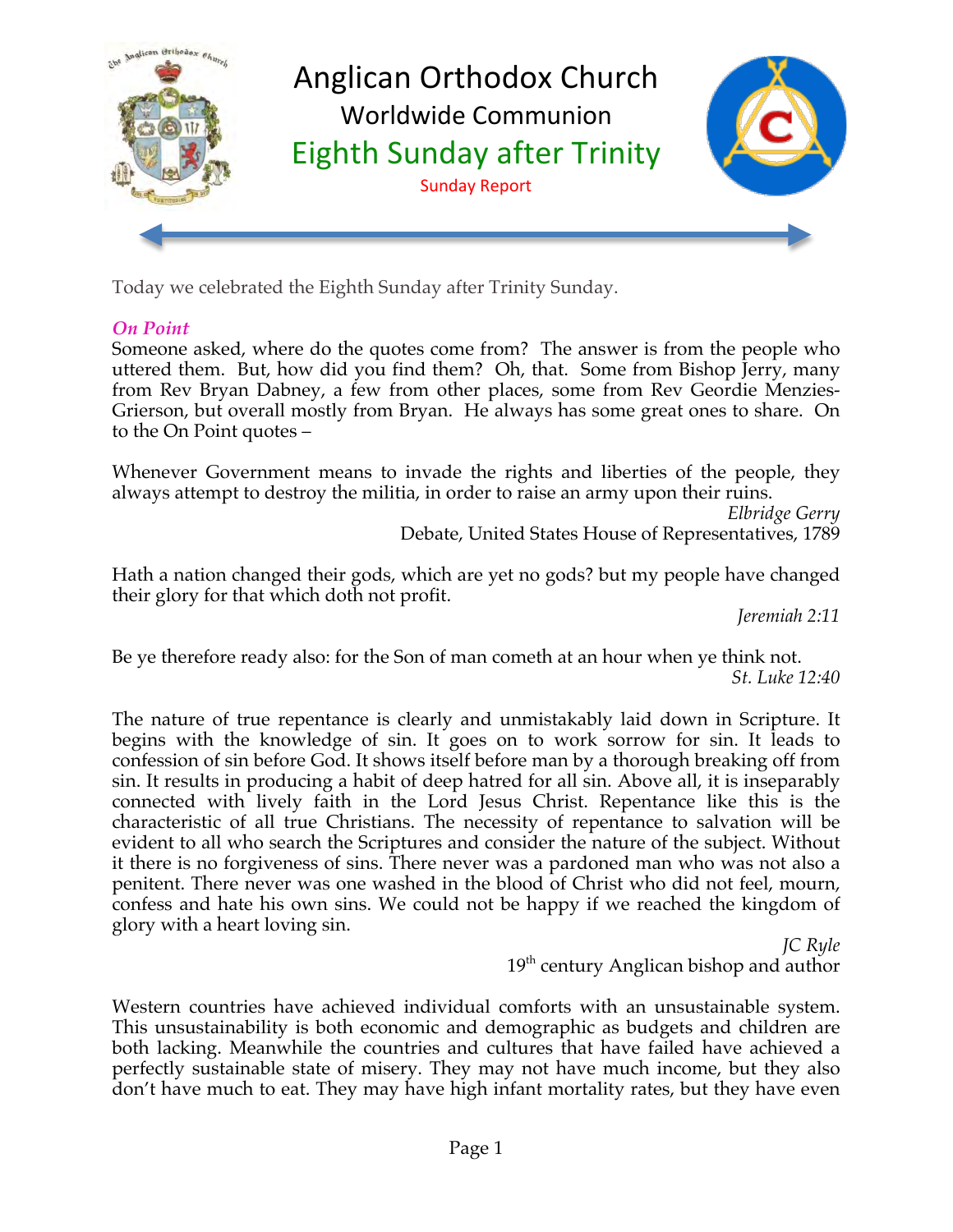higher childbirth rates. America of [2014] cannot go on being this way indefinitely. It probably can't even manage another two decades without major changes of some kind. Afghanistan [2014] however can go on being the way it is indefinitely... Living the Afghan lifestyle in London or Los Angeles is even sustainable because food and housing are free. That just leaves large packs of nomadic youth roaming the streets, selling drugs and rioting at the slightest provocation until it's time for them to get married and make more nomadic youths... It's tribal life transplanted to the West. It's culture with no real purpose except to produce young males eager to fight and expand tribal power and a religion with no real purpose except to affirm that as a religious duty. Islam embodies expansionism. Its directives of male violence and female subjugation have no other end. They protect the tribal imperatives of endogamy and violence, of inbreeding and the feud. It has no ideas except to get bigger and that makes its followers into ideal military colonists.

*Daniel Greenfield* 21<sup>st</sup> century American commentator (Know your military colonists, 7-27-14)

There is just one political party, and it is a government party. Any belief that there is any significant difference between Democrats and Republicans is pure fantasy. All supposed differences are merely Kabuki theater designed to keep the people distracted from the behind-the-scenes machinations of the elites.

*Bob Livingston*  $20<sup>th</sup>$  and  $21<sup>st</sup>$  century American conservative commentator Personal Liberty Digest

Today Americans would be outraged if UN troops entered Los Angeles to restore order; tomorrow they will be grateful. This is especially true if they were told there was an outside threat from beyond, whether real or promulgated, that threatened our very existence. It is then that all peoples of the world will plead with world leaders to deliver them from this evil. The one thing every man fears is the unknown. When presented with this scenario, individual rights will be willingly relinquished for the guarantee of their well being granted to them by their world government.

*Henry Kissinger*  $20<sup>th</sup>$  century American secretary of state and globalist

You get the same order of criminality from any State to which you give power to exercise it; and whatever power you give the State to do things FOR you carries with it the equivalent power to do things TO you.

*Albert Jay Nock*  $20<sup>th</sup>$  century political commentator

Let's get real, austerity is not going to happen and we aren't going to balance the budget. We're never going to pay off our debt or even pay it down. We're rapidly moving from 4 taxpayers for every social program recipient to 2 per recipient... we aren't even really paying the interest on the debt... the Federal Reserve is just printing money... Politicians and central bankers have shown they are going to print money to fulfill the obligations despite the declining purchasing power of the money. It's not so much science as religion. A belief that infinite growth will be a reality through... technologies, innovations, and solutions that in four decades have gone unsolved... and now it is simply a matter of time until the globe either becomes saturated with dollars and/or rejects the currency... we're approaching the moment where even at historically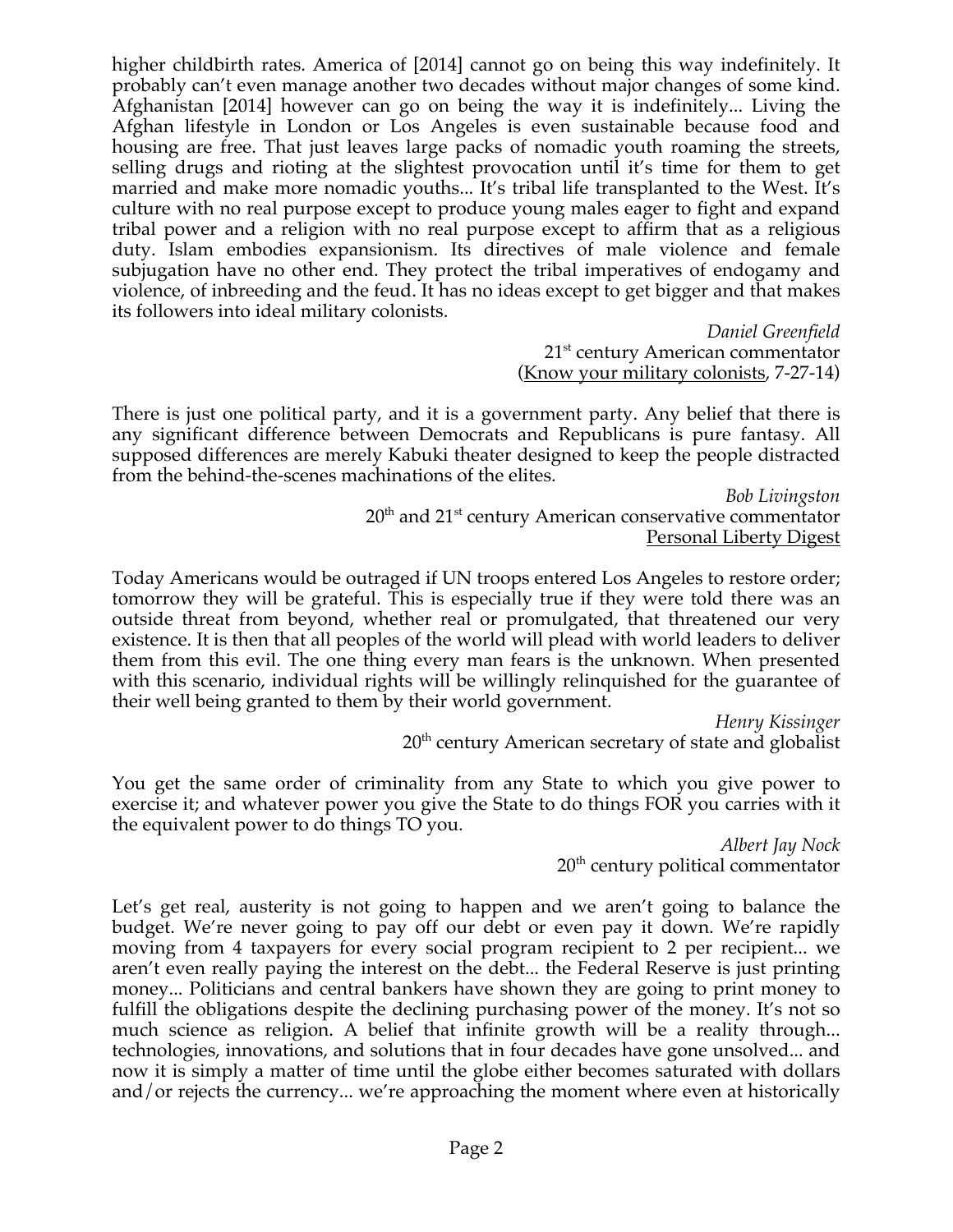low rates we will not be able to pay the interest and maintain government spending... without printing currency as this generation of Americans has never seen. Bad governance and bad policy coupled with disinterested citizens will demand it.

*Charles Biderman*

 $20<sup>th</sup>$  and  $21<sup>st</sup>$  century American investment manager (Trim Tabs blog, "US is Bankrupt", 8-4-14).

*Violet Seed*

A little boy planted a single seed in a bank of earth. It grew, budded, and blossomed into blue violets, unseen by the child planter. It also seeded, and the seed fell out upon the bank of earth; and next spring more violets grew; and so for years, increasing every season. The boy, grown a man in a foreign land, desired to visit his childhood's home. When he came to the wide bank of violets, he remembered how, years before, he had planted there a seed. "Can it be," he said, "that all these have sprung from the seed I planted?"

*625 New Bible Stories and Illustrations*

#### *God's Time is not our time, don't confuse the two and be discouraged!*

The American missionary Adoniram Judson arrived in Burma, or Myanmar, in 1812, and died there thirty-eight years later in 1850. During that time, he suffered much for the cause of the gospel. He was imprisoned, tortured, and kept in shackles. After the death of his first wife, Ann, to whom he was devoted, for several months he was so depressed that he sat daily beside her tomb. Three years later, he wrote: God is to me the Great Unknown. I believe in him, but I cannot find him.

But Adoniram's faith sustained him, and he threw himself into the tasks to which he believed God had called him. He worked feverishly on his translation of the Bible. The New Testament had now been printed, and he finished the Old Testament in early 1834.

Statistics are unclear, but there were only somewhere between twelve and twenty-five professing Christians in the country when he died, and there were not churches to speak of.

At the  $150<sup>th</sup>$  anniversary of the translation of the Bible into the Burmese language, Paul Borthwick was addressing a group that was celebrating Judson's work. Just before he got up to speak, he noticed in small print on the first page the words: "Translated by Rev. A. Judson." So Borthwick turned to his interpreter, a Burmese man named Matthew Hia Win, and asked him, "Matthew, what do you know of this man?" Matthew began to weep as he said,

We know him—we know how he loved the Burmese people, how he suffered for the gospel because of us, out of love for us. He died a pauper, but left the Bible for us. When he died, there were few believers, but today there are over 600,000 of us, and every single one of us traces our spiritual heritage to one man: the Rev. Adoniram Judson.

But Adoniram Judson never saw it!

And that will be the case for some of us. We may be called to invest our lives in ministries for which we do not see much immediate fruit, trusting that the God of all grace who oversees our work will ensure that our labor is not in vain.

> Adapted from *Julia Cameron*, editor Christ Our Reconciler (InterVarsity Press, 2012), pp. 200-201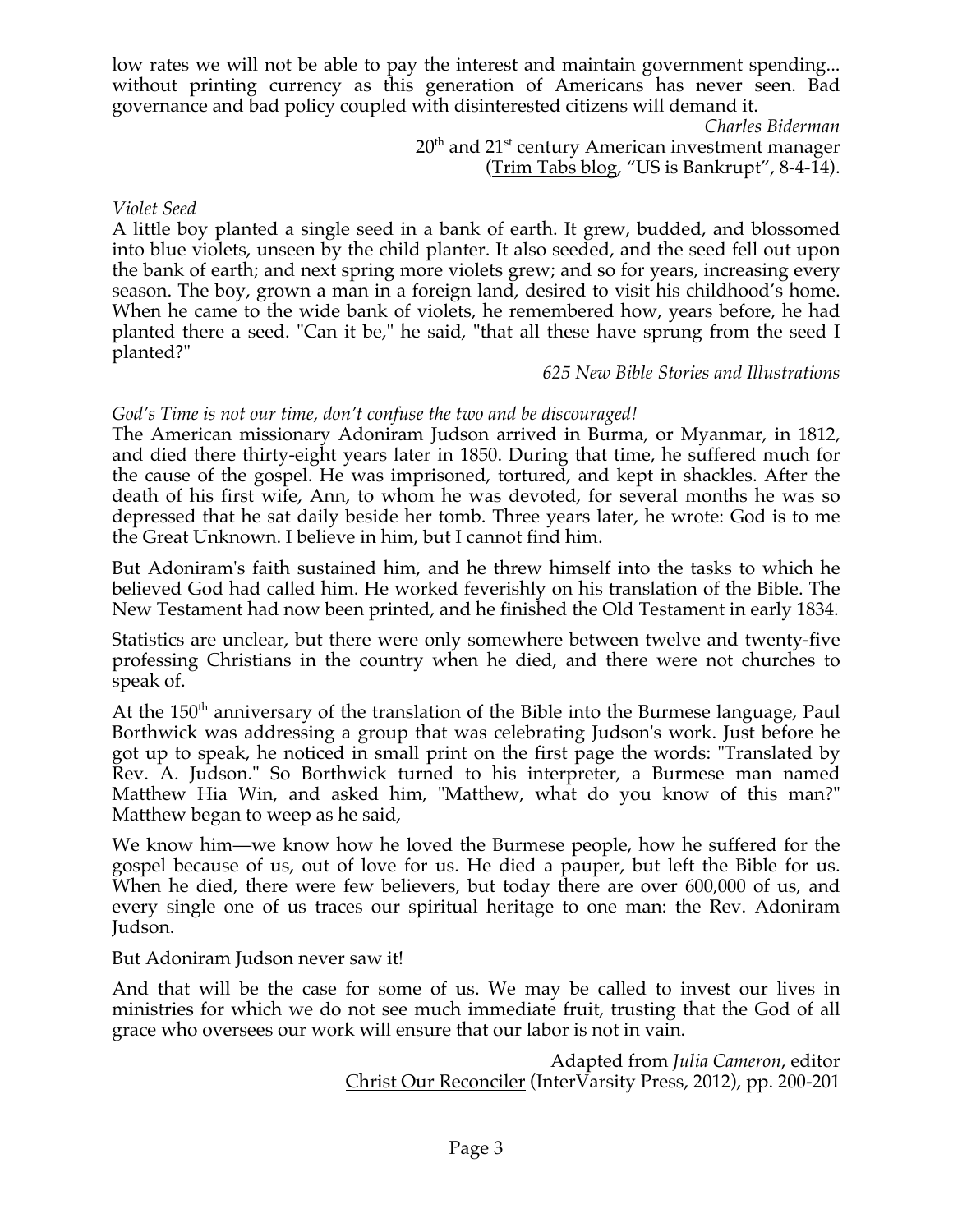#### *Choices*

Good and evil both increase at compound interest. That is why the little decisions you and I make every day are of such infinite importance. The smallest good act today is the capture of a strategic point from which, a few months later, you may be able to go on to victories you never dreamed of. An apparently trivial indulgence in lust or anger today is the loss of a ridge or railway line or bridgehead from which the enemy may launch an attack otherwise impossible.

*Jack Lewis* Mere Christianity

*TO EDWARD LOFSTROM: On what Lewis attempted in the Chronicles of Narnia; on the character of the man Jesus—his tenderness, ferocity, and even humor; and on the need to do one's duty while having patience with God.*

#### 16 January 1959

1. I am afraid I don't know the answer to your question about books of Christian instruction for children. Most of those I have seen—but I haven't seen many—seem to me namby-pamby and 'sissie' and calculated to nauseate any child worth his salt. Of course I have tried to do what I can for children—in a mythical and fantastic form by my seven 'Narnian' fairy tales. They work well with some children but not with others. Sorry this looks like salesmanship: but honestly if I knew anything else I'd mention it.

2. Of course. 'Gentle Jesus', my elbow! The most striking thing about Our Lord is the union of great ferocity with extreme tenderness. (Remember Pascal? 'I do not admire the extreme of one virtue unless you show me at the same time the extreme of the opposite virtue. One shows one's greatness not by being at an extremity but by being simultaneously at two extremities and filling all the space between.')

Add to this that He is also a supreme ironist, dialectician, and (occasionally) humourist. So go on! You are on the right track now: getting to the real Man behind all the plaster dolls that have been substituted for Him. This is the appearance in Human form of the God who made the Tiger and the Lamb, the avalanche and the rose. He'll frighten and puzzle you: but the real Christ can be loved and admired as the doll can't.

3. 'For him who is haunted by the smell of invisible roses the cure is work' (MacDonald). If we feel we have talents that don't find expression in our ordinary duties and recreations, I think we must just go on doing the ordinary things as well as we can. If God wants to use these suspected talents, He will: in His own time and way. At all costs one must keep clear of all the witchdoctors and their patent cures—as you say yourself.

*Jack Lewis* The Collected Letters of CS Lewis, Volume III

#### *Propers*

Each Sunday there are Propers: special prayers and readings from the Bible. There is a Collect for the Day; that is a single thought prayer, most written either before the refounding of the Church of England in the 1540s or written by Bishop Thomas Cranmer, the first Archbishop of Canterbury after the re-founding.

The Collect for the Day is to be read on Sunday and during Morning and Evening Prayer until the next Sunday. The Epistle is normally a reading from one of the various Epistles, or letters, in the New Testament. The Gospel is a reading from one of the Holy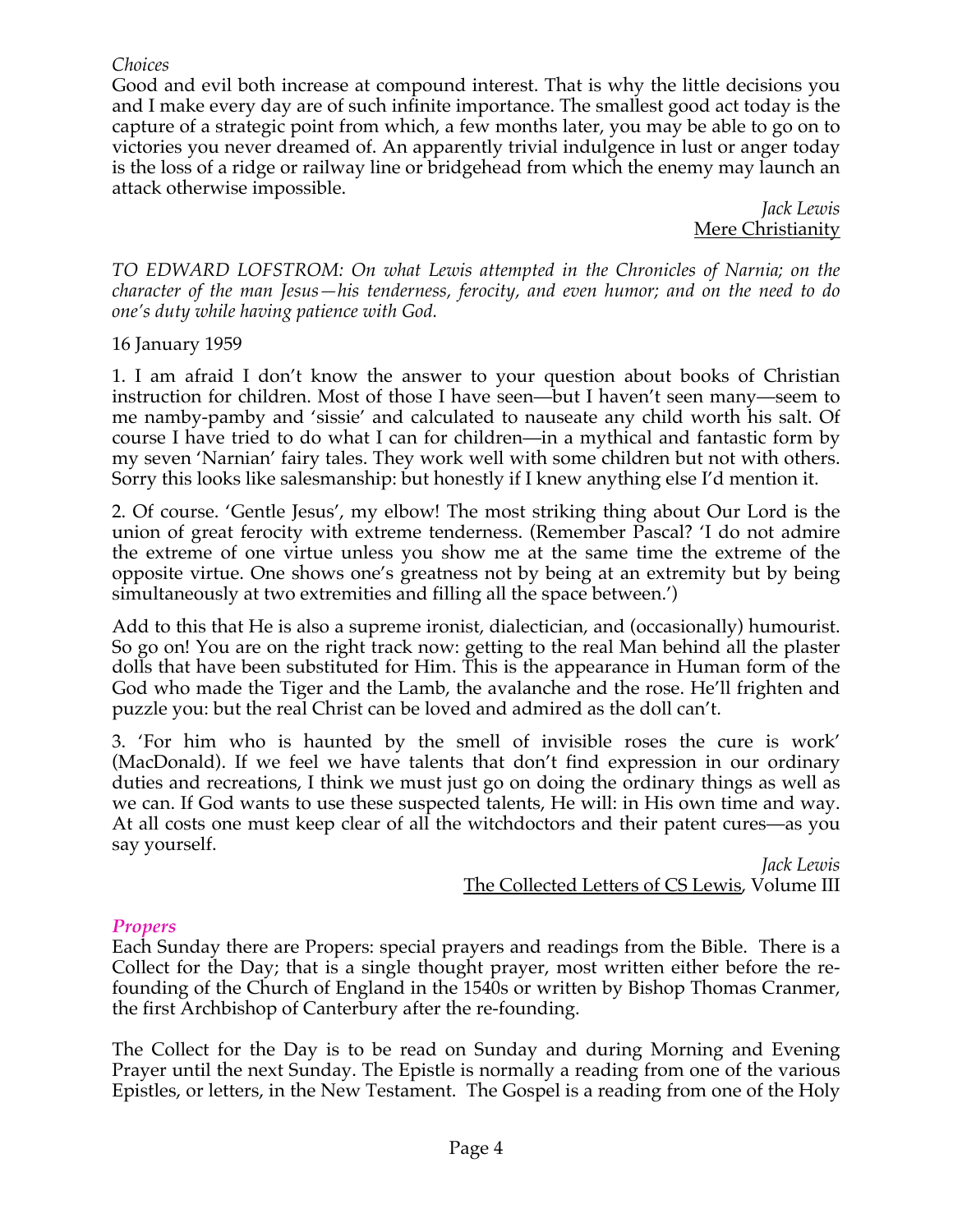Gospels, Matthew, Mark, Luke and John. The Collect is said by the minister as a prayer, the Epistle can be read by either a designated reader (as we do in our church) or by one of the ministers and the Holy Gospel, which during the service in our church is read by an ordained minister.

The propers are the same each year, except if a Red Letter Feast, that is one with propers in the prayerbook, falls on a Sunday, then those propers are to be read instead, except in a White Season, where it is put off. Red Letter Feasts, so called because in the Altar Prayerbooks the titles are in red, are special days. Most of the Red Letter Feasts are dedicated to early saints instrumental in the development of the church, others to special events. Some days are particularly special and the Collect for that day is to be used for an octave (eight days) or an entire season, like Advent or Lent.

The Propers for today are found on Page 199-200, with the Collect first:

The Eighth Sunday after Trinity.

*The Collect.*

**GOD**, whose never-failing providence ordereth all things both in heaven and earth; We humbly beseech thee to put away from us all hurtful things, and to give us those things which are profitable for us; through Jesus Christ our Lord. *Amen.* **O**

The Epistle came from Paul's letter to the Romans, the Eighth Chapter, beginning at the Twelfth Verse. Paul tells us to live out our lives as Jesus instructed us to. If we live as we want, we die and are gone. If we live as Jesus commanded, we will live through to eternity. Life is not about here, it is about doing well enough here so we can get there. If we want the fruits of the heirship we have been given, we must live the part:

RETHREN, we are debtors, not to the flesh, to live after the flesh. For if ye live after the flesh, ye shall die: but if ye through the Spirit do mortify the deeds of the body, ye shall live. For as many as are led by the Spirit of God, they are the sons of God. For ye have not received the spirit of bondage again to fear; but ye have received the Spirit of adoption, whereby we cry, Abba, Father. The Spirit himself beareth witness with our spirit, that we are the children of God: and if children, then heirs; heirs of God, and joint-heirs with Christ; if so be that we suffer with him, that we may be also glorified together.  $\overline{B}$ 

Today's Holy Gospel started in the Seventh Chapter of the Gospel according to St. Matthew, beginning at the Fifteenth Verse. Matthew records the warning that so few heed. Many leaders talk a good line, but how do they actually act, particularly in private? For it is private when none are looking that we are revealed. If you want to get to heaven, you have to act the part, not just talk about it.

EWARE of false prophets, which come to you in sheep's clothing, but inwardly they are ravening wolves. Ye shall know them by their fruits. Do men gather grapes of thorns, or figs of thistles? Even so every good tree bringeth forth good **FWARE** of false prophets, which come to you in sheep's clothing, but inwardly they are ravening wolves. Ye shall know them by their fruits. Do men gather grapes of thorns, or figs of thistles? Even so every good tree brin fruit, neither can a corrupt tree bring forth good fruit. Every tree that bringeth not forth good fruit is hewn down, and cast into the fire. Wherefore by their fruits ye shall know them. Not every one that saith unto me, Lord, Lord, shall enter into the kingdom of heaven; but he that doeth the will of my Father which is in heaven.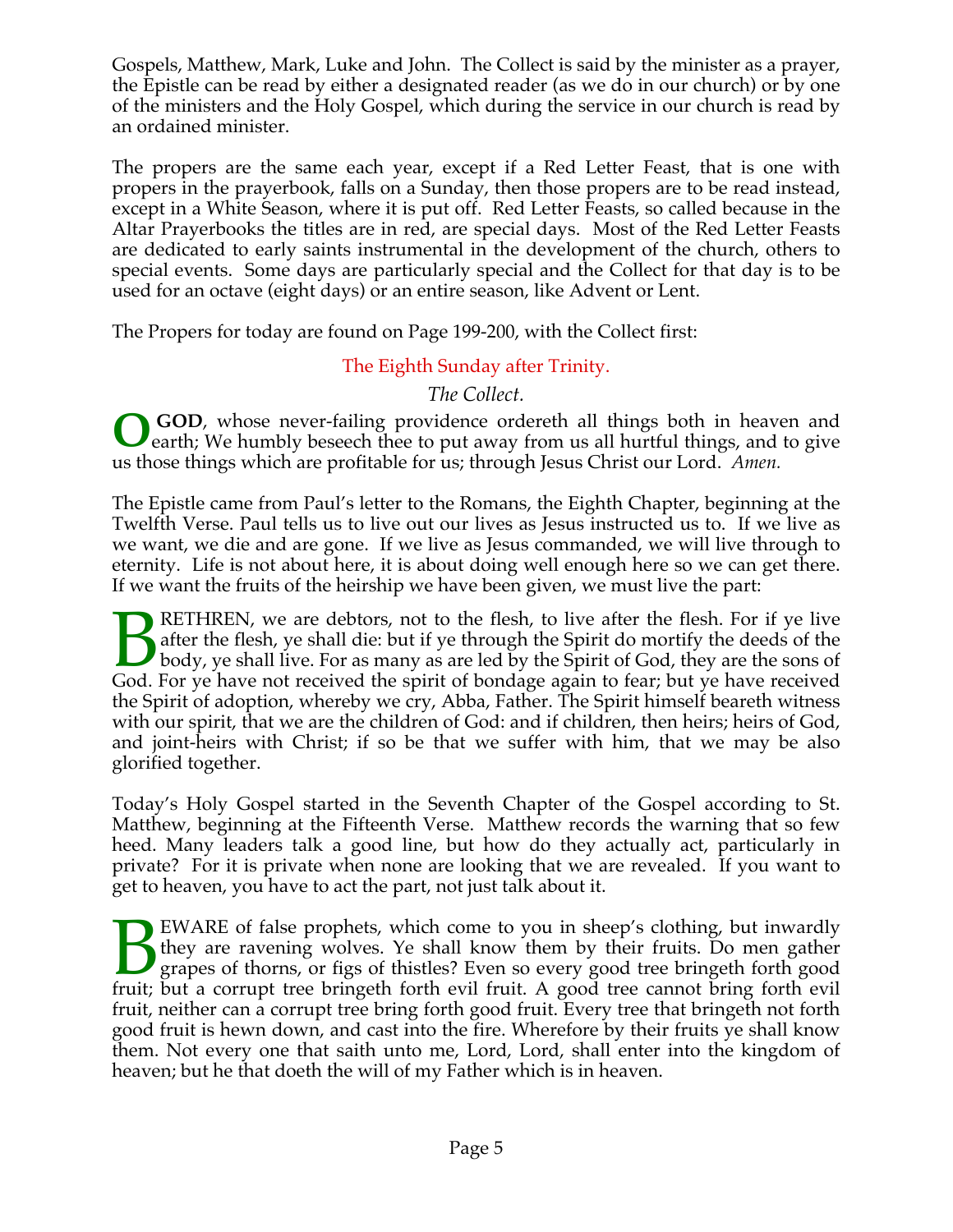#### *Bishop Ogles' Sermon*

We are oft fortunate to get copies of Bishop Jerry's sermon notes. Today is one of those

Sundays. Today's sermon starts off with the collect, and like always, it will give you a lot to consider in your heart.

> Eighth Sunday after Trinity Saint Andrew's Anglican Orthodox Church 10 August 2014, Anno Domini

#### The Eighth Sunday after Trinity.

*The Collect.*

**GOD**, whose never-failing providence ordereth



all things both in heaven and earth; We humbly beseech thee to put away from us all hurtful things, and to give us those things which are profitable for us; through Jesus Christ our Lord. *Amen.* **O**

<sup>15</sup> Beware of false prophets, which come to you in sheep's clothing, but inwardly they are ravening wolves. <sup>16</sup> Ye shall know them by their fruits. Do men gather grapes of thorns, or figs of thistles? <sup>17</sup> Even so every good tree bringeth forth good fruit; but a corrupt tree bringeth forth evil fruit. <sup>18</sup> A good tree cannot bring forth evil fruit, neither can a corrupt tree bring forth good fruit. <sup>19</sup> Every tree that bringeth not forth good fruit is hewn down, and cast into the fire. <sup>20</sup> Wherefore by their fruits ye shall know them. <sup>21</sup> Not every one that saith unto me, Lord, Lord, shall enter into the kingdom of heaven; but he that doeth the will of my Father which is in heaven. <sup>22</sup> Many will say to me in that day, Lord, Lord, have we not prophesied in thy name? and in thy name have cast out devils? and in thy name done many wonderful works? 23 And then will I profess unto them, I never knew you: depart from me, ye that work iniquity. (Matt 7:15-23)

 In today's Gospel text, the Lord is making concluding remarks in His Sermon on the Mount. Every word that Jesus spoke was Gospel Scripture. He, being God the Son, speaks from the height of the Mount to the people at various levels below the summit. This, too, is symbolic of His Sovereignty and Divine Nature. He speaks of a matter of grave importance, especially for the church today. The circumstances of false doctrine and hypocrisy in ministry was very much like it is today; but the shyster-minister of today is more polished at flattery and back-slapping. As Jesus says in another place, "*And many false prophets shall rise, and shall deceive many. 12 And because iniquity shall abound, the love of many shall wax cold*." (Matt 24:11-12) The precise words of Jesus are important to note – ALWAYS. He does not say, "*A few false prophets shall rise*" but "*MANY*!" Why do these false prophets arise? It is because men disregard God's Word as their rule and compass for life. Iniquity abounds, and iniquity produces hypocritical and greedy ministers. They arise from iniquity and not from righteous living. They lack love, and they impart this lack to their listeners.

 How do these false prophets come to us? All who are members of our Church will know that they do certainly come, for we have had our quota of them. They come presuming to agree with all that we believe and practice. They claim to preach a Gospel that is of Christ, but their living testimony betrays their claim. They love the attention and admiration of the people, but that is a love of self and not of others. They will travel long distances to receive honors, but will seldom take thirty minutes from their leisurely schedules to visit the sick, the hurting, and those who are suffering from want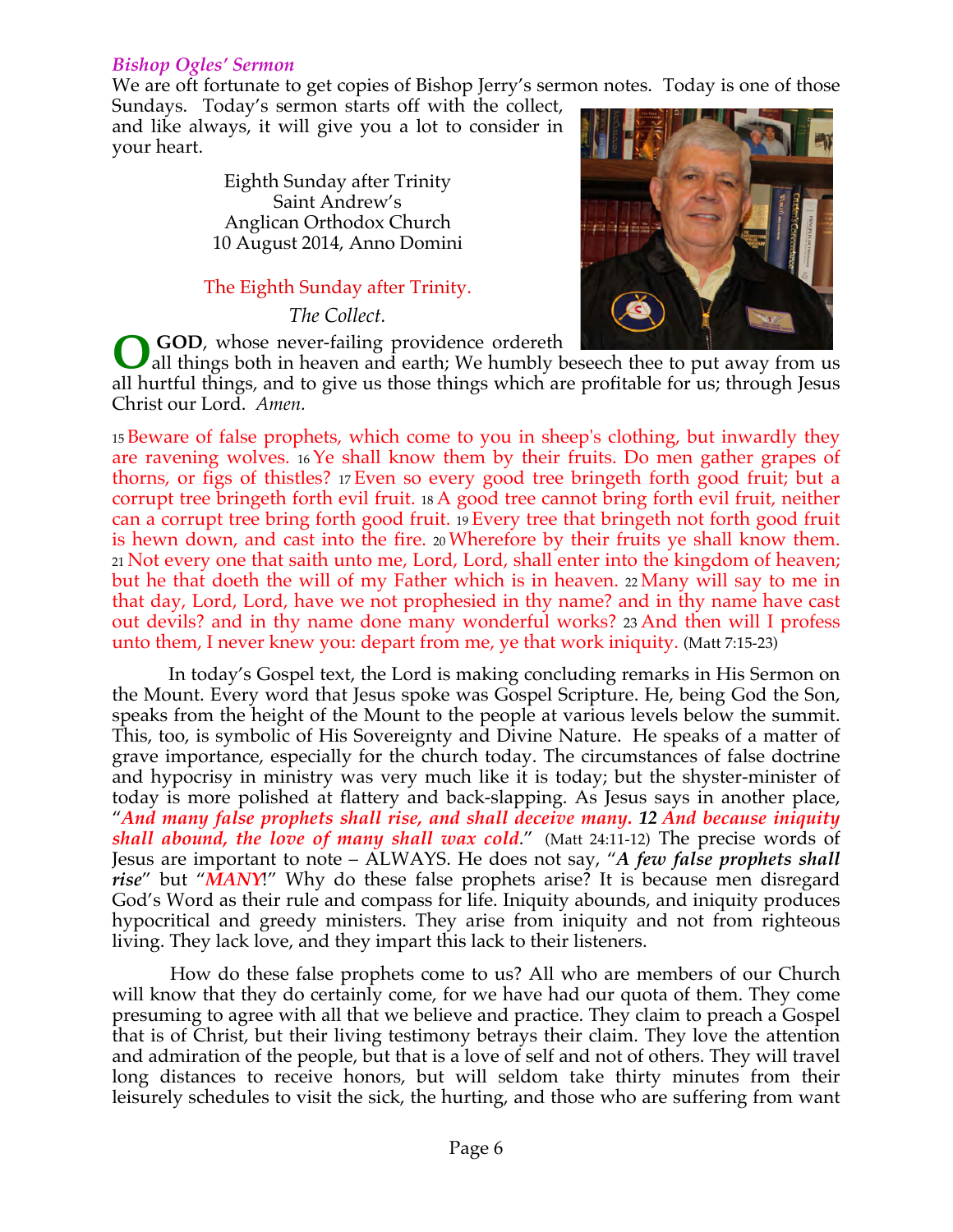of resources. They prefer to delegate these missions to others in the church whom they consider to be 'inferior' to their own high estate. They pretend to love the people, to stand upon biblical faith, to care for the widows and orphans; yet, their zeal is not translated into action. Well did our Lord call them wolves in sheep's clothing! "*Beware of false prophets, which come to you in sheep's clothing, but inwardly they are ravening wolves.*" They are precisely the opposite of what they pretend to be. They appear as gentle and kind, yet every kindness has a string of wanted favor attached.

 These ravening wolves are not difficult to identify if the Christian is a devout Bible scholar. He can compare words to fruit and see, very quickly, that they do not match. The wolf cannot don the sheep's clothing for very long for it goes against his nature. At some point, at the time most opportune when he has gained the confidence of the sheep, he will cast away the sheep's clothing and devour the sheep. How many instances today do we hear of clergy eloping with a church member's wife along with the treasure of the church? The Word of God is our Armor against such villains. Why do so many churchmen omit daily scripture reading today – even faithful attendees at church? They are marching onto the field of battle with neither armor protection nor sword.

The Bible gives you every mark of identification of these fools (and fools they are for they offend the Sovereign of Heaven). "*Ye shall know them by their fruits. Do men gather grapes of thorns, or figs of thistles?*" They live by a standard alien to the Word of God. Many cannot even preach the Word from the pulpit with conviction and power. They may quote the philosopher as much as the Lord and Savior. They may lean heavily on stories about themselves rather than those of the Suffering Savior. Beware of such men. They smile always while they prepare the table to devour the trusting victim.

 "*Even so every good tree bringeth forth good fruit; but a corrupt tree bringeth forth evil fruit. A good tree cannot bring forth evil fruit, neither can a corrupt tree bring forth good fruit. Every tree that bringeth not forth good fruit is hewn down, and cast into the fire. Wherefore by their fruits ye shall know them.*" Does the minister convince the people to love HIM, or does his preaching evoke love for the Savior whom he pretends to preach? This is the fruit of which Christ speaks. There are only a few fundamental qualifications for a minister of God (and a seminary degree, though sometimes helpful if it is a truly Christian seminary, is not one of them today), he must:

- 1. First of all, be a devout Christian himself;
- 2. Love God's Word so much that he attains an unquestioned level of scholarship in it;
- 3. Be able to teach that Word to his listeners so that they love the virtue of the Word he presents;
- 4. Have a deep and abiding love for Christ and the Church (including every member);
- 5. He must be of untarnished character not seeking self-acclaim, but the acclaim of Heaven; and
- 6. Be called of God, know that he is called of God, and confirmed in that calling by the Church in the apostolic 'laying on of hands.'
- 7. In other words, his Facebook description must match that of his true character only an illustration! 8.

There really is not much of a line between the minister and the lay Christian – each is called of God into different missions and responsibilities. The preacher is never to place himself above the people to whom he preaches. Christ Himself never did so.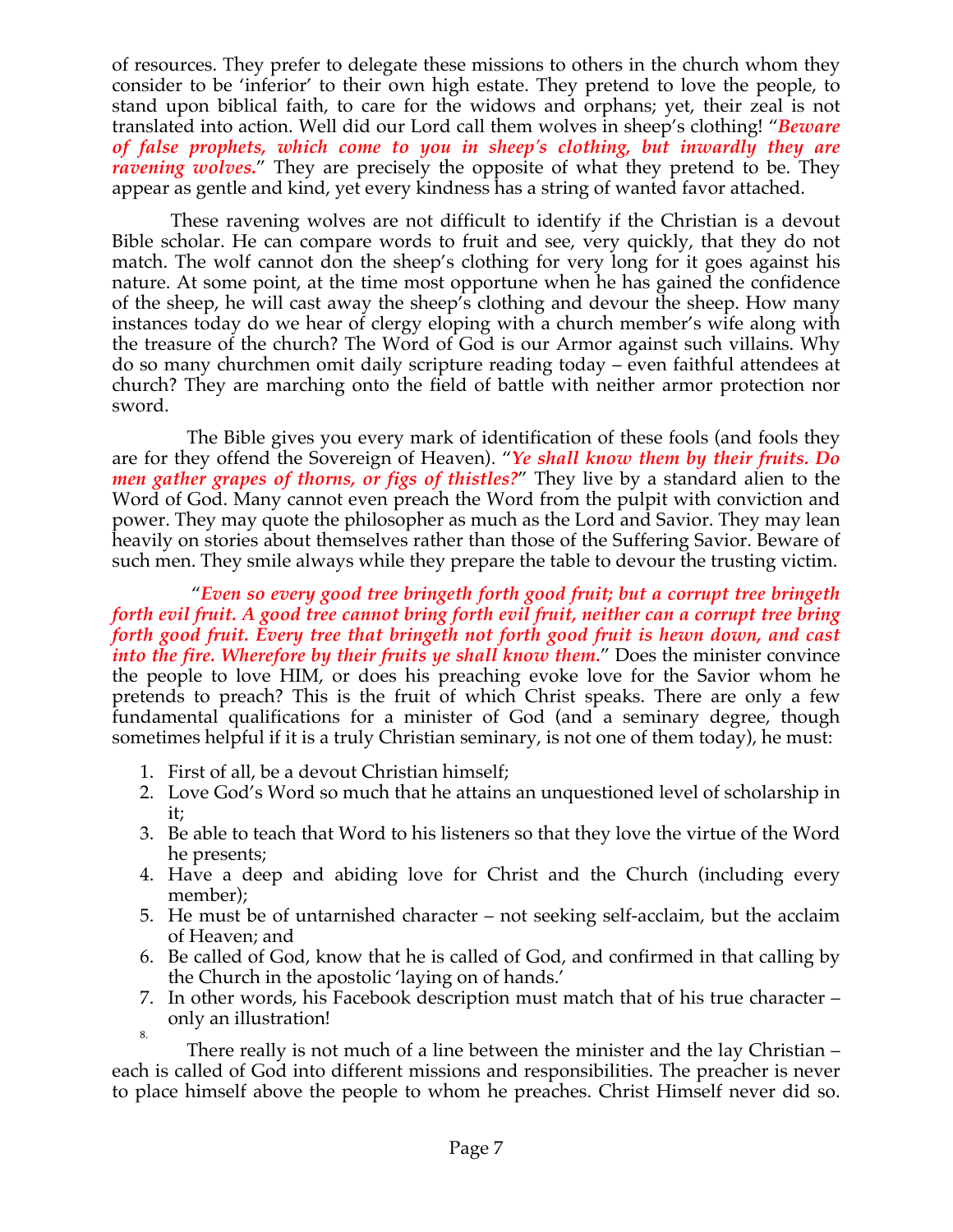His affections and compassion were toward the poor sinner and always expressed in loathing toward the false priests and Pharisees (ministers) of His day.

The professing Christian (lay or clerical) should be a Christian as much on Friday night as he claims to be on Sunday morning. He is much like the silver spoon compared with the silver-plated spoon. They both look alike when we first hold them; but over time, the silver on the plated spoon wears through to the baser metal underneath, and we know that it is not what it pretends to be; the sterling silver spoon retains its character throughout all time and service. The same with all Christians! How many in the church today do you believe are sterling all the way to the bone?

Jesus concludes this text with an eye-opening closing: "*Not every one that saith unto me, Lord, Lord, shall enter into the kingdom of heaven; but he that doeth the will of my Father which is in heaven. Many will say to me in that day, Lord, Lord, have we not prophesied in thy name? and in thy name have cast out devils? and in thy name done many wonderful works? And then will I profess unto them, I never knew you: depart from me, ye that work iniquity*." There are many today sitting in the pews (or standing in the pulpit) who profess Christ with convincing lips, but that lip-service loses its splendor in the dark nights of the week. They may claim to love Christ, but care very little for the study of His Word that nourishes them on the Person of Christ. There are a great many ministers who handle the Word of God with unclean hands. They prepare great shows of entertainment at which the Holy Ghost, presumably, is their 'Genie in the Bottle' who comes down to heal and to bless precisely at the televised hour! How shallow can we be! "*A wicked and adulterous generation seeketh after a sign; and there shall no sign be given unto it, but the sign of the prophet Jonas*." (Matt 16:4)

Two important points are made in this last verse: Firstly, He refers to the seeking of a wicked and adulterous generation. If modern America does not fit that description, I do not what nation does. The only sign to which Jesus refers is His own death, burial, and resurrection which is comparable to the experience of poor Jonah.

You may say, with the Oxford lisp, "Yes, but we have always had these sins with us! Nothing has changed." Really! How do you suppose the Founding Fathers would have felt about outlawing Bible reading and prayer from schools? How do you suppose they would have viewed legalizing mind-altering drugs, homosexual marriage, and open abortion? These are the egregious sins of our day, but seldom mentioned from the pulpit either out of fear of the politically correct censors; or government retribution; or, sadly, perhaps because they may see nothing wrong with these sins; Secondly, Jesus makes a hidden reference to His identity as Judge. When all of those false and vain professing Christian laity and clergy come to Him justifying themselves by their works of false piety and miracles, they are acknowledging something they failed to acknowledge in their preaching and lives – it is Him to whom they report at the far Banks of Jordan Waters. And who is it that expels them from Heaven? "*And then will I profess unto them, I never knew you: depart from me, ye that work iniquity*." At the portals of Heaven who is it they confront with the claim that "*Lord, Lord, have we not prophesied in thy name? and in thy name have cast out devils? and in thy name done many wonderful works?*" It is Christ to whom they come face-to-face, isn't it? And what does Christ say to them? He says He never KNEW them – not now, or even while they were performing those presumed 'wonderful works.' He then pronounces an eternal judgment against them: "*depart from me, ye that work iniquity*" These prestigious ministers were never known of Christ. They receive that final verdict – just the very thought of which should strike terror and dismay in their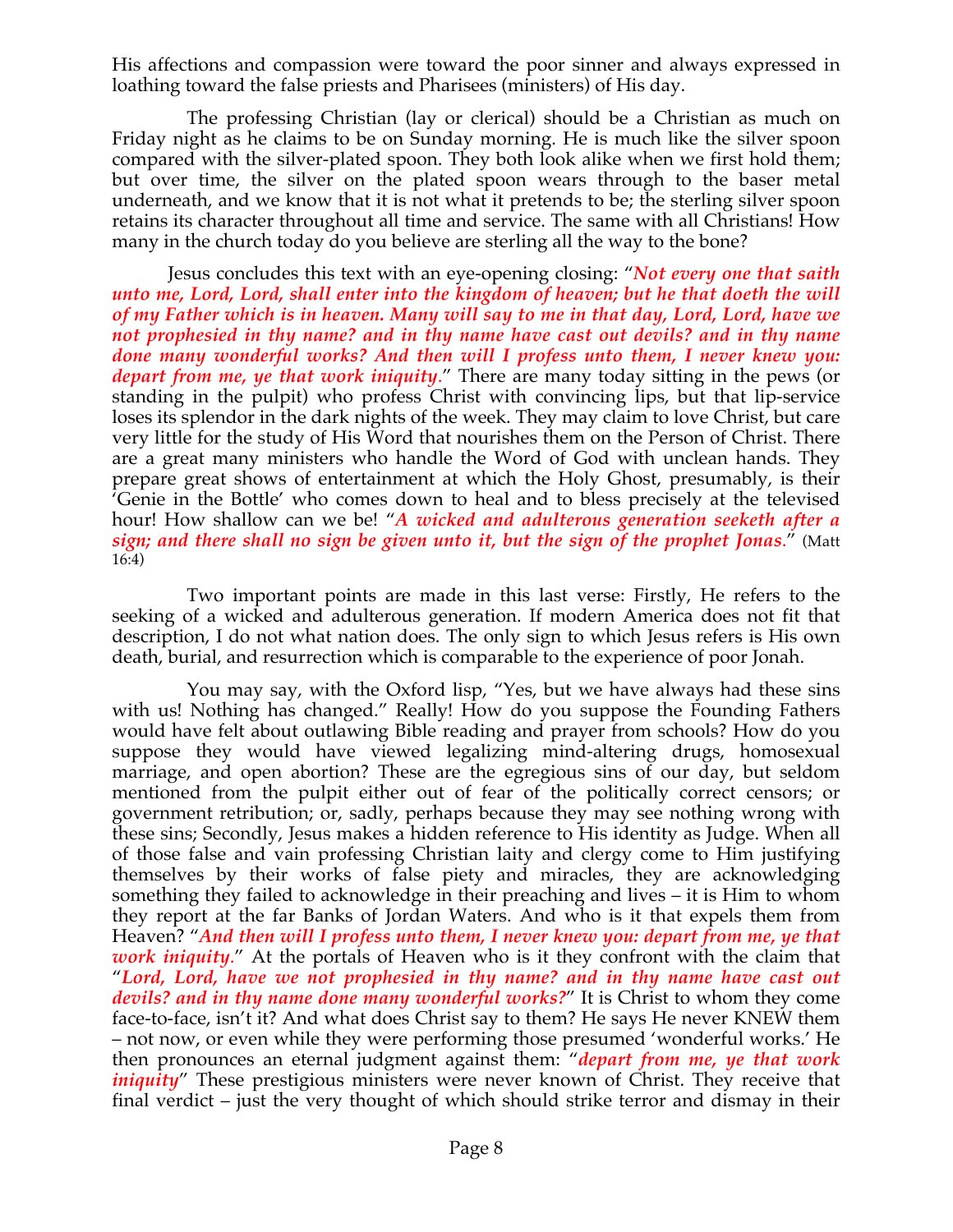hearts, "*Depart from me, ye that work iniquity.*" Depart from WHERE and to WHAT PLACE? Simple: in eternity, there will only exist two places, as there only exist two families today. Either we belong to the family of God, or we belong to the family of the Prince of this World. There is no middle earth. In the resurrection, we either abide with Christ in Heaven, or we abide with that wretched Fallen Angel in the Fires of Hell.

Sorry, is this sermon makes you 'uncomfortable.' A warning is far better than walking into the ditch unwittingly. This is a day of personal and national repentance. In fact, every day of the year, decade, century, and millennium is a day of personal and national repentance.

Who will hear the Lord's Call?

# *Sermon – Reverend Jack Arnold - Time and Action Church of the Faithful Centurion - Descanso, California*

Today's sermon brought the Collect, Epistle and Gospel together and is partly contained in the forewords above.



Consider the words from the Collect, wherein we ask God who … ordereth all things both in heaven and earth; … to put away from us all hurtful things, and to give us those things which are profitable for us …

We must understand in our hearts that God does indeed "ordereth all things" here as well as in heaven. Once we understand that, then we can ask Him to keep us away from those things hurtful to us and incline our hearts towards those things that are good for us. This is one of the many things for which we need the inspiration of the Holy Ghost

in our hearts. Without His Help, we cannot recognize the help we need. We tend to think of ourselves as perfectable by our own work, without the need to depend on others (Him). The problem is, it does not work. And yet, we cannot seem to figure this out on our own. To try what clearly does not work over and over again, is the very definition of insanity. On the other hand, if we look to God for help, for guidance, for direction, for course correction, for strength, for structure, for the ability to persevere, there is nothing that must be done that cannot be done. In other words, on our own we cannot do anything that works, but with God's help, we can do things that work! But it is not because of us, that we can do things that work, but because God is acting within us with the help of the Holy Ghost. He can help us put aside our fears, worries, concerns and do what we need to do. It may not necessarily be what we want to do, but in the end, it is better than anything we could want to do. God asks only that we do our very best. By the way, do not confuse saying you are doing your best with actually doing it. There is a difference between words and actions!

There are 66 books in the Bible, of those 27 are in the New Testament, of those Saint Paul wrote 13, almost half! More than anyone. Paul gives much of the guidance and direction we call The Word of God. Yet, his message is very simple. People claim to find it hard to grasp, which mostly means they don't want to hear it. If they truly did want to hear it, they would not offer up those excuses! Today, Paul tells us, much like last week, that if we are of this world, we die of this world. Pretty simple message, right? Yet if we will accept our adoption by God, we will be entitled to call Him Abba, or Daddy. For, if we are His children, then we gain His Birthright and all that results from that status. Again, this is simple, but following as His Children can be a fairly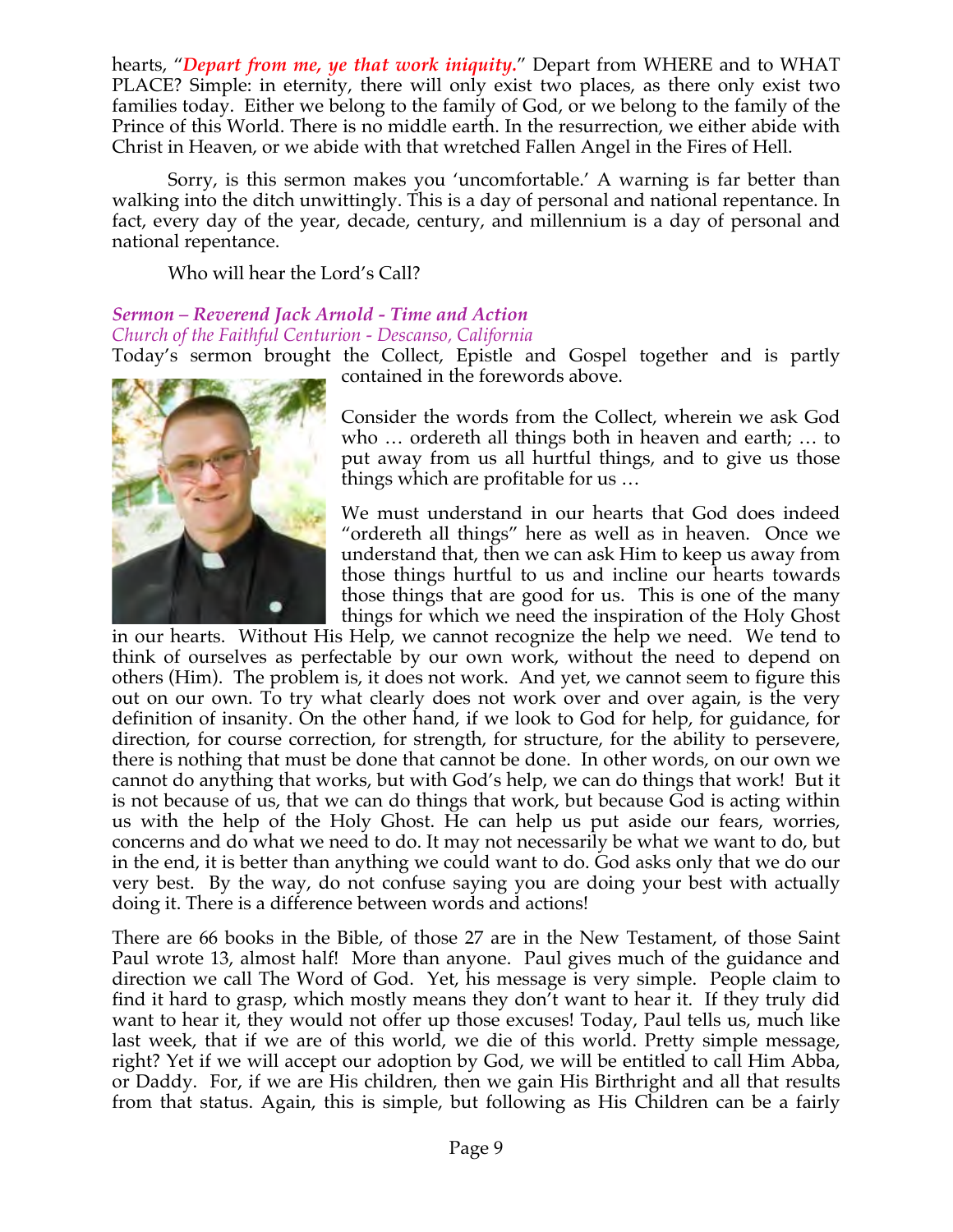difficult task, if we try to do things without His guidance. Actually, without His Guidance, we cannot do anything that is great or worthy. But with His Guidance, we can do all things! While we may have some cause for suffering here on earth, the resultant glory will all be well worth it. The problem with this is that while we are all willing to suffer (just not today) we are so often not willing to put off what we want to do now for what God wants us to do. We justify doing what we want, while ignoring what God clearly told us He Wants. We look for people who claim authority who will tell us what we want to hear. Once again, it is what we want, not what He Wants.

That leads right in to the point Jesus said in the Gospel according to Saint Matthew when He Tells us to take great care in who we choose to follow. Scripture has been given to provide an unchanging standard against which we should judge the words and actions of those who would lead us towards God. Jesus tells us to listen to those who preach of the Gospel and discard the words of those whose teachings are not congruent with The Word. For, it is by their actions can you judge their teaching. By their fruits you shall know them. Examine the "fruits" of a persons actions, and you can see where their heart truly lies, is it with mammon, or is it with God? To quote President Reagan, "Trust, but verify." Does what the person say match with The Word. We all have Bibles, most the Authorized Version. Does what the person preach match what God has said? Does their life live that talk? We do not want to follow people that produce evil, corrupted fruit, but good and plentiful and delicious fruit!

Actually, that brings us to another point, does the Bible you use match the real Word of God. It is not the grammar or style that count, but the facts, the points, the real message of Scripture. The Authorized Version comes from the Received Text and is reliable. Make certain the version you use loses nothing in the translation.

So once you let the Holy Ghost into your heart, then take the direction He Offers, read and understand Scripture, you will know what you are supposed to do. Then, you need to actually act on that knowledge.

This morning I was reminded of the  $70<sup>th</sup>$  Anniversary of the landings on Guam to liberate it from the hellish occupation of the Japanese. Seventy years ago at 0828 the  $3<sup>rd</sup>$ Marine Divison hit the beach at Asan, near Agaña, while the  $1<sup>st</sup>$  Provisional Marine Brigade hit Agat beach to the South. These points were North and South of the Orote Peninsula, where the Japanese had established an airfield, a key objective of retaking Guam. Under heavy resistance, these two units linked up to retake the Peninsula, then retaking first the south part of the island, before heading north to finish off the resistance at the north end of the island. Finally, the island of Guam was declared secure on 10 August 1944, marking the end of about two weeks of fierce and bloody hiding. Of course, there were some stragglers, as for example, Sgt. Yokoi, who surrendered in 1972, but this marked an end to the Japanese's presence on Guam.

We remember these men today and we should not forget their struggle for our freedom, nor should we be so willing to give it up today. As long as I live, I will remember these men and many of their brethren, who fought in the Pacific and in Europe in World War II, along with all others who served our country and gave their lives. Today, I remember in particular the struggles of those men who fought on Guam. I have been very fortunate to visit this island not just once, but twice, to visit the wonderful Thomas family, who showed me around to the various battle sites.

When I stepped foot on the area around Asan Beach, I felt a strange feeling, as if I was not alone. I knew that a few feet away from me where the Thomas family, but I felt a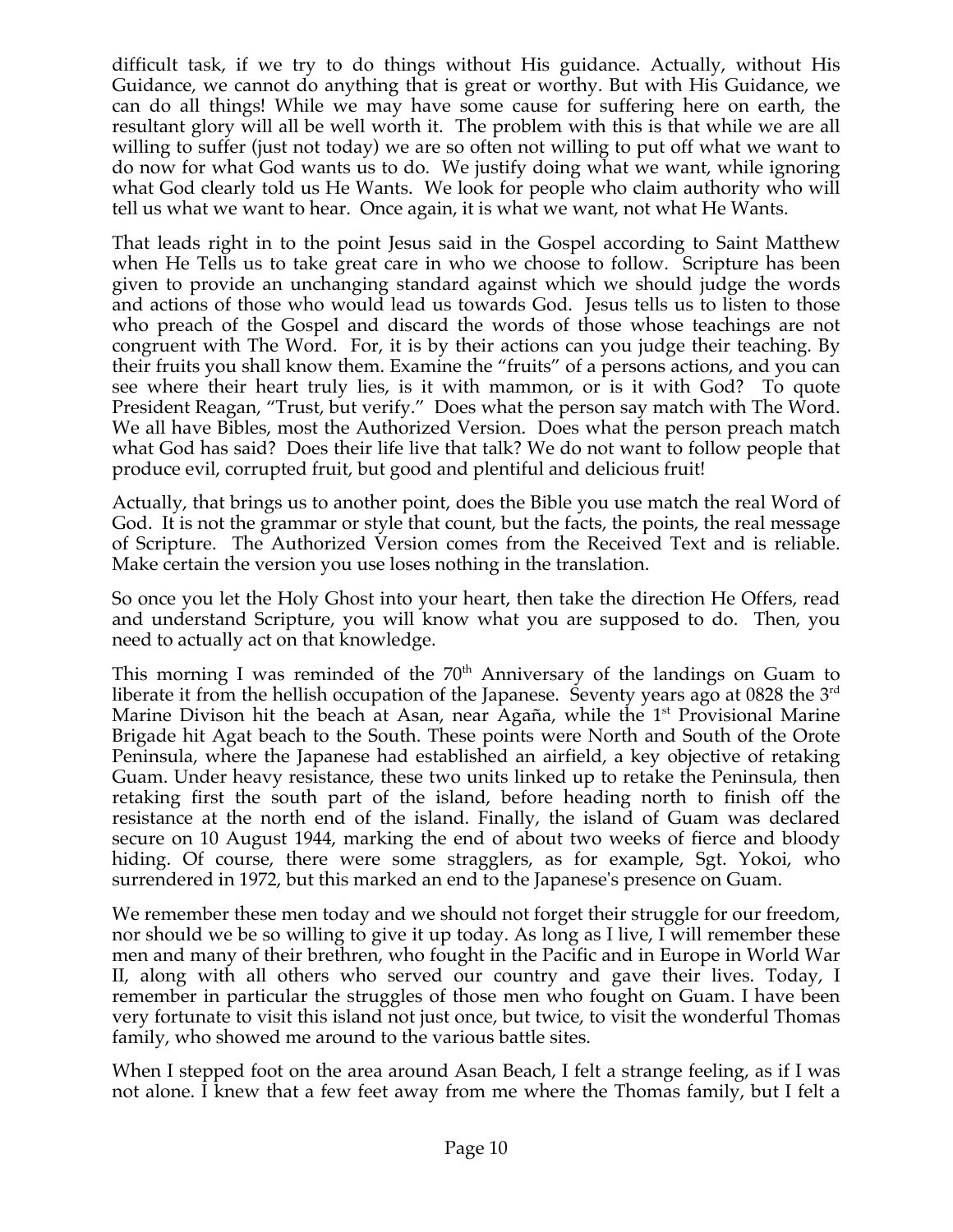rather peaceful, yet sad feeling when I looked towards the actual invasion beach, knowing that men had spilled the blood so that I and my descendants would be free. I looked up towards the ridge line of Fonte Ridge, and only could imagine the horrors of the battle that day, of the chaos of fire, screaming and dying men, men giving their all for our country. The battle of Guam cost our country 1,747 patriots' lives, with another 6,053 wounded. As I sat there, I resolved, they should not die in vain. As long as we believe in our country, it shall not perish from the earth.

Action counts. For by their actions ye shall know them.

Heaven is at the end of an uphill trail. The easy downhill trail does not lead to the summit.

The time is now, not tomorrow. The time has come, indeed. How will you ACT?

It is by our actions we are known.

## **Be of God - Live of God - Act of God**

### *Bishop Dennis Campbell's Sermon*

Bishop Dennis is a brilliant speaker. He is able to take biblical precepts and make them



perfectly understandable, even to me. Oft he provides the text of his sermons and I take the utmost pleasure in passing them on:

> **The Amiable Dwellings of God** Psalm 84 Eighth Sunday after Trinity August 10, 2014

 The all time favourite Psalm is Psalm 23. It is the most beloved, most memorised, most said, and most sung of all the Psalms. Several composers have

set its words to music, and versions of it are found in most of the Church's hymnals, past and present. John Rutter's setting, in my opinion is the very best arrangement by a contemporary composer. Howard Goodall is another contemporary composer, and though his works are decidedly contemporary in style as well as in time, his version is also worth listening to.

 It would be difficult to choose a "second place" Psalm. If I had to choose, Psalm 19 would be a contender. "The heavens declare the glory of God." So would Psalm 103; "Praise the Lord, O my soul, and all that is within me praise His holy name." Psalm 95, which we sing in Morning Prayer, is a favourite; "O come, let us sing unto the Lord; let us heartily rejoice in the strength of our salvation." Of course there is the beautiful Psalm 42; "Like as the hart desireth the water brook, so longeth my soul after Thee, O God." Then there is the Psalm we read earlier this morning, Psalm 84. It, too, has captured the minds of the composers, and you can hear a very beautiful version of it on the internet, sung by a choir in Iffley, England.

 I love the way this Psalm begins: "O how amiable are thy dwellings Thou Lord of hosts." Amiable. The word means friendly, welcoming, comforting, sanctuary. In Hebrew it is "yadeed," and every comforting, welcoming image of home that has ever been imagined in the human mind is expressed in that simple word. The world is not amiable. When the Prodigal Son left his father's house, he found the world to be a cold,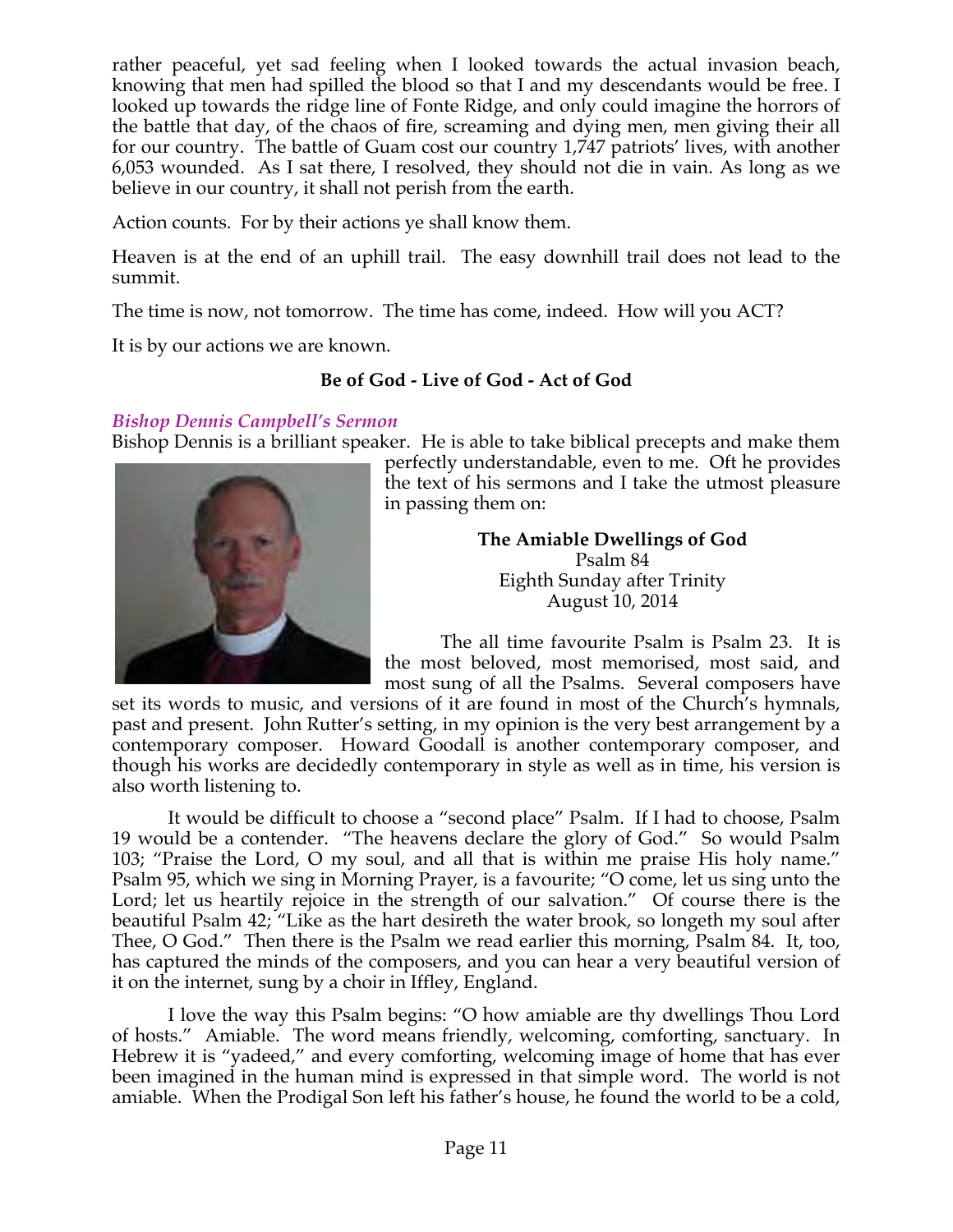cruel place. Its pleasures did not satisfy. Its friendship was capricious. Its promises were empty. When he returned to his father's house, starving and dirty, he expected to be grudgingly received as a slave. He expected to be used and abused as the world had done to him. He expected to hear, "I told you so." He expected to hear endless recountings of the way he spent his money and made the family less prosperous, and broke his father's heart. Instead he was welcomed with all the love and all the good things his father could give him. Love instead of hate. Forgiveness instead of punishment. Fullness instead of hunger. Wealth instead of poverty. Welcome instead of rejection. His father celebrated his return. He ran to him and kissed him and poured out his welcome to his beloved son. What a wonderful picture of the welcome that is yours in the Dwellings of God. Truly one day in the house of the Lord better than a thousand outside of it. Truly it is far better to be a doorkeeper, the most humble of servants in the House of God, than to wander at will in the tents of ungodliness. A tent represents freedom. A tent dweller has no mortgage, no ties to a place. He can pull up stakes and move wherever he wants whenever he wants. But such freedom is nothing compared to even the most humble position in the House of God. Surely the Psalm speaks truth when it says, "Blessed are they that dwell in Thy house."

 Where are these dwellings of God? Where will you find them? How will you get to them? In one sense, you are already there. Jesus said "the kingdom of God is within you." 1 Corinthians 6:19 says, "your body is the temple of the Holy Ghost which is in you." Galatians 2:20 says, "Christ liveth in me." 1 John 4:16 says "he that dwelleth in love dwelleth in God, and God in him." So, when Christ welcomes you to His dwelling, and you are His dwelling, in a real sense He is welcoming you back home to you. Not the same old you that used to be before He came to dwell in you. He is welcoming you to the real you; the you you were meant to be; the you you always wanted to be but never knew how to become. Christ makes the new you. In Him you are being made into a new kind of creature. In Him the old creature of sin and rebellion and sorrow is being demolished, and a new creature of Godliness and goodness and wholeness and joy is being built. You are not quite finished yet, in spite of what you may think, but you are under construction, and God will complete the work He has begun in you. If you are a Christian you already dwell in the courts of the Lord because the Lord dwells in you.

 But there is more to the courts of the Lord than you, As John Donne famously wrote, "no man is an island." You live in a series of interconnected webs of relationships, and you affect, and are affected by every part of every person in every one of those many webs. Nowhere is that more true than in Christ. In Him you have become a member of God's Church, the people whom He has called out of the world, redeemed with the blood of Christ, and filled with the Spirit of God. You have become a stone in a spiritual house. You have become a member of the family of God. You have become a cell in the body of Christ. I like the Biblical references to the Church as the body of Christ, because they emphasise the very closest link and relationship between the Church and God. Your body is where you live. Your spirit, your soul, your essence lives in it. God's Spirit and essence has been placed in the Church. He dwells in it as His body on earth as we dwell in our bodies on earth.

I also like the references to the Church as the House, or, Home of God. They tell us He abides and dwells in the Church as we dwell in our homes. In the fellowship of the Church, in her Scriptures and liturgy, in her preaching, sacraments, and Gospel, you have come into the courts of the Lord and into the dwelling place of the Most High God. This is one reason why Hebrews 10:25 tells us not to forsake the assembling of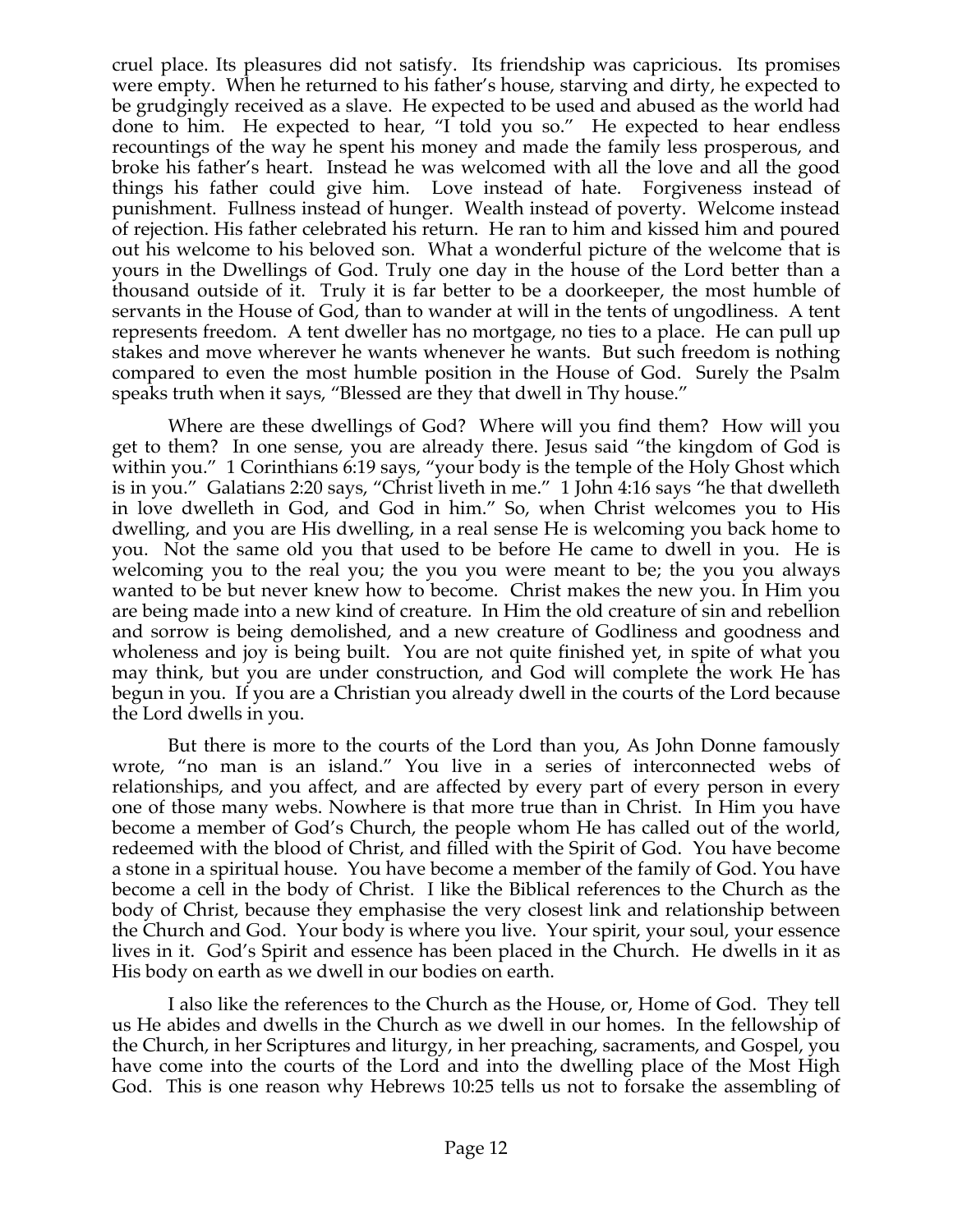ourselves together. The assembling refers to the gatherings of the Church for prayer and worship and preaching and sacrament, and all the other good things God does for us through the ministry of a faithful and Biblical Church. Let us long for the fellowship and ministry of the Church as we long for the very gates of Heaven. For, indeed, in the Church, we are in the very home of God

 And still there is more to the dwellings of the Lord of hosts. If you ask most people where God lives, they will say, "In Heaven." But we need to realize there is no place that is able to contain God. There is no place where He can build a house and move in furniture and sit by a fire on a cold winter night to enjoy a little time with food and family and friends. God lives… in God, and everything else that exists, lives in God. So, ultimately, to dwell in the house of God, as Psalm 84:4 says, is to dwell in God Himself. And that means Jesus Christ. What we really long for, what we really know is amiable, what our hearts and our flesh desire to enter, is nothing less than Christ Himself.

 How naturally fallen humanity longs for a place of peace and safety, a place of wholeness and welcome. How naturally their hearts and flesh want to rejoice in a world where there is no more sorrow, sickness, suffering, hurt, evil, crime, war, or death. How naturally fallen man tries to build such a place, as he tried to build the tower of Babel so long ago. Babel was not an attempt to get to Heaven without going through God. When the Bible talks about a tower reaching heaven, it does not mean Heaven as we think about it. It is using symbolic language, like us when we talk about skyscrapers. We know nobody is going to scrape the sky with a building. It means a high tower so high it is like it scrapes the sky itself. The people of Babel weren't concerned about God, or Heaven. Babel was an attempt to create heaven on earth without God. The tower was a monument to man, as well as a unifying symbol. It was an attempt to make a community of peace and brotherhood according to man's view of things and by the power of man alone. Babel, in other words, was an early expression of secular humanism. It failed because of God's intervention. He intervened so they would know their failure was due to His Divine judgment. But it would have failed anyway, because the reality is that imperfect man cannot build a perfect world But God can. Everything we really want has already been created and is ours for the asking. And it is better than anything we could ever imagine. It is Jesus.

Where are the amiable dwellings of the Lord of Hosts? Where are His courts? Where is His Home? He dwells in His people. He dwells in His Church. He dwells in Christ. You will find Him there. "O how amiable are thy dwellings, Thou Lord of hosts." "Blessed are they that dwell in Thy House."



Page 13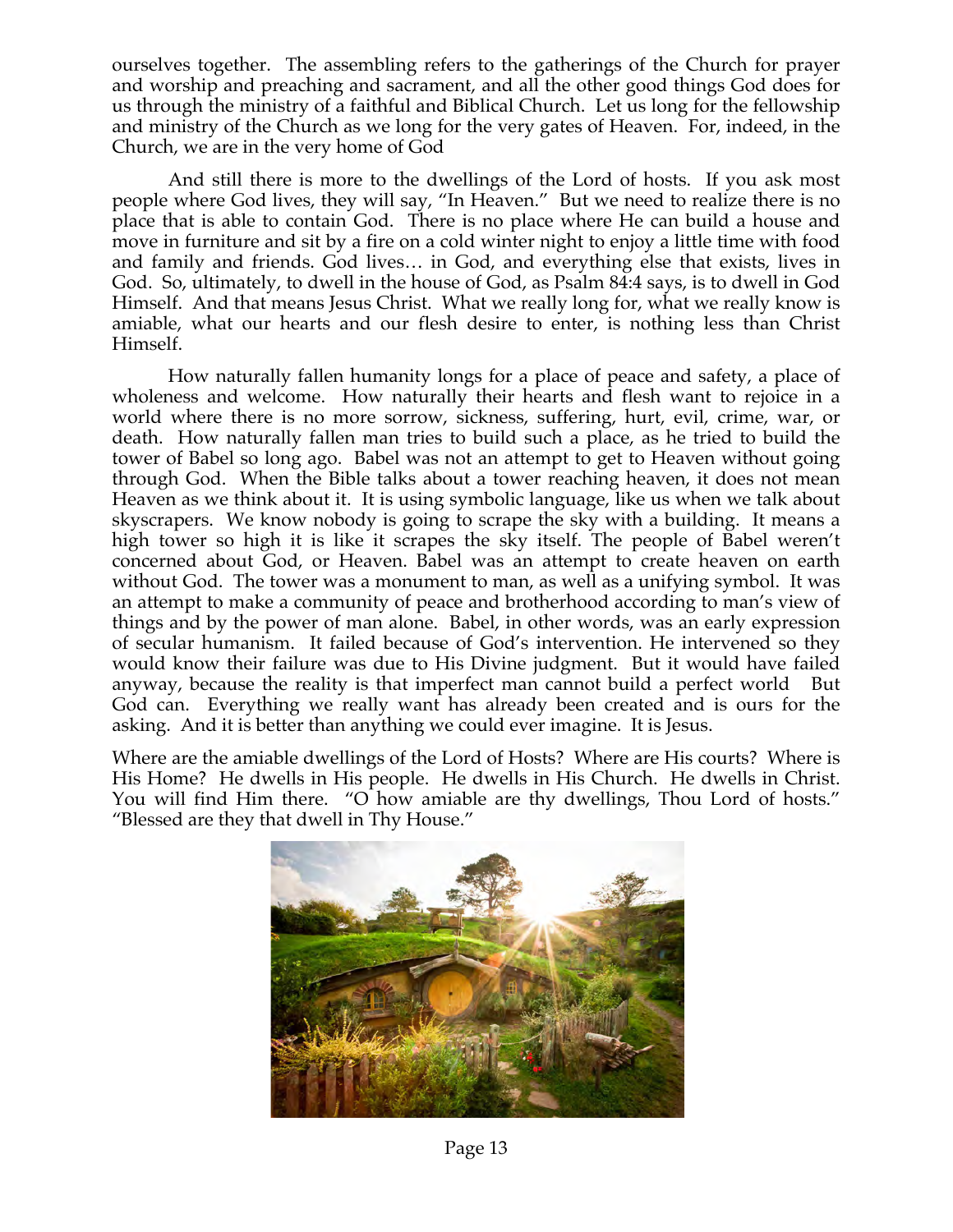#### *Roy Morales-Kuhn, Bishop and Pastor - St. Paul's Anglican Church - Anglican Orthodox Church*

Bishop Roy is pastor of the biggest AOC parish West of the Mississippi and is in charge of the Diocese of the Epiphany.

**Eighth Sunday after Trinity** 10 August 2014 "**Knowing Wisdom**" Ps 119: 33-48 OT Lesson Zech 4:1-10 NTLesson Jn 7: 14-24

- **EACH** me, O Lord, the way of thy statutes; **TEACH** me, O Lord, the way of<br>and I shall keep it unto the end.
- 34 Give me understanding, and I shall keep thy law; yea, I shall observe it with my whole heart.

In the three sets of scripture we will study today, we see the theme of wisdom interwoven in the Word. Sometimes we get so far from God's word, we don't see the simple message, in this case, we are looking at the concept of



wisdom. Not necessarily having it, but being able to understand what it looks like, what it is shaped by, why it is important to our daily spiritual and temporal walk in life. It can be very hard, trying to seek the wisdom of God especially when you are daily bombarded by the cares and wears of the world. It can be so hard to try and stay on the path of righteousness, we must daily renew our walk, each morning or before we retire at night, we need to spend a while in the Word of God. We need a daily feeding of the Word as we find in the Holy Bible. This will lift us up, this will help to strengthen us..one day at a time.

35 Make me to go in the path of thy commandments; for therein do I delight.

36 Incline my heart unto thy testimonies, and not to covetousness.

We need wisdom to get along in life "....Turn away mine eyes from beholding vanity; and quicken thou me in thy way."

Verse 37 of this passage is very practical, just turn my eyes from the junk in life, give me life instead. In verse 40, the psalmist asks for the desire to seek God's precepts, to get the life caused by righteousness of those precepts. Let us listen to what a great churchman of the last part of the 19th century wrote concerning a Christian's daily walk:

"He endeavors to live according to God's will, to do the things that please God, to avoid the things that God hates. His aim and desire is to love God with heart and soul, and mind and strength, and to love his neighbor as himself. His wish is to be continually looking to Christ as his example as well as his Savior, and to show himself Christ's friend by doing whatever Christ commands. No doubt he is not perfect. None will tell you that sooner than himself. He groans under the burden of indwelling corruption cleaving to him. He finds an evil principle within him constantly warring against grace, and trying to draw him away from God. But he does not consent to it, though he cannot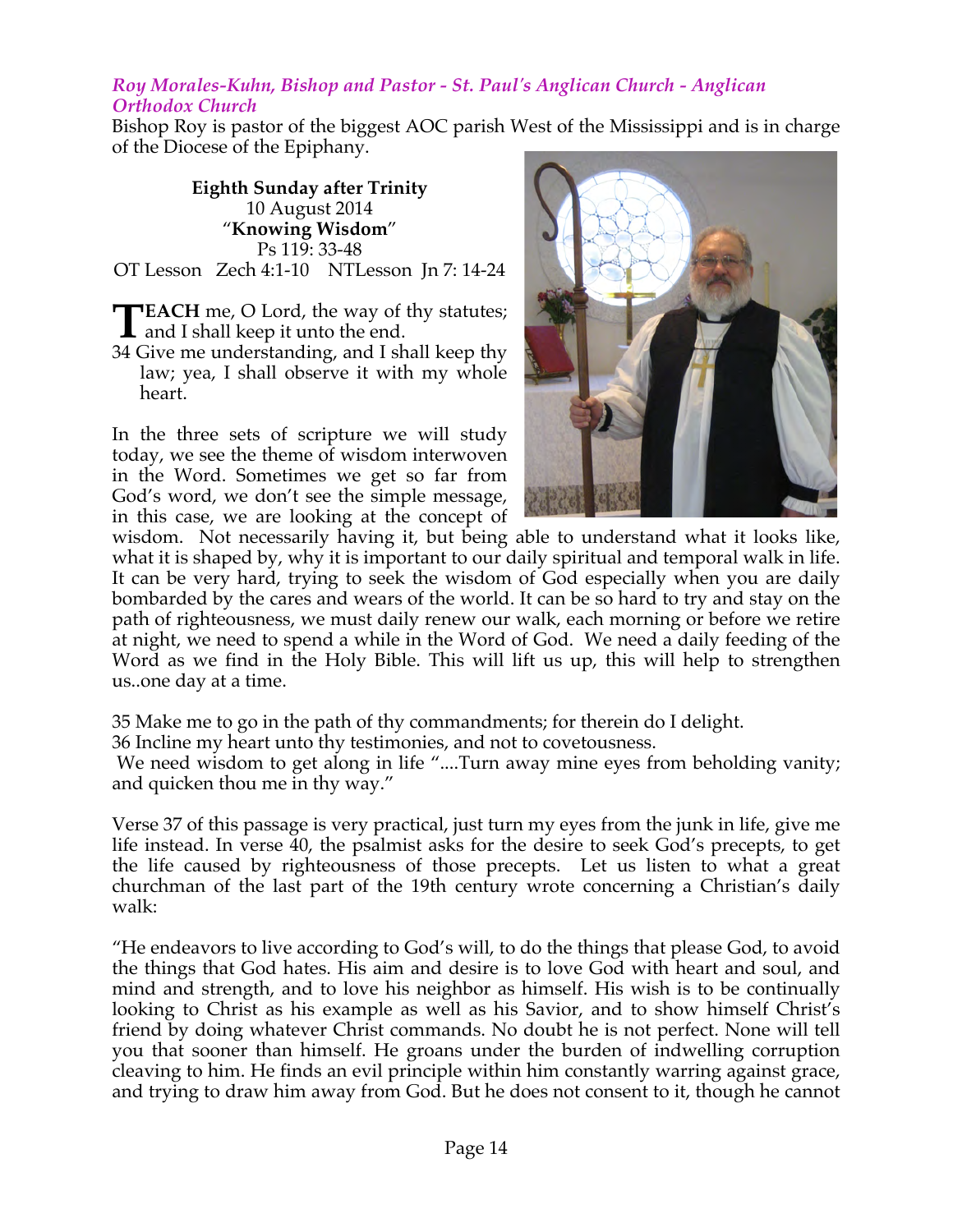prevent its presence.In spite of all short-comings, the average bent and bias of his ways is holy—his doings holy—his tastes holy—and his habits holy. In spite of all his swerving and turning aside, like a ship going against a contrary wind, the general course of his life is in one direction—toward God and for God. And though he may sometimes feel so low that he questions whether he is a Christian at all, in his calmer moments he will generally be able to say, with old John Newton, "I am not what I ought to be, I am not what I want to be, I am not what I hope to be in another world—but still I am not what I once used to be, and by the grace of God I am what I am."

 $\sim$  J. C. Ryle

What does wisdom look like? Give an ear to this next passage, from Proverbs 1;

The proverbs of Solomon the son of David, king of Israel;

- 2 To know wisdom and instruction; to perceive the words of understanding;
- 3 To receive the instruction of wisdom, justice, and judgment, and equity;
- 4 To give subtitle to the simple, to the young man knowledge and discretion.
- 5 A wise man will hear, and will increase learning; and a man of understanding shall attain unto wise counsels:
- 6 To understand a proverb, and the interpretation; the words of the wise, and their dark sayings.

Let us now look at the writings attributed to King Solomon, especially in his early days as king of the nation of Israel. This very familiar passage gives us simple instructions to how to find wisdom. That the marks of such wisdom are shown in your behavior towards others. That those who are wise will increase in this wisdom and learning. It really isn't very hard to understand, wisdom takes discernment , you must notice and learn what wisdom is. Dealing with justice and equity, listen and increase in learning. Understand and obtain guidance. Notice the warning at the end of this passage: Have a reverence for God, know that He is in control, this is the beginning of knowledge, which leads to wisdom. But the warning to the fool must also be understood, if you despise wisdom and instruction, it is to your peril. Be aware of foolish behavior.

7 The fear of the Lord is the beginning of knowledge: but fools despise wisdom and instruction.

Now let us see what St. John wrote about wisdom and knowledge.

14 Now about the midst of the feast Jesus went up into the temple, and taught.

This account is early in Christ's ministry, people are still wondering about his credentials. They want to know how he knows so much, and yet is a simple laborer.

15 And the Jews marvelled, saying, How knoweth this man letters, having never learned?

So Jesus explains.

16 Jesus answered them, and said, My doctrine is not mine, but his that sent me. 17 If any man will do his will, he shall know of the doctrine, whether it be of God, or whether I speak of myself.

It is interesting, that Jesus put the discernment back on the listener. This of course was due to the need for those listening to believe what was being taught, this would divide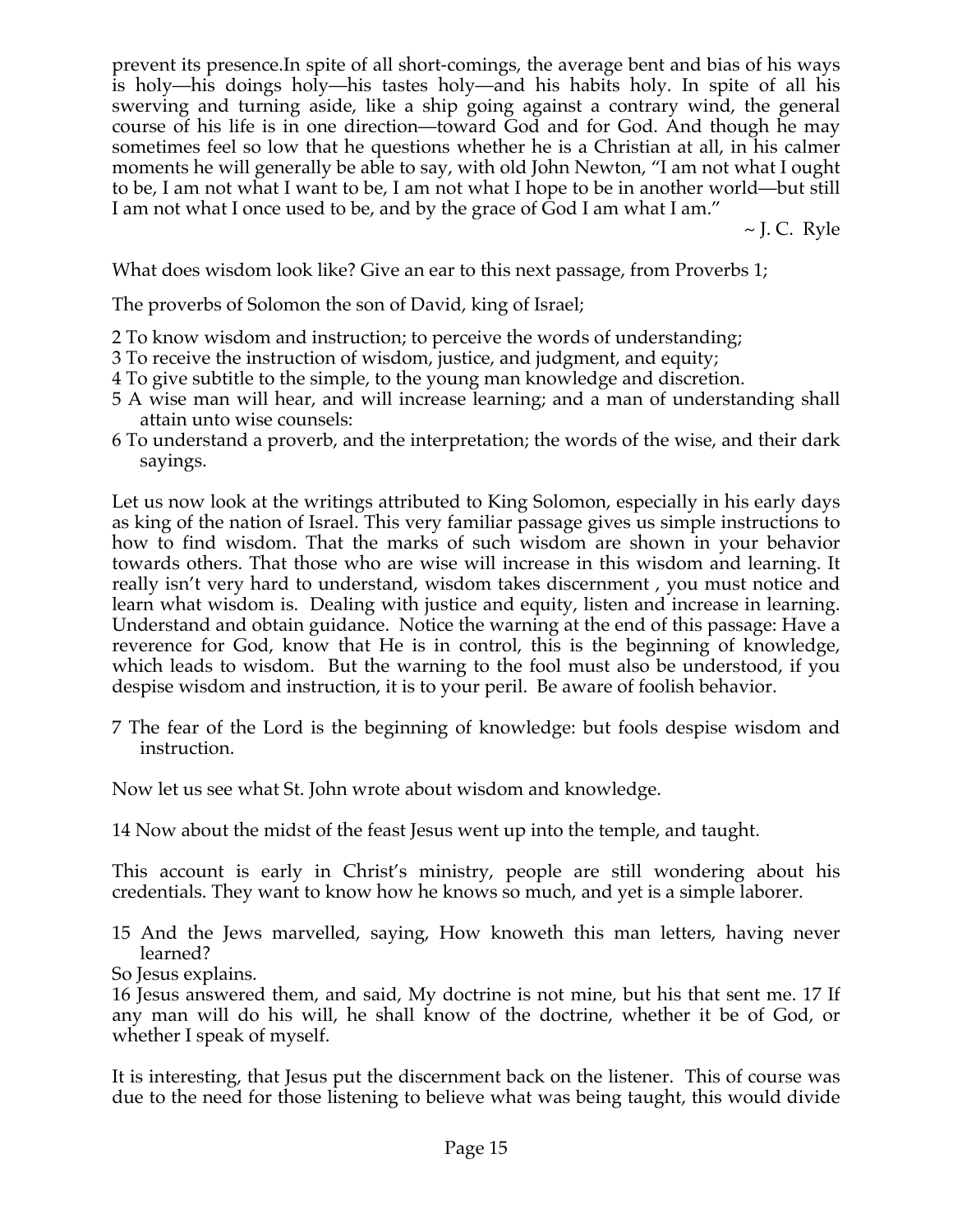out the believer from the non-believer. This would be based on wisdom, or as would later be given, the Holy Spirit. He would give wisdom to those who were to receive it, they would then be able to discern the good from the evil. In the next passage, Jesus gives the listeners a clue as how to discern a person who is from God.

18 He that speaketh of himself seeketh his own glory: but he that seeketh his glory that sent him, the same is true, and no unrighteousness is in him.

If that person speaking does not try to puff themselves up, but point to the Glory of God, that person is of God. This is the application of wisdom. So many times in the past centuries people have followed false teachers, prophets, and leaders, they wouldn't have if they had stopped to think about what they were saying. "Did they honor God? Did they point to Jesus as the ONLY WAY ? Did they seek to stay out of the way and let the Holy Spirit do his job?" Just in our lifetime there have been many a false teacher and so called prophets who have lead people to perdition. Think of Jim Jones and Jonestown, David Koresh and Waco, plus countless others who have just taken financial advantage of unwise believers over the years. Look at verse 18 of the seventh chapter of John again. Make sure those who seek to teach you are in God's word, for God's work, for God's kingdom, not something they are doing for themselves.

Let us pray,

**OD** be merciful unto us, and bless us,  $*$  and show us the light of his countenance, **G** OD be merciful unto us;<br>
and be merciful unto us;

That thy way may be known upon earth, \* thy saving health among all nations.

Let the people praise thee, O God;  $*$  yea, let all the people praise thee.

O let the nations rejoice and be glad; \* for thou shalt judge the folk righteously, and govern the nations upon earth.

Let the people praise thee, O God; \* yea, let all the people praise thee.

Then shall the earth bring forth her increase; \* and God, even our own God, shall give us his blessing.

God shall bless us; \* and all the ends of the world shall fear him.

**LMIGHTY** God, who alone gavest us the breath of life, and alone canst keep alive **ALMIGHTY** God, who alone gavest us the breath of life, and alone canst keep alive in us the holy desires thou dost impart; We beseech thee, for thy compassion's sake, to sanctify all our thoughts and endeavours; that we may neither begin an action without a pure intention nor continue it without thy blessing. And grant that, having the eyes of the mind opened to behold things invisible and unseen, we may in heart be inspired by thy wisdom, and in work be upheld by thy strength, and in the end be accepted of thee as thy faithful servants; through Jesus Christ our Saviour. *Amen*.

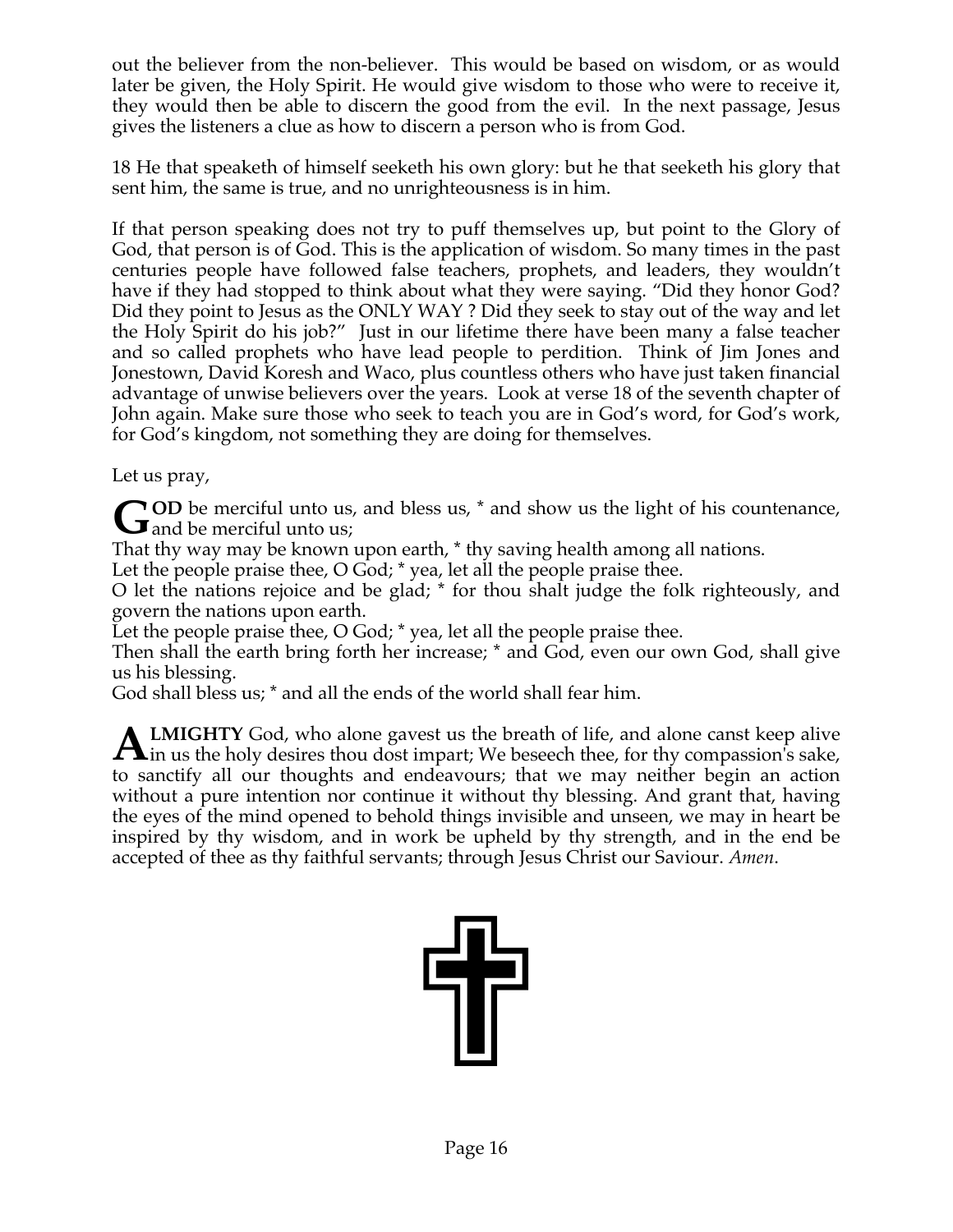# *Rev Bryan Dabney of Saint John's Sunday Sermon*

We are fortunate to have Bryan's Sunday Sermon. If you want people to come to The



Truth, you have to speak the truth, expouse the truth and live the truth. This is really a good piece and I commend it to your careful reading.

# **Eighth Sunday after Trinity**

In our epistle today, the apostle Paul noted that, For ye have not received the spirit of bondage again to fear: but ye have received the

Spirit of adoption, whereby we cry, Abba, Father (Romans 8:15). In another epistle, the apostle admonished, For God hath not given us the spirit of fear; but of power, and of love, and of a sound mind (II St. Timothy 1:7). In the apostle John's first epistle (4:18), we find the following: There is no fear in love; but perfect love casteth out fear: because fear hath torment. He that feareth is not made perfect in love.

But in Psalm 111:10, we find a seemingly different message: The fear of the LORD is the beginning of wisdom: a good understanding have all they that do his commandments: his praise endureth for ever. From this passage, FEAR is interpreted to mean having a healthy respect for God as our Supreme Judge. And because every mortal is under the curse of original sin, so it follows that all human beings ought to FEAR God's judgment. That is why the Law was given as it reveals our sinful natures. Witness the apostle Paul's words in Romans (3:19-20), Now we know that what things soever the law saith, it saith to them who are under the law: that every mouth may be stopped, and all the world may become guilty before God. Therefore by the deeds of the law there shall no flesh be justified in his sight: for the law is the knowledge of sin. The Law also provided a means for covering sin in order that the Old Testament saints might commune with God. Witness also the words of Moses in the book of Leviticus (16:30-34a): For on that day [the Day of Atonement] shall the priest make an atonement of you, to cleanse you, that ye may be clean from all your sins before the LORD... And this shall be an everlasting statute unto you, to make an atonement for the children of Israel for all their sins once a year... Needless to say that time and again, the children of Israel violated God's law and lived in outright disobedience to his expressed will. In such a state, they had lost that godly fear which was necessary for their fellowship with him. And so, without godly FEAR, they did not seek to be cleansed of their iniquities which in turn opened them up to God's wrath.

Now the atheists and agnostics of our day are quick to grasp selected passages of Scripture because of their seeming paradoxical nature without seeking to learn their precise biblical meaning. They have attached their own meaning to such passages, usually in an effort to repudiate the divine authenticity of the Bible, as well as to mischaracterize the Christian religion as nothing more than an ancient fable founded upon hypocrisy and inconsistency. Many refuse to recognize their errant behaviors for what they are and confess them to God in Christ Jesus. They shun God's true religion and his redemption to their detriment. Christians have been warned by our apostolic fathers concerning those who would mock and scoff as well as twist God's word. Since the beginning of the Christian Church, these heretics have sought to ruin the faith of the elect. As St. Peter warning in his second epistle (3:3-4a): Knowing this first that there shall come in the last days scoffers, walking after their own lusts, and saying, Where is the promise of his coming? Further on in that same chapter he wrote a stirring defense of St. Paul, whose writings the unlearned and unstable wrest, as they do also the other scriptures, unto their own destruction (vv. 15-16). Twisting God's word is not something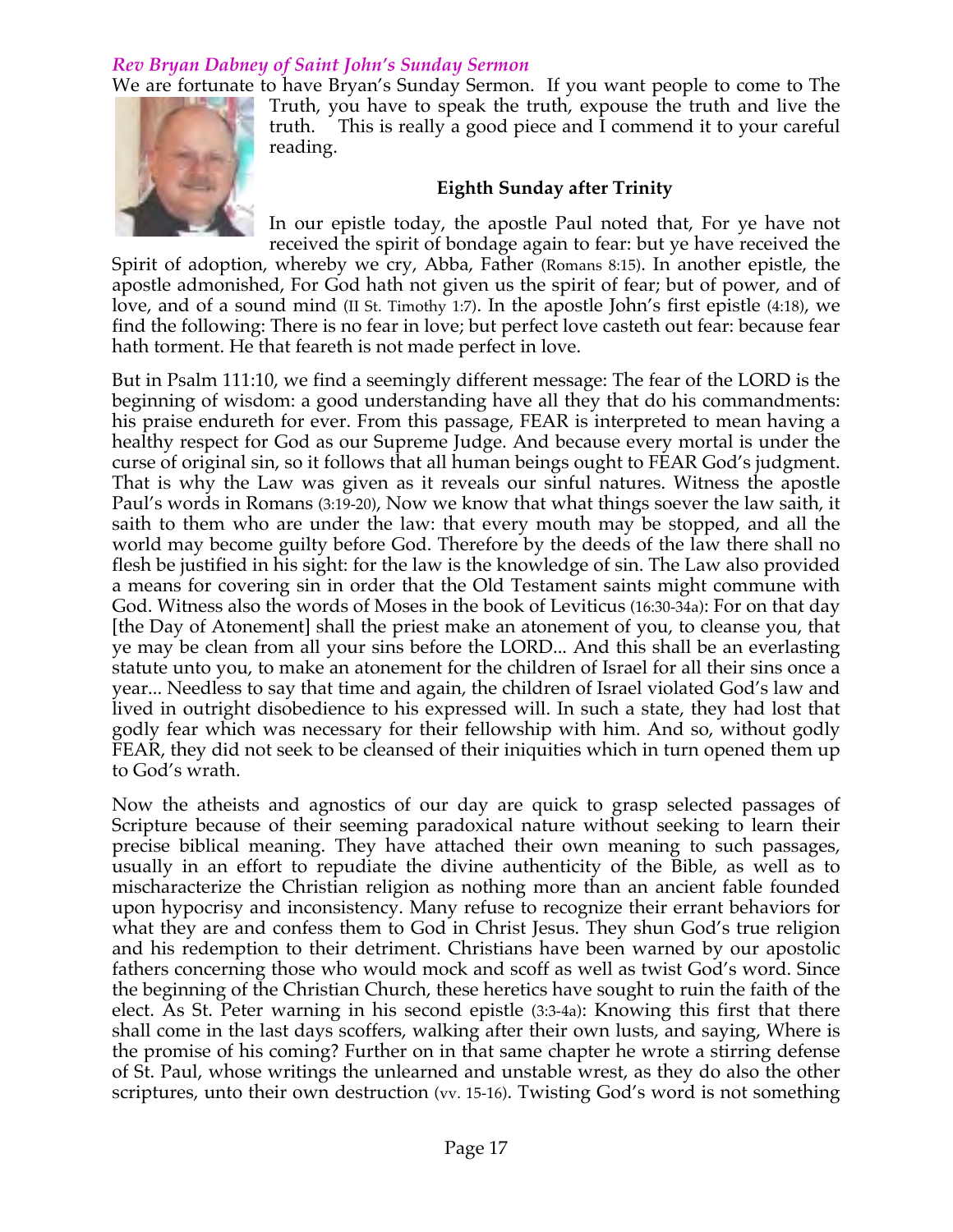he takes lightly, and he will judge in the strongest terms those who have misused his word written for their sordid purposes. Witness the words of the apostle John in Revelation: If any man shall add unto these things, God shall add unto him the plagues that are in this book. And if any man shall take away from the words of the book of this prophecy, God shall take away his part out of the book of life... (22:18-19).

Returning to the passages above concerning FEAR, let us reflect on what the Bible has to say about this word. First of all, we can define FEAR to be anything which causes us anxiety. We FEAR an economic meltdown because it might result in our being financially ruined. We FEAR criminal gangs because they interfere with our right to unhindered enjoyment of public spaces. We FEAR foreign interventions because they might result in a global war which will result in a horrendous loss of life, and, given our tenuous economic state, one which will likely upset the general framework of our public order. We FEAR the expansion of government control over our lives because it will diminish our privacy and impact negatively upon our rights and liberties as free persons. Yes, there is much we could add to our list of current and worldly fears.

God has called us to a perfect love of the Godhead which casts out FEAR. For it is through Christ's atoning work that we have been justified and sanctified. In our acceptance of his free gift we have moved from FEAR to FAITH. We trust in the regenerating power of the Holy Ghost who guides us into all truth and who leads us to confess our sins and trespasses. On that account, that we are made right with God, and are ,by extension, made heirs with Christ in his kingdom.

Consider the words of Moses as found in the book of Deuteronomy (6:4-5):

**EXAR, O Israel:** The LORD our God is one LORD: and thou shall love the LORD thy **HEAR**, O Israel: The LORD our God is one LORD: and thou shall love the God with all thine heart, and with all thy soul, and with all thy might.

As Christians, we understand that our love of Jesus Christ brings us the love of God the Father. Our faith overcomes that natural tendency in us to FEAR the judgment of a righteous and holy God. Our Lord encourages us to consider him a friend as well as our Saviour. Witness also the words of our Lord as recorded in St. John's gospel (15:14-15), Ye are my friends, if ye do whatsoever I command you. Hence forth I call you not servants; for the servant knoweth not what his lord doeth: but I have called you friends; for all things that I have heard of my Father I have made known unto you.

The critic and skeptic are pawns of the Devil; for under his tutelage, they will persist in their refusal to follow God's rules for life. And their persistence in this cause mirrors that of the leaders of the Jews during our Lord's earthly ministry. For if they continue in that rejection, they do indeed have much to FEAR!

The earthly and profane rulers of this world seek to instill FEAR into allwho are subject to their control. That is basically how human government has perverted its duty to preserve righteousness and truth, and it is entirely demonic. The Devil seeks to imprison as many as he can with a spirit of FEAR because it is both crippling and debilitating. He has sought to imprison even the elect of God that they too might be compelled to live in such a state. No doubt, if he can succeed with the godly such will impair the communication of the gospel of truth to those who languish in his prison house of sin and degradation. We must not FEAR. We must do our duty. God has given us his word written to serve as a lamp unto our feet and a light unto our path. As Thomas "Stonewall" Jackson is reputed to have said, "The duty is ours the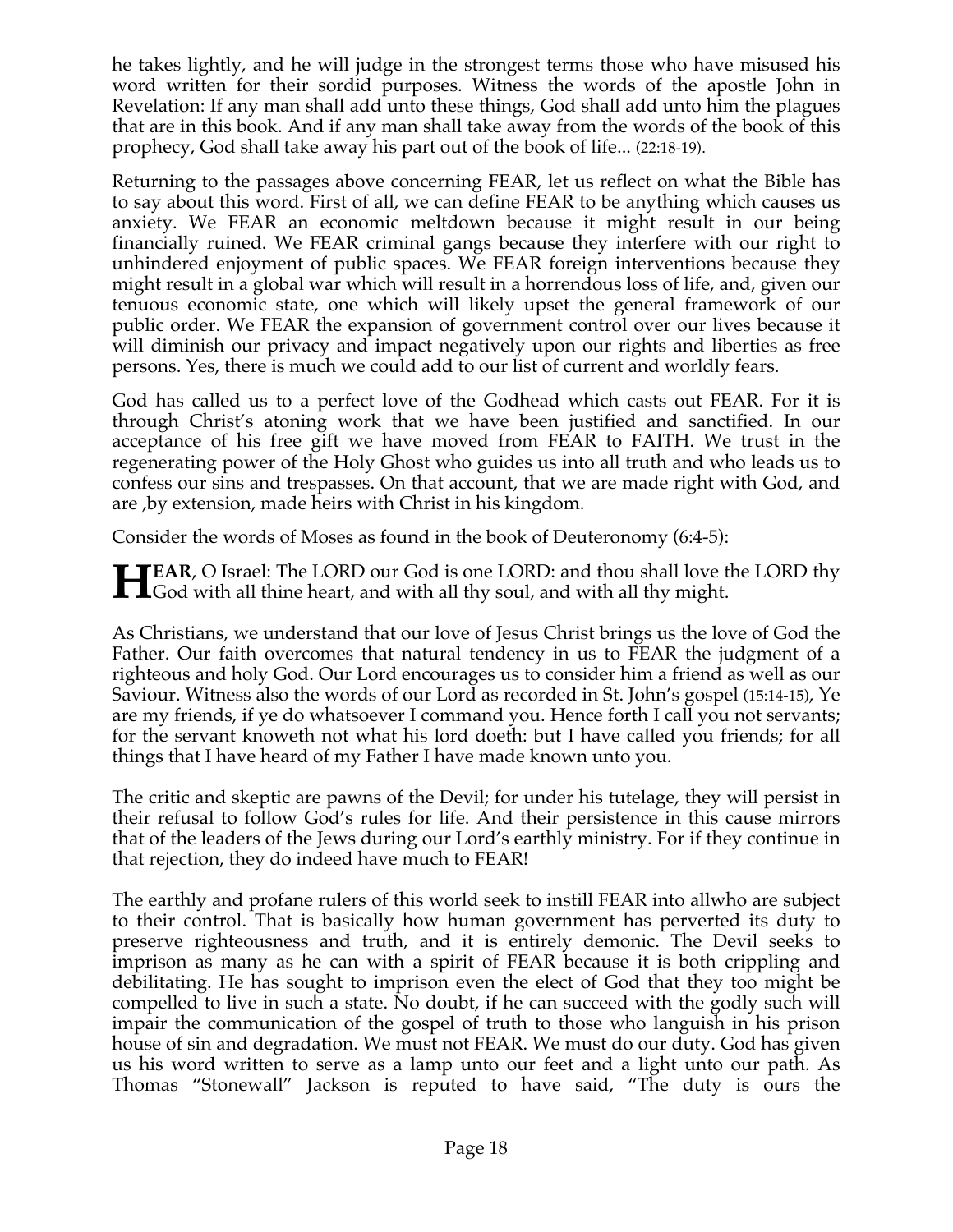consequences are God's." Live, therefore, in obedience to Christ and live without fear knowing that all is in God's hands.

Let us pray,

**ATHER**, give us hearts to love thee so that we might live without fear, and in so **FATHER**, give us hearts to love thee so that we might live without fear, and in so doing that we might better serve thee in this life; for these things we ask in the name of our Saviour and Friend, even Jesus Christ, our Lord. *Amen*.

Have a blessed week, Bryan+

# *After Church Hospitality*

We need snack pictures! Come on, help us out!

# *People in our Prayers* - http://faithfulcenturionprayerteam.blogspot.com/

### **Why? Prayer is an extremely important activity.**

It is not that God knows not our needs, for He surely does. Yet, Jesus commanded us to ask God for those same needs. In addition to the obvious of asking God for help, offering thanksgiving and the like, prayer helps us focus our thoughts on how we might do God's work.

The Prayer Team of the Church of the Faithful Centurion was established to help our members and fellow Christians pray for those in need and to give thanks as well for the blessings we have been granted.

#### **Who can be on the list? Do I have to be a member of the Church of the Faithful Centurion to be prayed for?**

No! The only qualification to be on the list is that you want our prayer team to pray for you. We are Christians and are happy to pray for you, no matter who you are. If you want help from God, you are our kind of people.

#### **What is the commitment from the prayer team?**

Each member of the team will pray for the desired outcome at last once per day.

#### **How do I get myself or someone else on the prayer list?**

You can email one of the prayer team leaders: Jack - jack@faithfulcenturion.org or Dru dru@ faithfulcenturion.org, or call the church office at (619) 659-3608 or fill out a prayer card at church.

#### **What should I ask for?**

Depends on what you want. Some people merely want God to be asked to heal their ills and be mentioned by their first name, others want a specific outcome and / or have more of their personal information known to the team. Ask for what you want. It is your desire and need for prayer the team is attempting to meet. For typical examples, see the list below.

## **Updating the Team**

If you are on our prayer list, or if you have submitted a person that you have asked us to pray for, please update one of the team members or Hap in person, by telephone or email. It helps to be able to pray specifically for these individuals including their specific needs; plus if they get better, it is nice to give thanks!

Please note that on the yellow (maybe green or orange if you get an old one) cards at church, you can ask that those to be prayed for have their names disseminated to the prayer team. Those names will be said in church and appear here. Or, you can ask that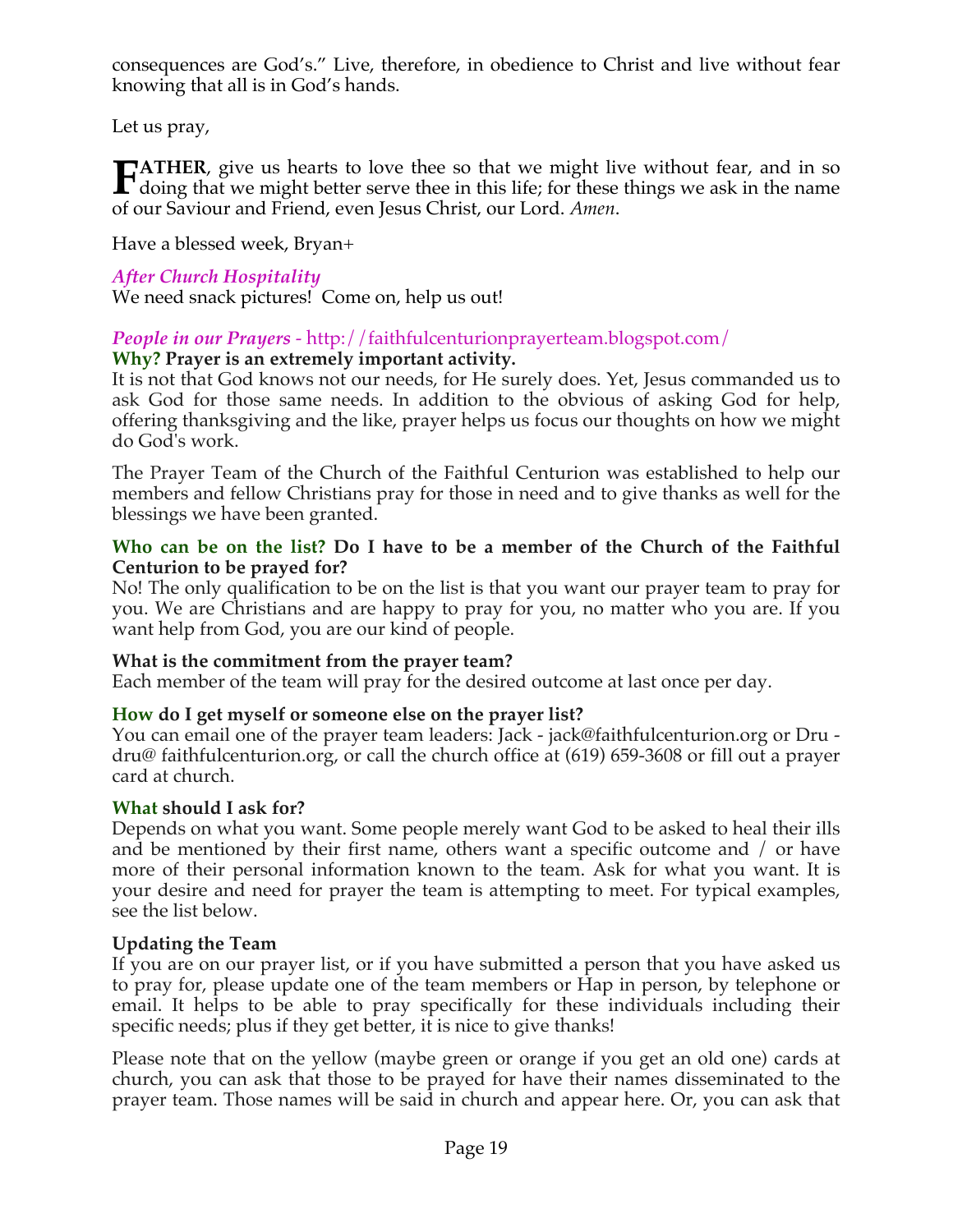their names and purpose be kept confidential, then only Hap will know to pray for them.

*Prayer List Notice – If you have someone on the prayer list and their needs have changed, please let us know. We'd like to update our prayers to reflect the need and most important to give thanks!*

# *Travel*

None reported

# *Birthday*

*Bob Smouse* celebrated his 53rd on 6 July 2014.

## *Anniversary*

*Rev. Don and Ruth Fultz celebrate their* 50<sup>th</sup> wedding anniversary on 15 August 2014. An early celebration dinner was given by St. Peter's Anglican Church on 3 August 2014, as they will be on travel at the closest Sunday.

## *Marriage*

*James*, the grandson of the AOC founder Bishop James P. Dees, and *Sarah* were joined together in marriage on 5 July 2014. Please give thanks for the wedding and pray that the two will become one in the Lord.

## *Move*

*The Thomas Family* is now in Okinawa for a second short tour. Please pray for this new assignment to go well for Kurt and for Mary and the kids to make new friends. In particular pray that Kristyna and Mitchell will develop good friends and schoolmates there so as to further their development as both Christians and citizens. Give thanks the safe move and ask for continued good developments.

## *Departed*

- *Laurie and Chris* were newly rejoicing in the recent news they were going to have a baby, when yesterday they lost the baby they were expecting. Pray the Lord will comfort them and heal their hearts from the loss of their baby.
- *Jere Wolf* (Melanie Zimmer's dad) left for home at 0315 Sunday 3 August 2014, after a hard well fought fight with Congestive Heart Failure and all that it entails. He and his family have been a true blessing to those around them. Please give thanks for Jere's time here on earth and pray that his family, in particular his wife Doreen and daughters Cindy and Molly (or Melanie) will let God carry their sorrow at this temporary separation until they leave the Shadowlands to join him at home.
- *Lawson* had a sudden heart attack on 23 July 2014, and is with his Lord and Saviour Jesus Christ. Please pray for his sister Sarah and all the family at this time of sudden death.
- *Cliff* left for home Saturday, 12 July 2014. Give thanks for Cliff's time here on earth and please pray for comfort, strength and understanding for his family. Please pray the family can let God carry their worry, fear and sorrow so that they can do their best.
- *Sasha* left for home Friday, 20 June 2014. A very very special young lady with a husband and two children who had cancer for which all treatment had been tried unsuccessfully. Give thanks for Sasha's time here on earth and please pray for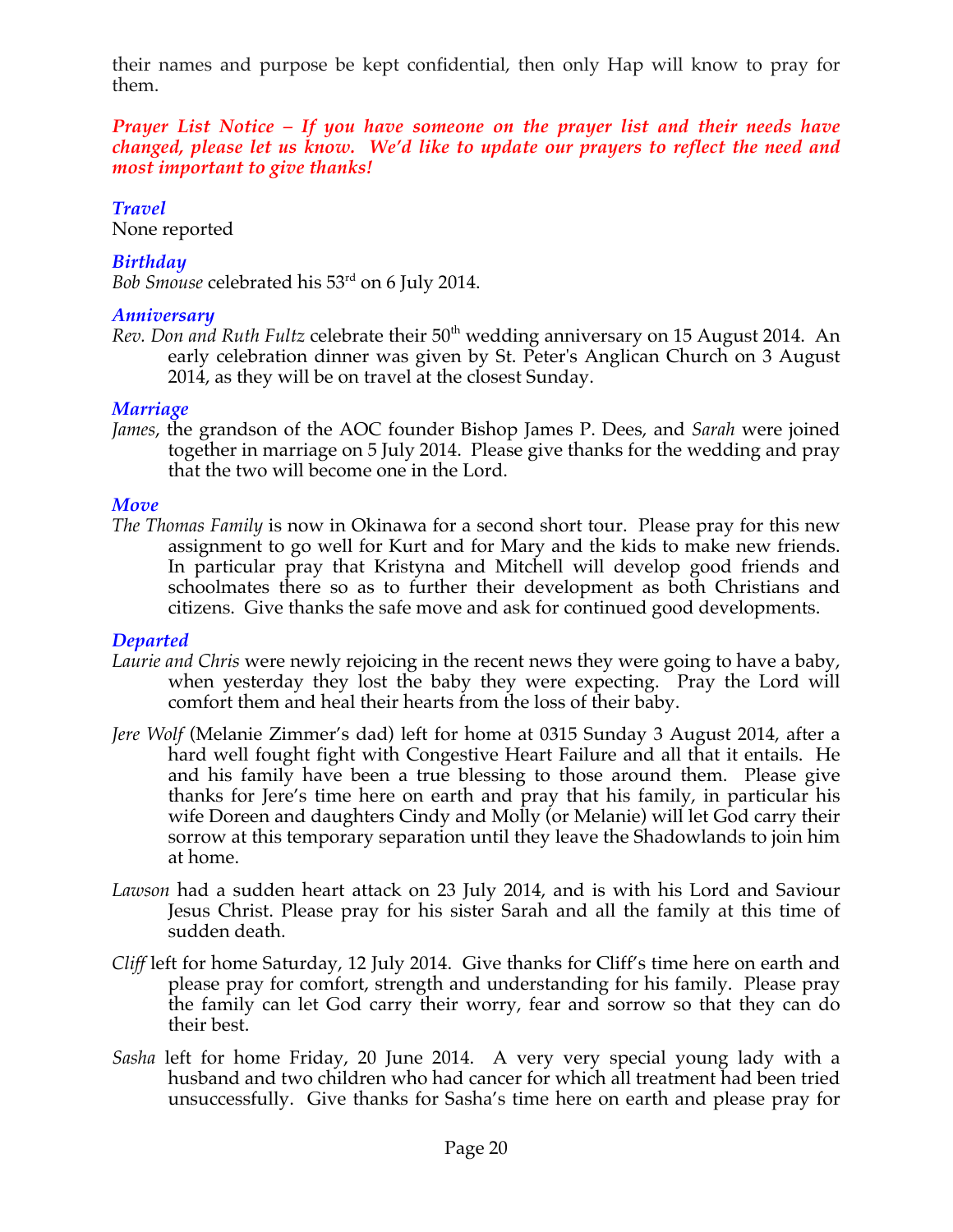comfort, strength and understanding for her husband and their family. Please pray the family can let God carry their worry, fear and sorrow so that they can do their best.

*Three hundred Korean high school students* perished in the sinking of Korean passenger vessel, SEWOL, on 16 April 2014. Please pray for peace of mind, soul and heart for the families of those who perished. Please give thanks for the bravery and compassion of PARK Ji Young, aged 22 years, who remained on board to help rescue as many souls as possible. She even gave a student her own life vest. Her body was later found floating in the frigid waters of the sea. Ask God to help the families deal with their grief.

### *Nearing the end of their time here on earth*

- *Alan* is a victim of metastasized colon cancer already destroying his liver. His youngest sister has put aside her hard-earned career to care for her brother in these days on earth. Please pray for him as he prepares to go home to be with his family who have gone before him. Please pray for comfort, understanding, strength and guidance for Alan and his family who will of necessity remain behind.
- *Paul* has dementia but seems do be doing well in the Nursing Home today. Pray he will eat and that his family will be together in one accord as they take care of him
- *Saundra* is in ICU with congestive heart failure after a heart operation. She is aged and frail. Saundra is near the end of her time here on earth. Please pray for comfort, understanding, strength and guidance for Saundra and her family who will of necessity remain behind. Pray for the love of God to stay foremost in their hearts.
- *Polly* is in hospice care with dementia and spinal stenosis. Please pray for her as she prepares to go home to be with her family who have gone before her. Pray for the faith of her family to build and the transition to be good.

#### *Homebound or Infirm*

- *Mary* is an elderly woman who has fallen four times in the last couple of days. Please pray the doctors find a reason for her falling and that God will stabilize, comfort and heal her.
- *Lily* is the caregiver of her elderly husband *Harold*; she fell down the stairs and has a break that will take six weeks before she can be on her feet again. Please pray for rapid healing for Lily and for a plan to form that will make things tolerable for both of them.
- *Paul* has dementia but seems do be doing well in the Nursing Home today. Pray he will eat and that his family will be together in one accord as they take care of him
- *Martha and Irene* both have Alzheimer's Disease. Pray that their hearts will stay close to Jesus.
- *Walter* has many health issues and is growing weaker and weaker. Pray Walter will learn to be able to swallow correctly.
- *Joan* has had serious medical problems that have kept her confined. On 26 September 2013, she took a fall. Please pray that in the weeks ahead her health will remain stable.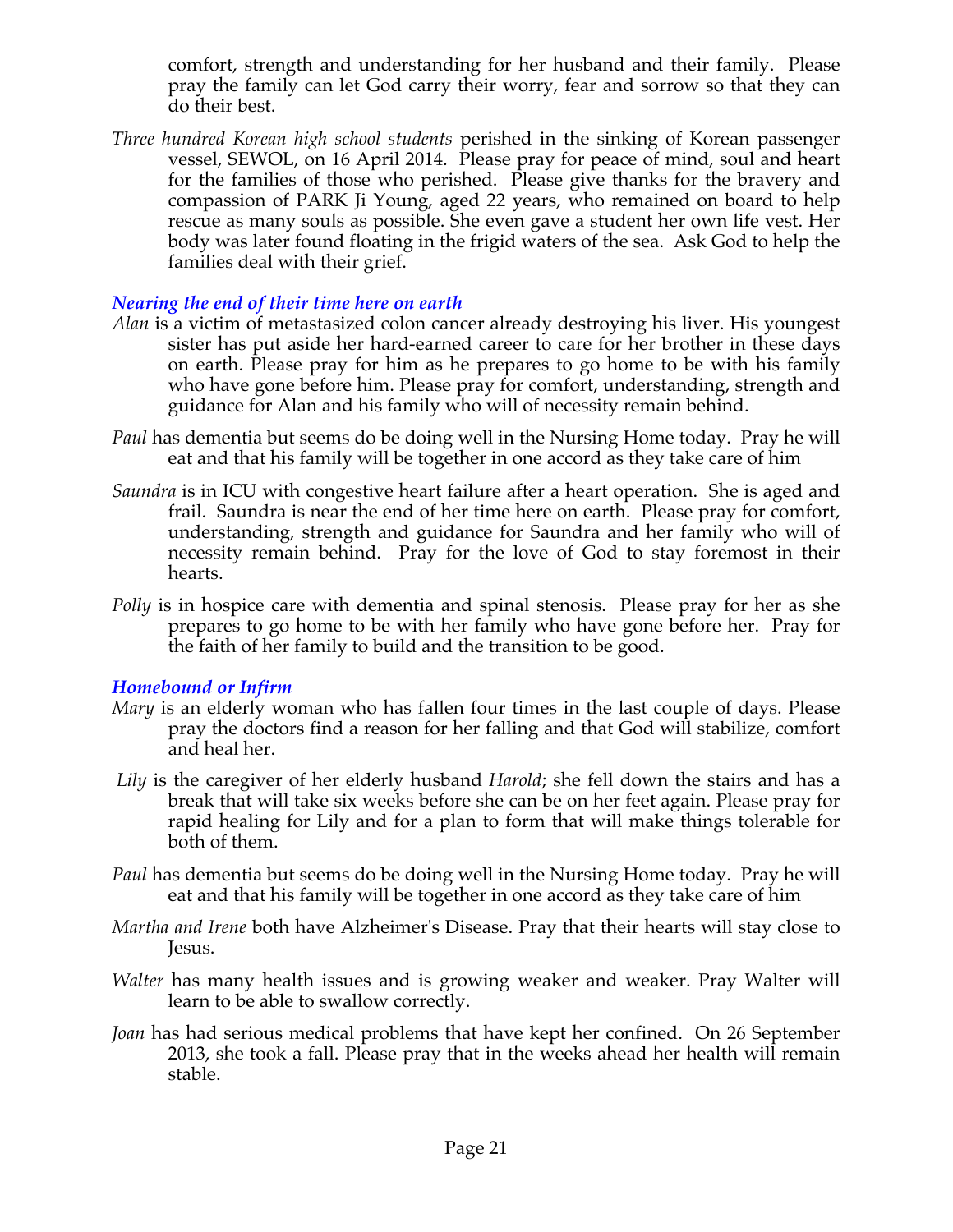- *Lou* has aspiration pneumonia. Please pray for the infection to be knocked down and for her continued recovery.
- *Norma, Sara's mother* is in a state of deteriorating health, both physically and mentally, with both dementia and Alzheimer's. She is slowly drifting away, though she still recognizes Sara and prayer gives her a sense of peace. Please pray for both Sara and her mother to put their cares and worries on God's shoulders so they can deal with the many problems involved.

### *In need of a miracle or understanding of God's Plan*

- *Lloyds' mother* is in the hospital because of heart failure. Please pray for a miraculous remission of the heart failure; that his mother's remaining time here on earth might be good. Help Lloyd and his mother and their family put their trust in the Lord and let Him carry their worry.
- *Dennis*, nephew in law of Rev Rick Reid, had a seizure at work on 28 April 2014, after a couple of hospitalizations, he is back home. It seems he has a mass of veins enlarged on right side of brain called arteriovenous malformation (AVM). This is an abnormal connection between arteries and veins. An AVM is usually dates to birth. It can develop anywhere in the body but occurs most often in the brain or spine. A brain AVM, which appears as a tangle of abnormal arteries and veins, can occur in any part of your brain. Blood vessels rupture, causing bleeding in the brain. It is possible for a brain AVM to be treated successfully. The real problem right now is no one wants to treat Dennis. Please pray that one of the doctors he sees will be willing to try to help him, not to push him out to die. Pray also for trust in the Lord for Dennis and his family that they might find peace and strength in Him.
- *Sarah,* wife of Rev Geordie (AOC UK), has been treating for ovarian cancer. The treatment has not worked and she has been advised her time here on earth is short. Please pray for a miraculous remission; that Sarah's remaining time here on earth might be good. Help Sarah, Geordie and their family put their trust in the Lord and let Him carry their worry.
- *Leon McKay* suffered a stroke a few weeks back that has left him unable to speak and while undergoing evaluation the doctors also found he has a very aggressive cancer. Please pray for a miraculous remission; that Leon's remaining time here on earth might be good. Help Leon and his family put their trust in the Lord and let Him carry their worry.
- *Rev. Thomas Brooks* is not improving and being kept alive by artificial machines. Please pray for a miraculous recovery and if that not be God's Will, a rapid passing to home. Help Thomas' family put their trust in the Lord and let Him carry their worry
- *Ronnie* has kidney cancer that has spread and the surgeons are very concerned. Please pray the medical team to formulate a successful treatment plan and for a miraculous remission; that Ronnie's remaining time here on earth might be good. Help Ronnie and family put their trust in the Lord and let Him carry their worry.
- *Levi* was cancer free for 4 years and just discovered he has kidney cancer. Levi has a great deal of faith and said whether he is healed or God takes him home he will be fine. Please pray for the medical team to pay attention and to their best and for a good outcome. Pray also that Levi and family will be able to put their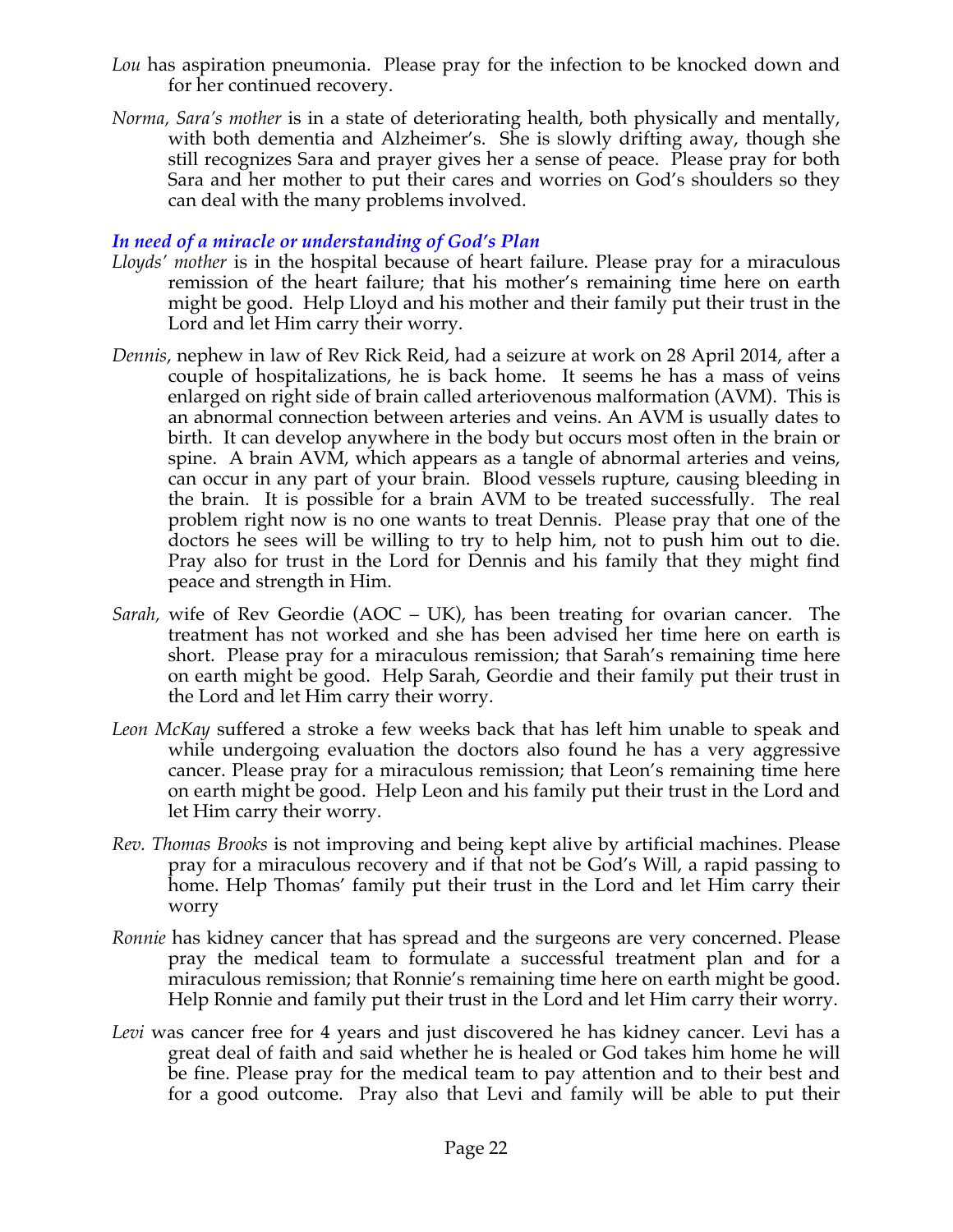worry on God's shoulders. In particular, please pray for pain relief; Levi is 22 years old.

- *Ray Daley* is a member of the Royal Canadian Legion and served his country during the Korean War era. Ray is taking chemotherapy treatments for cancer. Meanwhile his son Trevor is in the hospital in a coma and seems to have lost the will to live.
- *Pat* has been under treatment for colon cancer for sometime. He has had major complications the last few days and your prayers will be appreciated by family and friends.
- *Dorothy* had pneumonia, on checking her lungs they found tumors which permeated the lung area. Further investigation found a primary site in the colon, with the lung being secondary. It would appear there is no viable treatment at this time. Please pray for a miraculous remission; that her remaining time here on earth might be good. Help Dorothy and her family put their trust in the Lord and let Him carry their worry.
- *Scott,* one of our Lord's ministers who collapsed a week ago and is in the ICU of a Medical Center since he had a pulmonary embolism, with a concurrent infection of several bacterial agents. He has stopped breathing on several occasions, and may have undergone brain damage. He currently is on DNR. Please pray for recovery so that he will continue to do his Lord's calling*.*
- *Becky* has fourth stage metastasized lung cancer and is not doing well with chemotherapy treatments. Please pray for Becky and her husband as they are together during this difficult time in their lives.
- *Jane* has fourth stage cancer and is not doing well. Please pray for Jane and her family as they are together during this difficult time in their lives.
- *Larry Howes* suffered a fairly severe stroke. 4 December 2012, doctors replaced a valve in a shunt that had been put in about two weeks before, and Larry responded very well. He was able to go home.

Pray also for confidence in our Lord for Larry and his family. Larry needs a miracle, pray for one. Please.

- *Colleen* has been battling pancreatic cancer over the last year and it has now spread to one of her lungs. Please keep her and her family in your prayers.
- *Christine* has cancer of the colon, which spread to her liver; she is receiving chemotherapy and is having difficulty eating. Please pray for the medical team treating her to pay attention and do their very best; pray also for confidence in our Lord for Christine and her family.
- *Todd* and *Kenny* have both been fighting osteocarcinoma for over five years and have been told their time here on earth is nearing its end, absent a miracle from God. Both are ready to go home and leave the pain, but would like to stay. Please pray for them and their families.

#### *Surgery*

*Nathan* is scheduled for surgery on 4 August 2014, to remove a tumor near his heart and probably a lung also. Please pray for strength, courage and understanding for Nathan and his family; as well as for God's guidance for the medical people treating him that they might find the best course of treatment.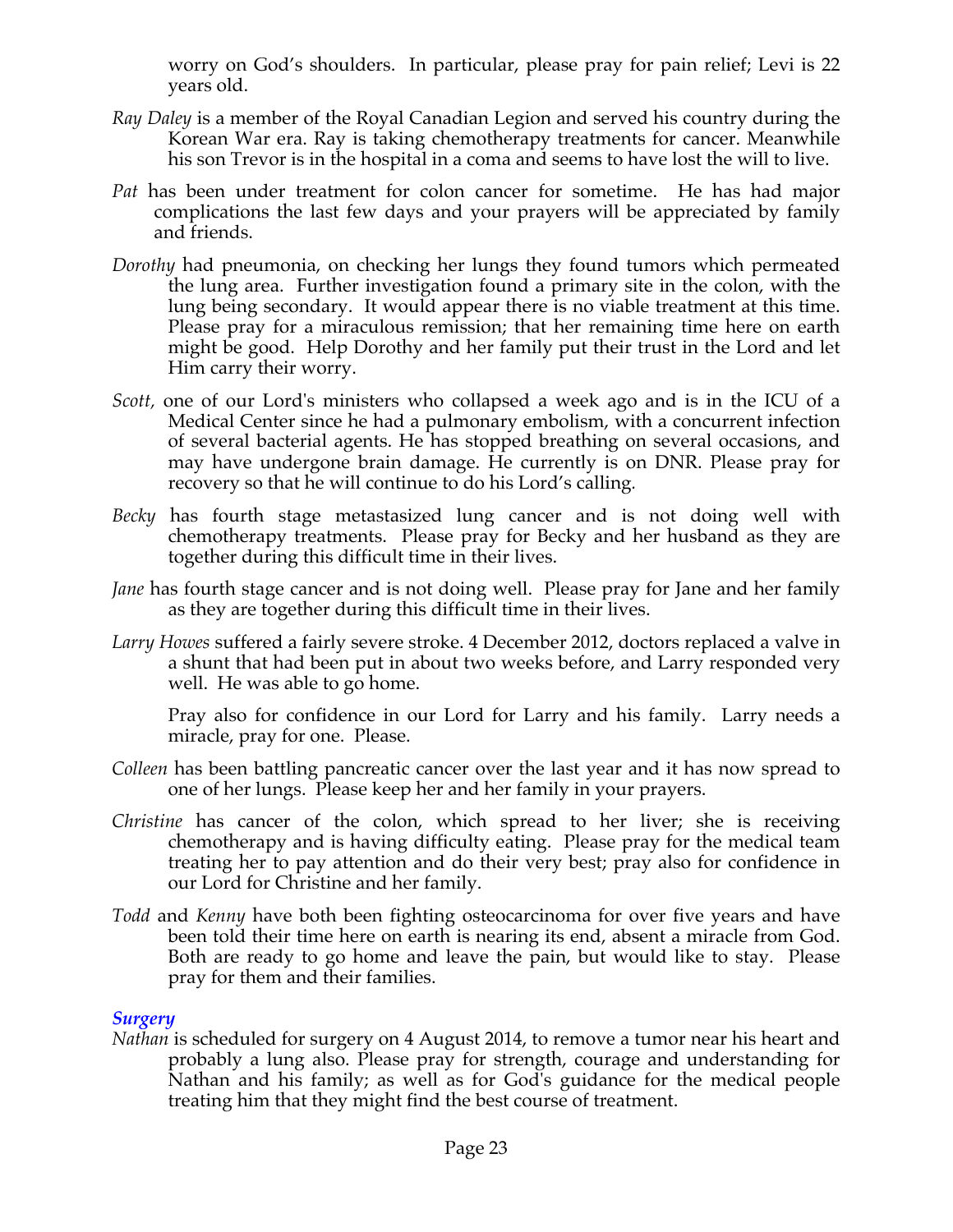- *Jane* underwent heart valve repair surgery on 3 July 2014. Please pray for full recovery. Pray also Jane and her family to put their worry on God's shoulders.
- *Mario* has early-diagnosed prostate cancer and had surgery. Pray for complete remission and that Mario and his family will be able to put their worry on God's shoulders.
- *Eddie* has upcoming bladder surgery. Please pray for the surgical team to pay attention and to their best and for a good outcome. Pray also that Eddie and family will be able to put their worry on God's shoulders.

### *Testing and Treatment*

- *Garth Neel* has discovered he has a gastro intestinal stromal tumor (GIST). Garth is the AOC Bishop of Canada with oversight of South America and a really both good and nice fellow. Pray for medical team contemplating and evaluating the treatment that they might be guided to the correct choice and do their very best. Pray also for peace of mind and trust in God for Garth and his family.
- *Dick Gray* had developed a Merkle Cell carcinoma just under his sternum carcinoma which is considered a stage four carcinoma since it has 'metastasized'. He traveled to Seattle, Washington where he was examined and considered for a new type of treatment. That treatment will not begin for at least three months, so they referred him to the Rutgers University Cancer Institute, New Brunswick, New Jersey. They have accepted him into the evaluation process, which will begin on Monday 11 August 2014. Rutgers started with monkeys and had good results, so now they are working with humans, Dick is hopeful as he has oft been referred to as an "Old Monkey." Please pray for peace of mind and safe travel for Dick and his lovely wife Jennifer as they travel to New Jersey this weekend. Pray for those contemplating the treatment that they might be guided to the correct choice and do their very best. Pray also for peace of mind and trust in God for Dick and his wife Jennifer. Dick is the Treasurer and a Vestryman at Saint Paul's AOC in Missouri.
- *Janet Jessup* had a stroke on 3 July 2014. She has made some progress and is now out of the stroke unit and in the General Surgery and Care Unit. Please pray for those treating her to find the appropriate treatment and for trust in God and peace of mind for Name and her family, in particular her husband of 43 years, Rev Roger Jessup, minister of Saint Joseph of Arimathea Anglican Orthodox Church.
- *Beverly* was hospitalized for heart problems, she has weakness in her heart and asks your prayers.
- *Paul* has been in and out of the hospital for several weeks. Pray that the Doctors will find out what is wrong with him and he will be healed.
- *Dennis* had a stroke on 30 May 2014. Pray for his wife and family during this time of recovery Pray for strength, courage and understanding for Dennis and his family, most particularly his wife; as well as for God's guidance for the neurologists and other medical people treating him they might find the best course of treatment and allow Dennis to heal completely.
- *Liz Strauch* had a pineal cyst, which in the end responded well to a surgical draining last year. Since November 2013, similar symptoms have returned. A CT Scan turned up what is thought to be either a new cyst or an enlarged pineal gland. More testing, including an EEG is in the works. She can no longer work. Pray for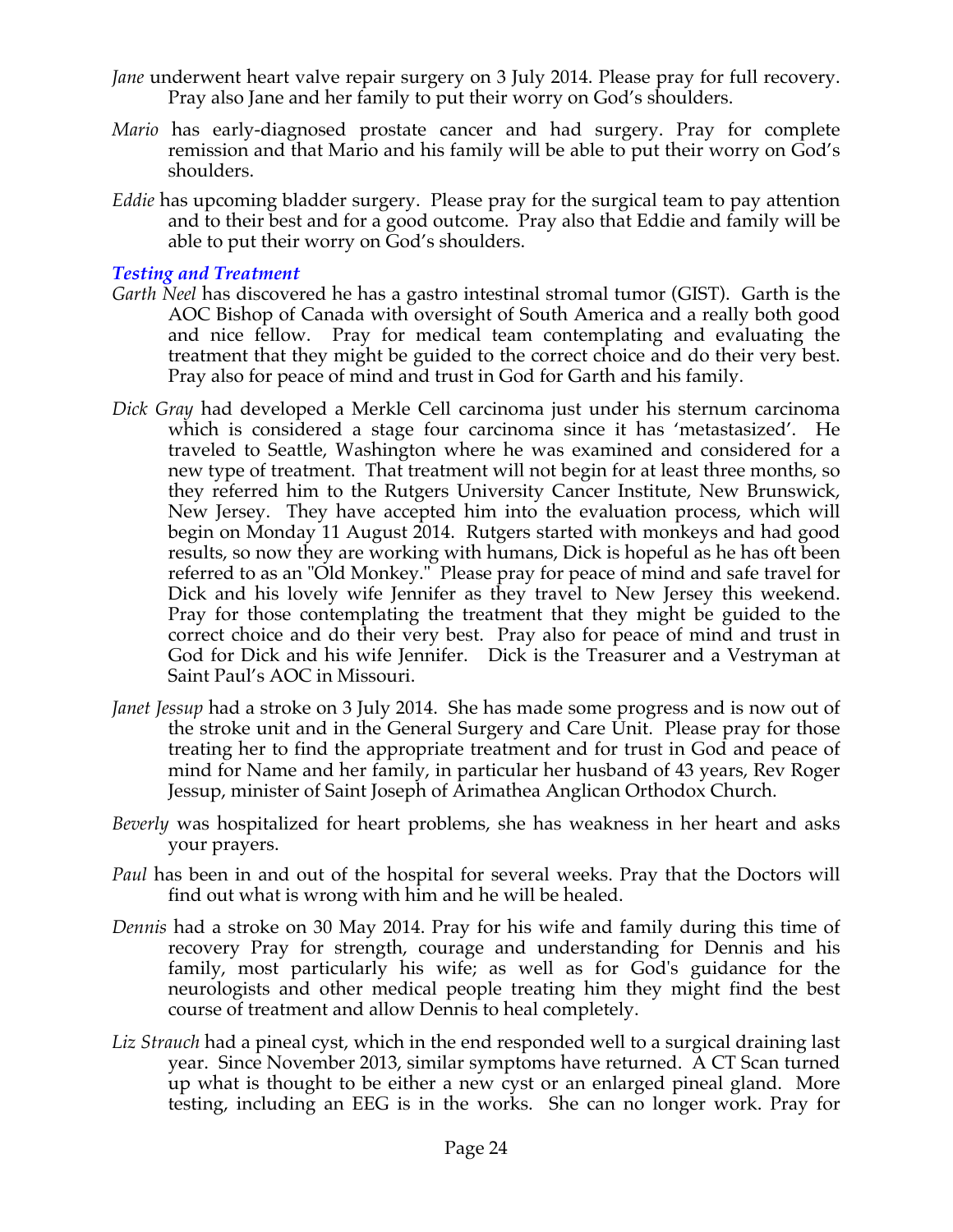strength, courage and understanding for Liz and her family, in particular her husband Ken and sons Caleb and Nathan; as well as for God's guidance for the medical people treating her that they might find the best course of treatment and allow Liz to heal completely.

- *Steve* fell from a roof Saturday, 5 April 2014. His injuries were multiple, extensive, severe, and life threatening. He is slowly making improvements. He still has a long road to travel and is still in great need of prayers. Yours are very much appreciated. Pray for strength, courage and understanding for Steve and his family; as well as for God's guidance for the medical people treating him that they might find the best course of treatment and allow Steve to heal completely.
- *Faye* is in the hospital because she is weak has been receiving blood transfusions. Pray for strength, courage and understanding for Faye and her family; as well as for God's guidance for the medical people treating her that they might find the best course of treatment and allow Faye to heal completely.
- *Tom* has heart and kidney problems. Pray for strength, courage and understanding for Tom and his family; as well as for God's guidance for the medical people treating him that they might find the best course of treatment and allow Tom to heal completely.
- *Harold* has had a severe stroke. He is now home, but his family is looking for a rehabilitation facility to help him recuperate. Pray for strength, courage and understanding for Harold and his family; as well as for God's guidance for the medical people caring for him that they might find the best treatment facility to allow Harold to heal completely.
- *Joe* has had a preliminary ALS diagnosis. Pray the final diagnosis will something that will allow him to continue taking care of his devoted young family. Pray for strength, courage and understanding for Joe and his family; as well as for God's guidance for the medical people treating him that they might find the best course of treatment.
- *Mark* had swelling and fluid buildup in his lungs. It appears things may be getting under control. He needs to use a Bi-Pap mask to breathe until his lungs clear and he hates it. Pray that he will be able to adapt so his lungs can clear. Please pray for peace of mind and trust in the Lord for Mark, as well as for his family, and for God's guidance for the medical people treating him that they might find the best course of treatment.
- *Preston* is reacting poorly to recent neck surgery and now has problems with his liver count; Physicians feel that dialysis will help. There may be a blockage in the bowel and an operation might be necessary. Please pray for the medical team to pay attention and to their best to determine how to help Preston and for a good outcome. Pray also that Preston and family will be able to put their worry on God's shoulders while Preston does his best to facilitate a return to good health.
- *Marianne* is hospitalized with a perforated colon. Please pray for peace of mind and trust in the Lord for Marianne, as well as for her family, and for God's guidance for the medical people treating her that they might find the best course of treatment.
- *Erica* has a non-malignant Brain Tumor which cannot be surgically removed due to the size and location. They are going to attempt chemotherapy. Please pray for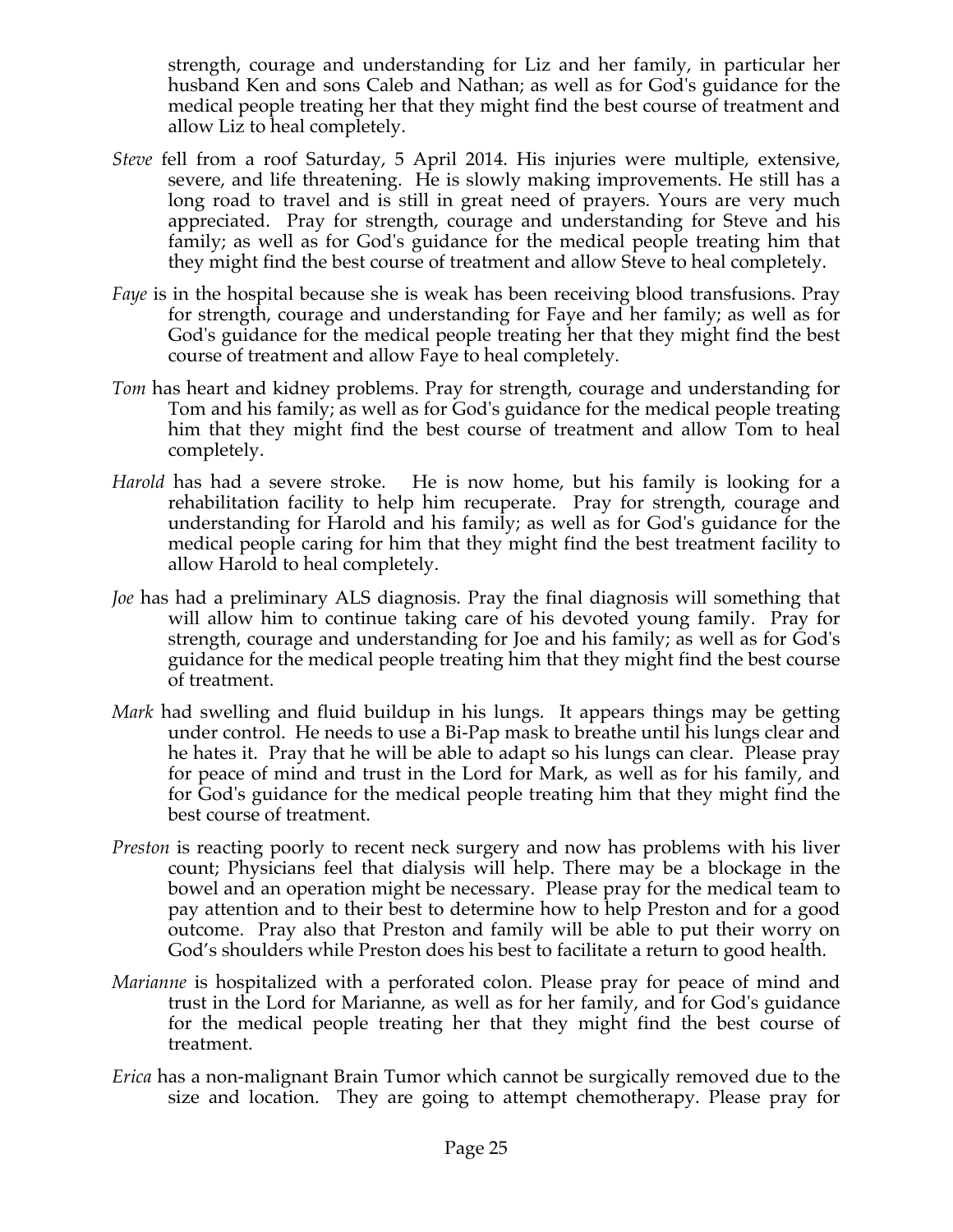peace of mind and trust in the Lord for Erica, as well as for her family, and for God's guidance for the medical people treating her that they might find the best course of treatment.

- *Brenda* is in the hospital because of bleeding on her brain. Please pray for peace of mind and trust in the Lord for Brenda, as well as for her family, and for God's guidance for the medical people treating her that they might find the best course of treatment.
- *Mackenzie* is a young girl with leukemia. Please pray for peace of mind and trust in the Lord for Mackenzie, as well as for her family, and for God's guidance for the medical people treating her that they might find the best course of treatment.
- *Mack* has had diabetes most of his adult life. Circulation in his legs is very bad and doctors are considering amputation. Please pray his medication will help and he will not face amputation. Please pray for peace of mind and trust in the Lord for Mack and for God's guidance for the medical people treating him that they might find the best course of treatment.
- *Michael* has been diagnosed with lung cancer recently after making it through gastro intestinal cancer last year. Please pray for peace of mind and trust in the Lord for Michael and his wife Gayle; as well as for God's guidance for the medical people treating him that they might find the best course of treatment.
- *Ken Strauch* has been tired and is anemic, he had a colonoscopy which found a pair of polyps which were removed and are being tested. Just for good measure they found he has a hiatal hernia with ulcers, basically part of his stomach is pushed up into his esophagus and is bleeding from there. Sounds like there may be surgery involved. Please pray for peace of mind and trust in the Lord for Ken and for God's guidance for the medical people treating him that they might find the best course of treatment.
- *Adriano* is in the hospital due to high sugar and high blood pressure. He is very weak and will appreciate your prayers.
- *Heather* recently found out she has cancer. Please pray for peace of mind for her and for the medical team treating her will be guided to the right solution.
- *Jim* has had an aneurism and blood clots. Pray that healing will come.
- *Georgia* has liver and pancreatic cancer. The doctors are evaluating whether to do surgery and how to tackle the disease. Georgia is a faithful Christian and she will appreciate your prayers. Pray for God's guidance for the medical people treating her that they might find out the source of the problem and best course of treatment. Pray also for peace of mind and trust in God for Georgia and her family.
- *Lana's* doctor found something on her lymph nodes and ovaries. Pray for God's guidance for the medical people treating her that they might find out the source of the problem and best course of treatment. Pray also for peace of mind and trust in God for Lana and her family.

#### *Healing*

*Stan* is going through chemotherapy and radiation treatments for cancer. He is elderly and the treatments are tiring him. Please pray for his wife *Marvelene* as they do this together.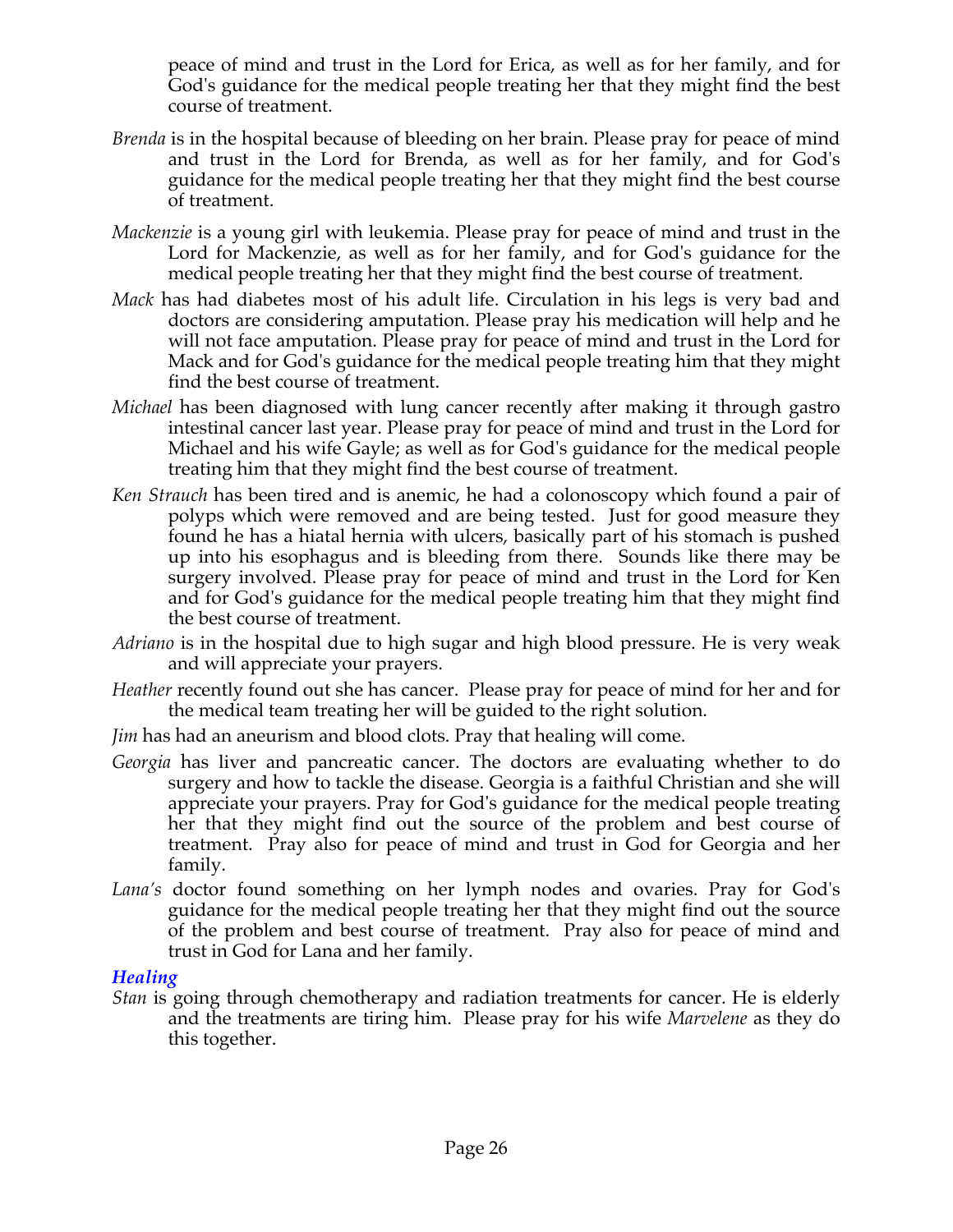- *Casey* has strep throat along with her mother Deanna and Grandmother Virginia. Please pray that the other members of the family may stay healthy while those with strep throat recover quickly and rapidly.
- *Meg* recently found out she had heart problems causing low blood oxygen levels, loss of focus resulting in an emergency room crisis. As a result of the symptoms she made errors on the job that caused her to lose her job. She is grateful for the excellent medical care she has received and optimistic, feeling with God's intervention in her life her health may be reversed and a new job will become available.
- *Barbara* has serious problems with her Sciatic Nerve. Please pray for guidance for those treating her, for relief of the severe pain, for trust in our Lord for Barbara and her family, for healing.
- *Donald* is in the hospital and had his leg amputated on 14 April 2014. Pray he will adjust and healing will begin.
- *Dallmus* has lost 40 to 50 percent of his sight. Pray he will learn to cope with the situation and that he will trust in God to heal as He will.
- *Lucius Dabney* (father of Rev Bryan Dabney) is now at home recovering from an infection. Please pray for a complete healing of the infection and return to health.
- *David* has many concussions and unable to go to school, read books, watch TV and has headaches and migraines. He has trouble sleeping and his family will appreciate your prayers for this 10 year old young man.
- *Barbara Apple* fell the week of 11 January 2014, in her home, breaking her right humerus (the large upper arm bone) in a spiral fracture, which cannot be set. Movement is very painful and due to a total lack of energy, she is more or less bedridden. Healing does not seem to be going well at this point. Pray for inspiration for those caring for her that they might find the appropriate treatment. Please pray for Barbara to put her trust in the Lord, look to Him for strength and for her to gain energy so she does not lose the mobility she has; pray for a full and rapid recovery. Please pray also for her husband Bob who is taking care of her that he might be comforted and strengthened in this time of stress.
- *Gladys* has breast cancer and has had a lumpectomy. She needs to take a year off of her work to have chemo treatments.
- *Alwin Jack* has had a stroke and recently has had a relapse. Please pray for those who treat Alwin that they might chose the best possible treatment and pray for peace of mind for Alwin during the recovery phase.
- *Sylvia Lee,* Sandra Lee's mother, had been suffering from undiagnosed kidney failure; doctors finally figured out what the problem was and offered her "hospice care", a second opinion suggested dialysis. She is now on dialysis. Please pray for strength and vitality to return to her and for peace of mind for Sylvia and her family, as well as their continued faith and in God as the Great Physician. They pray for help to listen to God's voice and guidance through this journey together.
- *Carolyn* has Multiple Sclerosis with complications. Pray Carolyn and her children will be close to our Lord Jesus Christ as they and family members help to ease the problems.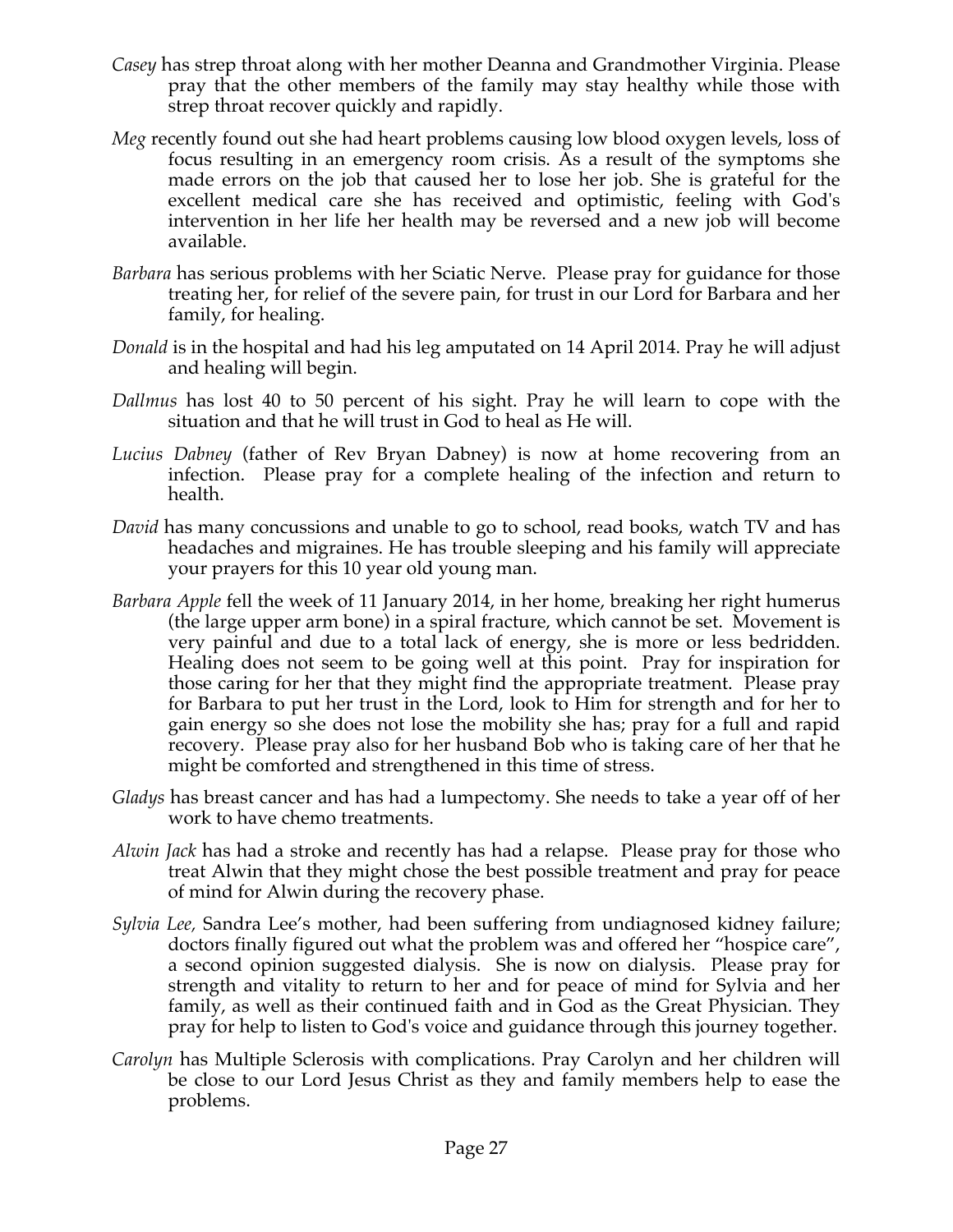- *Jeong* was in an auto accident and sustained a serious back injury. Please pray for a full and rapid recovery.
- *Dale* was hospitalized Sunday 25 August 2013, after a heart attack. Please pray for guidance for the medical team treating him and for peace of mind for Dale and his family.
- *Gil Garcia* developed a bed sore which precludes sitting and is now confined to his bed. Gil has very smooth and delicate skin, please pray for a rapid healing of the sore so he can get out of bed and move around in his chair. Gil spent almost a year in the hospital the last time this happened. His faith and his attitude are almost beyond belief, he is an example to us all. But, we pray this time he will heal quickly. Pray also for his lovely wife Mary who takes care of him. Pray for both of them also for strength to deal with the loss of their son Bernie.
- *Bill* had malignant growth removed from a lip last month and seems to be experiencing a re-growth of the cancer. He asks your prayer for the medical team treating him and for peace of mind for himself.
- *Hank* has osteoporosis, which has caused him a great deal of pain and inconvenience in the past few years. Pray for his healing and that his medical bills will be met.
- *Evelyn is* an elderly woman who has had problems with her eyes and is now blind. It appears some sight will return shortly, pray for that to happen!
- *Joanne* has begun kidney dialysis as a result of kidney failure due to extensive chemotherapy. Additionally she cares for an adopted drug addicted baby who is now nine years old. Please pray for her to keep her faith, to let the Lord carry her worry and concern and to give her strength. Pray also for those treating her that they might pay attention and do their best.
- *Mr. N. Anand* is in the hospital and is seriously ill. He is being encouraged to pray for repentance of his sins and to depend upon our dependable God for a cure and recovery of his health. Pray that he will be a strong witness for Christ.
- *Jacob* has been going through some dental procedures and has some pain and aggravation with the numbness. Please pray for comfort and strength for him, as well as for guidance for the medical team treating him that they might pay attention and do their best.
- *Jean* fell and broke her ankle in three places. She will be in the hospital for rehabilitation for the next 6 weeks. Please pray for comfort and strength for her, as well as for guidance for the medical team treating her that they might pay attention and do their best.
- *Bud and his wife* for their continued welfare and enthusiasm. Bud has been advised of an aneurism in his heart of a size not mandating immediate surgery. This comes at a time when he has sole care of his wife who recently broke two vertebrae and thereafter sustained pneumonia.
- *Virginia* has Sinus and Allergy problems giving her severe problems. Pray that the Doctor will discover why it continues and find a cure.
- *Steve Thornell* had a brain aneurysm, which was found before it burst. He is home from the hospital and working hard on recovery. He lacks energy from seven days in the hospital. His doctor told him he has to make serious life changes. One of the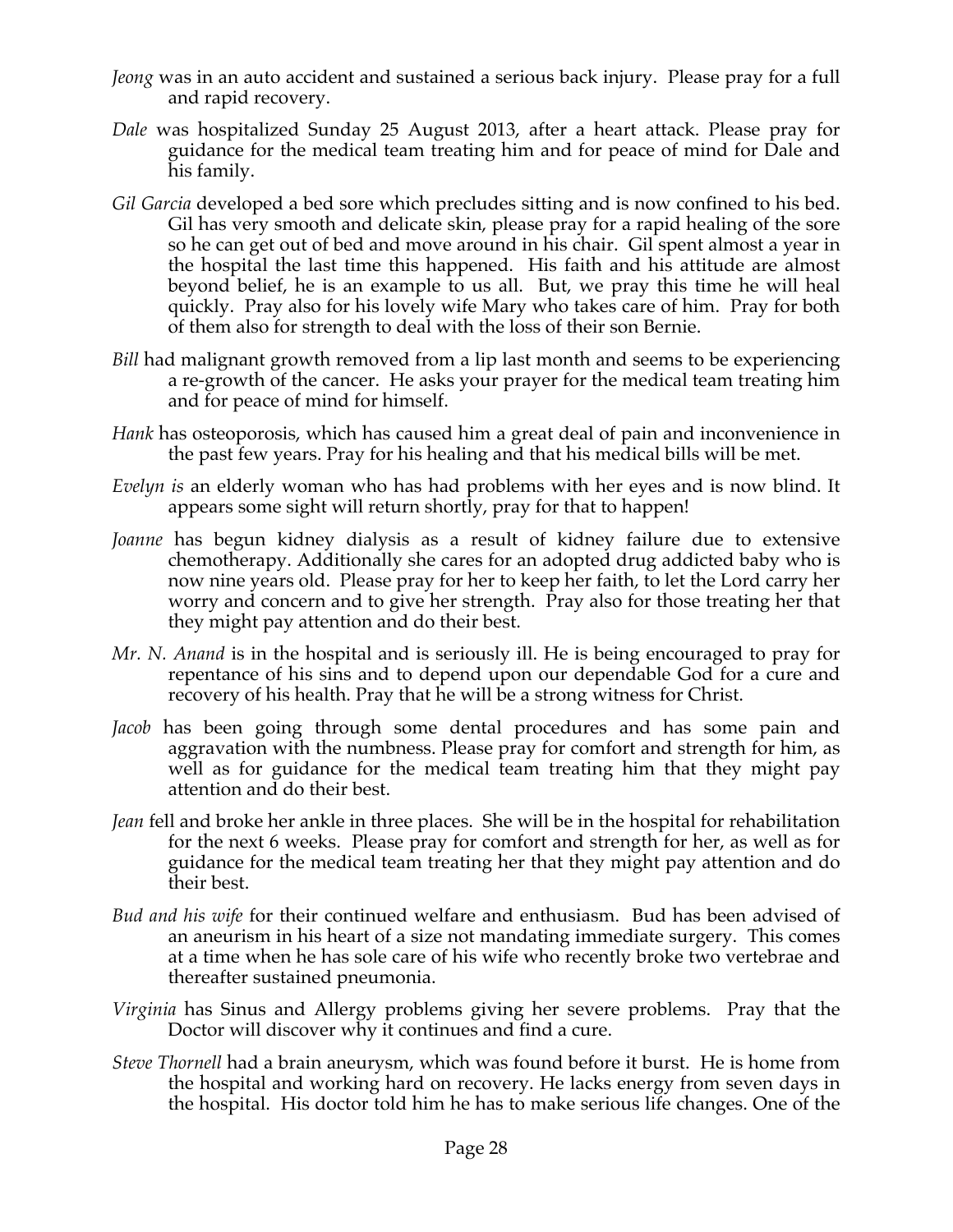two main arteries in the back of the head is now completely closed. He must take blood thinners, he has thick blood and recent chemotherapy made it worse. Steve has always operated at 110 percent, he needs help to slow down. Please pray for trust in the Lord and a full and rapid recovery. Pray for peace of mind for Steve and his family.

- *Arlen* is receiving treatment for lung cancer and recently experienced a ruptured colon during treatment. She is alone in Oregon but does have a friend who has traveled a great distance to be at her side. Please pray for guidance for the medical team treating her and for strength and trust for Arlen.
- *Oscar* discovered some time ago he had blood clots in his leg and lung. He has been treated for them and has not been cured. He now will be facing surgery. Please keep him in your prayers.
- *Angela* had an ischemic stroke (clot). Please pray for guidance for the medical team treating her and for strength and trust for Angela. Please pray also that she and her family might put their worries on our Lord's back so she can work hard towards recovery.
- *Nora* had a stroke mid February 2013. Please pray for guidance for the medical team treating her and for strength and trust for Nora. Please pray also that she and her family might put their worries on our Lord's back so she can work hard towards recovery.
- *Linda* has been hospitalized for several days with a gastrointestinal problem. Please pray for guidance for the medical team treating her and for strength and trust for Linda.
- *Dester* is suffering from unknown skin and diseases. Please guide the medical team treating him to find out what the problem is and cure it. Pray also for Dester to trust in the Lord.
- *Lee* has Arterial Fibrillation; the medical people are not sure how to help her. Please pray for guidance for the team treating her and for Lee and her family to make the right decisions regarding treatment..
- *Nell* recently adopted two children and has just been diagnosed with multiple myeloma.
- *Mary Lou* has been suffering with seizures. She was in the hospital with a 24 hour monitor and is being sent home from the hospital with two medications and orders to return in 2 months for another MRI to review whatever is going on in her brain. Please pray for guidance for the medical people treating her, as well as peace of mind and trust in God for her and her family.
- *Kathleen* has spent the last two weeks in the hospital. She has been diagnosed with colitis, shingles and possibly colon cancer. Pray she will be comfortable and begin to heal.
- *Rachel* has Mitochondrial Myopathy. This is a hereditary disease of the muscles and they do not have a cure for it. Part of her pain is her family does not believe she is indeed ill, as she appears to be just fine. Please pray her family will learn the truth and be supportive of her; pray also the medical people treating her will find the right measures to minimize the disease. Most particularly pray for Rachel's trust in God.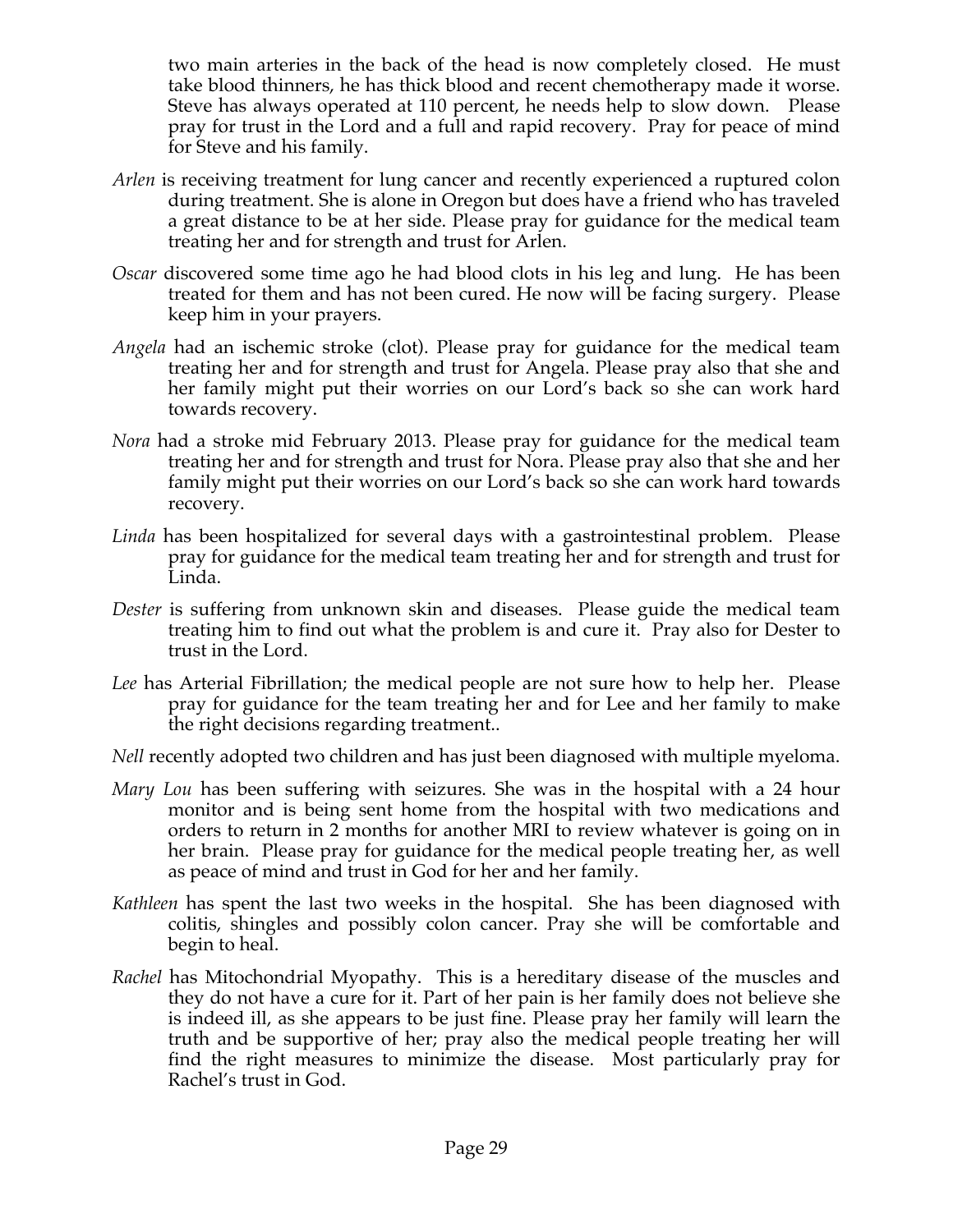- *Nicolas* is in the hospital with serious symptoms of a heart disorder. Please pray for peace of mind for him and guidance for the medical team looking for the cause and cure.
- *Mrs. Baek* an elderly women fell and injured her spine. Doctors cannot repair the spinal injury due to her age. She fell again the morning of 12 December 2012, breaking her collar bone which is also untreatable. Mrs. Baek is in severe pain and will appreciate your prayers.
- *Juanita* is a young girl who was in a coma because of a blood disease. She has not come out and is gaining strength. They are awaiting results from blood samples. Her family thanks you for your prayers and asks that you continue.
- *Barbara* had an accident while cooking and the pressure cooker blew up in her face, causing second and third degree burns over her face and upper body. Because of this she has incurred kidney problems and may need a transplant.
- *George* had foot surgery. Please give thanks for the surgery and pray for a full and rapid recovery.
- *Nellie* is in the emergency room of a hospital in a great deal of pain. Please pray for peace of mind for her and guidance for the medical team looking for the cause and cure.
- *Lauralee Meade* underwent a lumpectomy on Friday after Thanksgiving. A further anomaly has been discovered and she had additional preventative radiation treatment. Please pray for a complete remission of the cancer. Pray also Lauralee will maintain her great attitude and trust in God.
- *Kevin Gerhart* discovered cancer on his neck. He underwent radiation and chemotherapy. Please pray for the medical team treating Kevin that they might pay attention, do their very best and find the source; that the treatment might be successful and he might live a long and healthy life to His honor and glory. Pray also for trust in God and peace of mind for Kevin, his wife and family.
- *Bill, Sara's husband,* had a third abdominal surgery on 22 November 2011, to remove a tumor. Bill is doing better keeping the doctor's instructions, for which we are all grateful, including taking chemotherapy once a day for one more year. He has decreased the consumption of alcohol and eating at least mostly properly. Please pray for help for him to continue do all this. Please pray also that Bill might turn his heart outward to help those around him, as well as live a long and healthy life to the honor and glory of God. Pray also for peace of mind for Bill and his wife Sara.
- *Kay Denton* (Mrs. Kay) has had a chest infection, perhaps viral, but seems to be getting better. She actually sent an iMessage last week, but did not hang around for a response a minute later! Please pray for continued peace of mind for Mrs. Kay and her family. Give thanks for her trust in the Lord and her positive attitude.
- *Matt Alcantara*, age 16, came back with ZERO SCANS again in December 2013! Matt has Osteosarcoma (bone cancer), a very rare and often lethal form of cancer with limited treatment options. This is a disease that is about 90 percent fatal in a couple of years. He has no hip joint on one side, but he walks and swims! Courage? Guts? You bet! Please also give thanks for the great faith of Matt and his entire family. Their faith and trust is a wonderful example for each and every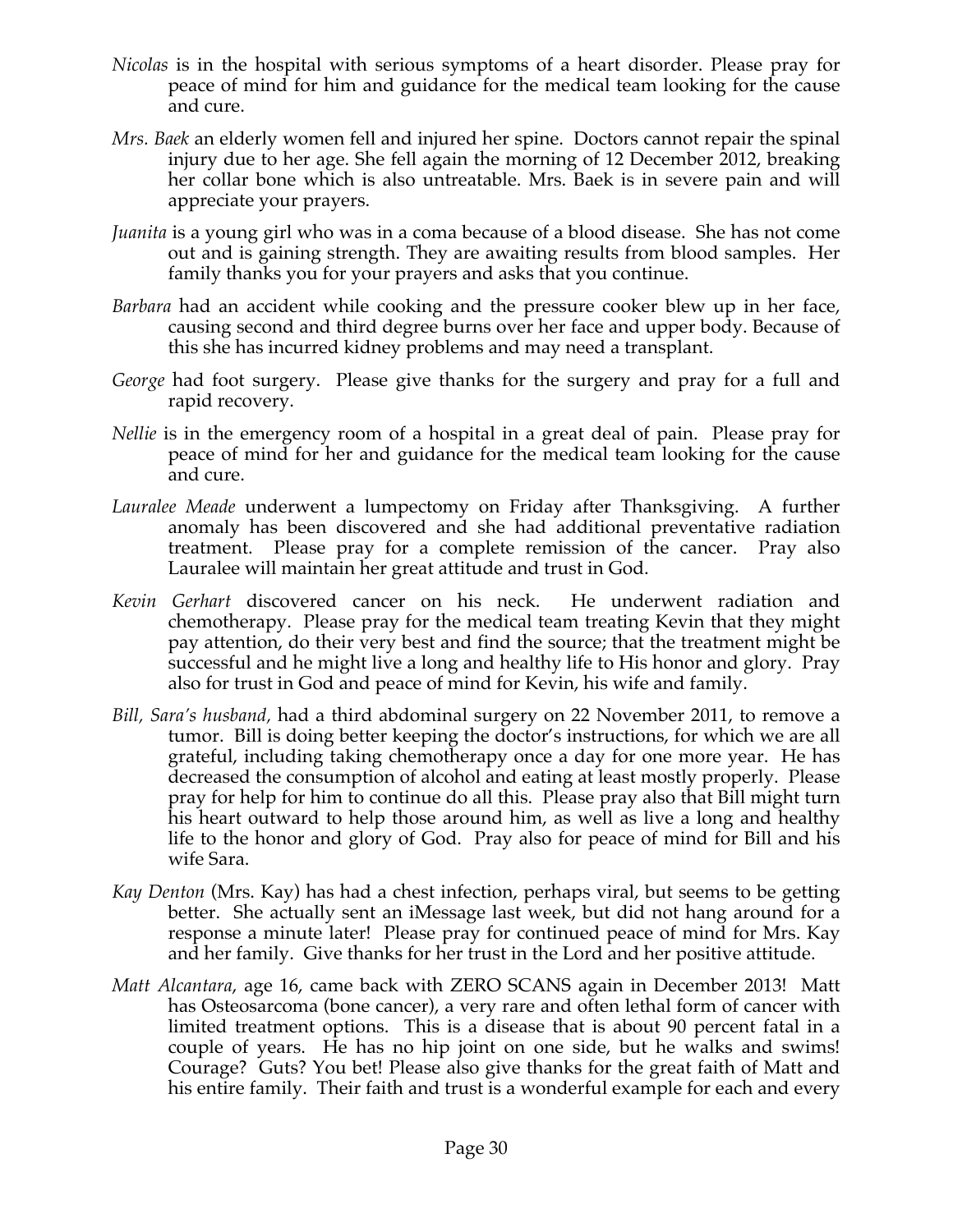one of us. But, now is not the time to stop praying. Actually, it never is the time to stop praying!

- *Judith Clingwall*, is afflicted with Multiple Sclerosis (MS). She is currently in Laurel Place, an extended care facility in Surrey, British Columbia. Judith's condition has worsened recently. Please pray for her to take an active part in her own life, for her strength, peace of mind, trust in God and remission of the disease so she might return home to her family. Pray also for strength for her husband Martin as he deals with all the problems and stress of Judith's situation.
- *Vince (age 15),* reoccurrence of Osteosarcoma, recent testing found a nickel sized tumor in his lungs. The doctors are consulting with a specialist in Houston. Please pray for guidance for the medical team and for peace of mind for Vince and his family.

## *Thanksgiving and Continued Healing*

*John Evetts* had successful extensive heart surgery; he is still in the hospital and recovering. He is in good spirits. John and his family thank God for the answer to many prayers on his behalf. John is a minister in the Anglican Episcopal Church which as a relationship with the AOC. We look forward to his return to his ministerial duties at St. George's Anglican Church in Ventura in the near future.

John Evetts entered the ministry after a lifetime of work in industry and business as well as service in the Armed Forces in Vietnam. Like the Apostles, he came to the ministry from the secular world of work. Rev. Evetts is married and has two daughters and two grandchildren.

We thank the Rev. Evetts for his service to our country and his continuing service to God and His people.

- *Mary Thornell* had surgery on 30 October 2013, at the Riverside Community Hospital to remove a huge mass along with about ½ her colon and part of her lower bowel. Mary finished chemotherapy 17 June 2014. Tests the week of 2 June 2014 showed totally clear scans. For now, treatment is done after the last chemotherapy session. Please give thanks for the great result and also for the strength, guidance and peace of mind our Lord gave Mary and her husband Jim, as well as daughter Janice and son Jimmy, she underwent treatment. Please pray she will stay free of the cancer in the future.
- *Eli* a two month baby is back home after going to the ER the night of 28 May 2014, not able to breathe. Please give thanks for her recovery and pray for strength, courage and understanding for Eli's family; as well as for God's guidance for the neurologists and other medical people treating Eli they might find the best course of treatment and allow Eli to heal completely, as well as for strength and understanding for the parents.
- *Jim* has been hospitalized and had several operations for cancer the last few years. The physicians discovered a number of spots; but his exam was better than expectedprayer changes things and he thanks you for your prayers. Please continue him in prayer for he will have another scan in April.
- *Al* had an abscess found on his liver for which he was hospitalized, it turned out to be benign and will not require surgery, he has been released from the hospital. Please give thanks for this good result and pray for continued healing.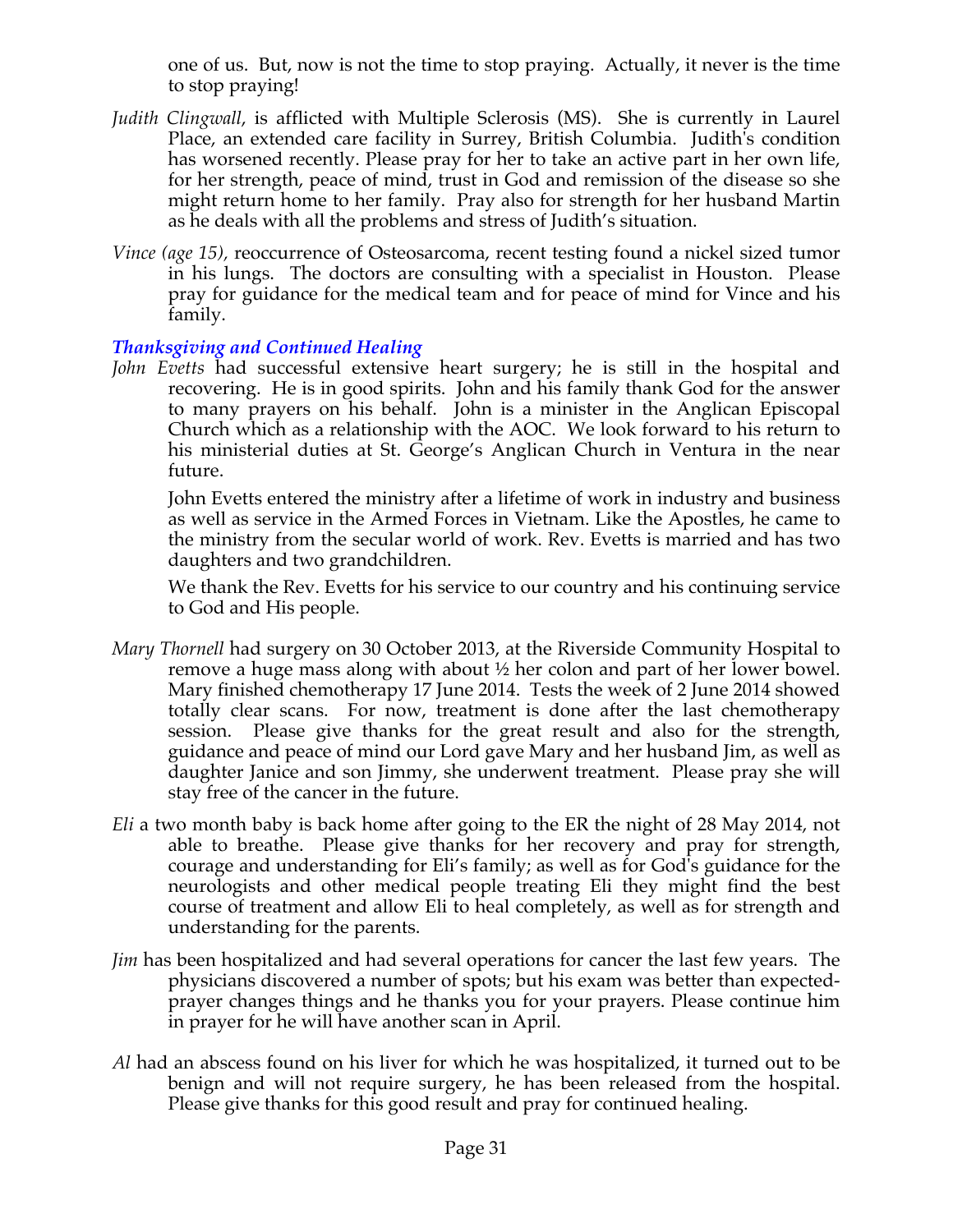- *Elma* is suffering from cancer. She was taken home from the hospital on the advice of her Doctor. We were asked to pray that Elma's remaining time here on earth might be good and that Elma and family might put their trust in the Lord and let Him carry their worry. Since then, Elma's Bishop told us a great Miracle of the Lord is working over Elma. Doctors sent her home to die, but now she seems to be doing all right. On behalf of her, thank you for all of your prayers. Please continue praying for her complete healing.
- *Erica* had surgery on 7 January 2014, for a non-malignant brain tumor. They got most, but not all of the tumor, things seem good for now. Please give thanks for the surgical team doing their very best and for a good outcome. Pray for peace of mind for Erica's family as healing and treatment continues.
- Please join together in thanking the Lord for strengthening *Christopher*, a young man with psychological problems who departed meds to a bad effect, for his maintaining healthy discipline the last six months, and join together in praying that he continue to be infused with strength and rationality.
- *Dennis* has heart problems; now the medical people treating him discovered a large mass on his liver which turned out to be a cyst! Please give thanks for this great development and pray for peace of mind and trust in the Lord for Dennis and for God's guidance for the medical people treating him that the contemplated surgery might go well.
- *Dwight* had major oral surgery, for which he gives thanks. He is recovering slowly and asks your prayers to speed the process.
- *Mike* was very ill in hospital. He is doing much better now and his family asks you to give thanks for the miraculous recovery. Mike is a veteran who has served his country when she called. Please pray he will open his heart to God so He can make Mike's crooked road straight and pull him towards the summit rather than to the pit.
- *Dick*'s left arm was amputated after treating for Merkel Cell carcinoma over a year ago. He is now believed to be cancer free and is waiting to be fitted with an artificial arm. Please join Dick and his family in giving thanks to Our Lord Jesus Christ for his recovery as well as for their trust in God.
- *Traci* had surgery colon cancer on 27 December 2012. The surgery went very well and she appears to be cancer free. But, she had a pulmonary embolism and another clot in the artery to the spleen which will keep her in the hospital for at least several days. Traci is beginning to be weary of her medical situation. Please pray that she will not become despondent. Pray that she will open her heart to God's Grace that He might enter in to her heart and strengthen her.
- *Bob Smouse* had shoulder surgery on 28 November 2012. While the surgery went well, he is still in pain and would also appreciate prayers for continued healing and the pain to subside. He promises to work very hard on recovery therapy.
- *Carol Stone*, the sweet wife of Mike Stone, recovered far better than expected from a severe brain bleed, but fell recently and broke her hip. She still requires 24 hour care, which Mike provides with little help.

Please pray for peace of mind and trust in God for Mike, guidance for the medical team treating Carol and strength for Carol as well as faith and trust. No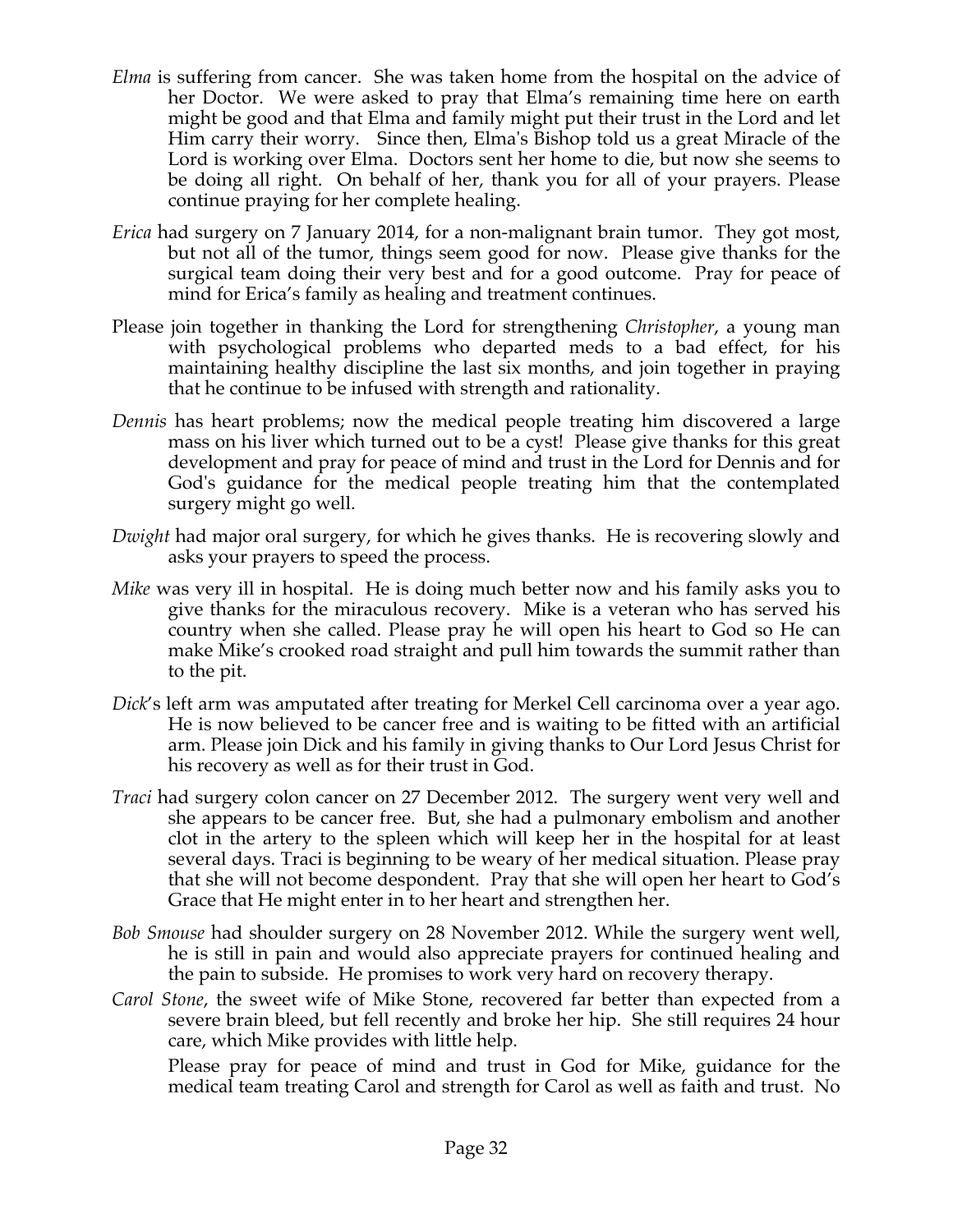one can ever understand the why of these things here on earth. Sara who passed this request on asks that you pray in both faith and hope.

## *Business*

*Mark's* business is in difficulty. He works in a shrinking field, of which he is one of the country's true masters, but there is little work available. He asks that you pray that he can find a way to survive in his industry, which he loves and needs his talents. Pray he can find new sources of business and new ways of doing things, perhaps someone to partner with to better use his talents. Pray also for those who work for and with him that they might do their best to help.

# *Financial Guidance and Employment*

- *Charlie* is coming along in his need of both spiritual and financial. Charlie feels that he has no skills, which is clearly incorrect, but nonetheless he feels that way. While on the one hand, he knows that is not right, on the other hand, he is having a problem shaking that belief. Ask that God send the Holy Ghost into his heart for guidance. In addition, Charlie needs God's guidance as to how to handle his life from this point forward. After many years in the aerospace industry, he is looking for a place to employ his talents to the mutual benefit of a company. He asks that you pray for God to guide him to a new place to allow him to gain an even financial keel.
- *Carmine* is looking for employment. Pray God will guide her and she will accept his guidance; something she has not always done, so your prayers will be especially appreciated.
- *Chris* and several others at his firm were let go after many years of faithful service. Please pray that they might find a company that can use their considerable skills and dedication to their mutual benefit. Pray also for those who remain behind that they might find peace in the confusion caused by the departures.
- *Doug* recently became unemployed from his job of 18 years. He has been applying for jobs, but unable to get one at this time. His wife is working; this is not enough for the family. Please pray he will find employment with a firm that will be able to use his considerable skill and hard work to benefit both the firm and the family.
- *Catherine and Lewis* are at a low ebb due to a struggle for employment. Your fervent prayers will be appreciated.
- Lori is considering a potential change in her employment. Please pray for God's guidance in considering all aspect of her potential work.
- *Rodriguez Family* are looking for work. It seems many obstacles have been put in their way of finding employment. Please pray they will find employment with a firm that will be able to use their considerable skill and hard work to benefit both the firm and the family.
- *Sarah* is concerned about the future with her company. She would appreciate prayers for her continued employment and that her firm might find more and better ways to use her considerable skills.

## *Financial Guidance and Healing*

*Clark* is in need of salvation; for God's Will to be done in his life. Pray his family will be blessed with the financial miracles that come from doing His Will.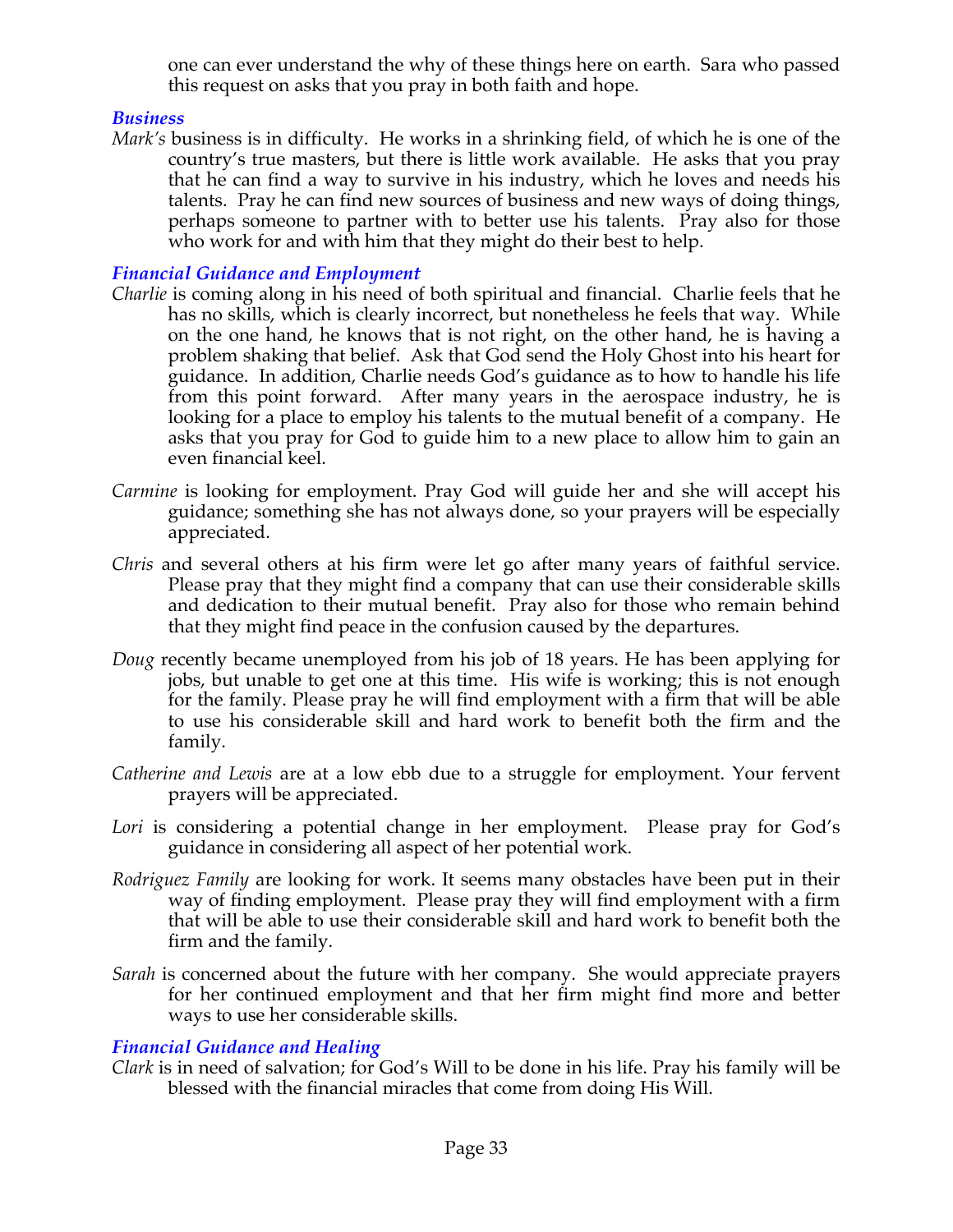- *Timothy and Sharon* had their home foreclosed the morning of 15 April 2014. They are experiencing spiritual, emotional and financial crisis at the current time. Please pray for God's guidance as to how they might handle the financial difficulties in which they have found themselves and more importantly have them draw closer to God and each other.
- *Linda, Rick, Christian and Sawyer* are a family experiencing spiritual, emotional and financial crisis at the current time. Please pray for God's guidance as to how they might handle the financial difficulties in which they have found themselves and more importantly have them draw closer to God and each other.
- *David and Lorna* are having financial problems. They are trying to find a smaller home which may be more affordable. *Lorna* has had an ongoing battle with brain cancer, her trips back and forth to the hospital have drained their finances to the point they sometimes struggle to have enough food in the house. Pleaser pray for Lorna's healing and guidance on how they might handle the financial difficulties in which they have found themselves.

#### *Guidance*

- *Eli* has lost his way both spiritually and mentally, please pray for him and his parents Ed and Barb, who are having great struggles seeing their son, go through these afflictions having brought up in a Christian home. Please pray his parents can find a way to help Eli.
- *Marie* has suffered the loss of her husband, her job and her pet all in a short period of time. Please pray for peace of mind for Marie, as well as for trust in the Lord for her and those around her that she might adjust to the changes in her life and move forward to the honor and glory of our Lord with His Help. (140607)
- *Mitten* has a Christian talking to him about Christ. Mitten does not believe and does not seem to care. Please pray Mitten will see the light.
- *Luis Martinez* had a heart attack on 1 November 2013, and seems to have recovered fairly well. His wife Selma passed away on 12 April 2014. Please pray for peace of mind for Luis, as well as for trust in the Lord for him and the rest of the family.
- *Kristen, Rickey and their two children* ask you to pray for grace, wisdom and understanding as they attempt to cope with infidelity, separation and possibly divorce as a result of backsliding from the Lord into the World.
- *Erica* is having school exams for the next several weeks. Please pray her mind will be open to what she has learned and her heart opened more and more as the years go by to Jesus.
- *Aaron* has a problem seeing is where his life should be leading him. Please pray that he can listen to his father Paul and those around him who want him to work hard and obtain a real education now rather than just coast towards oblivion.
- *Danielle* has accepted Christ as her Saviour. Pray she will read the Bible and meditate on His Word so she can grow in him.
- *Helene and her family* ask your prayers for them as they deal with the loss of Alan, husband and father.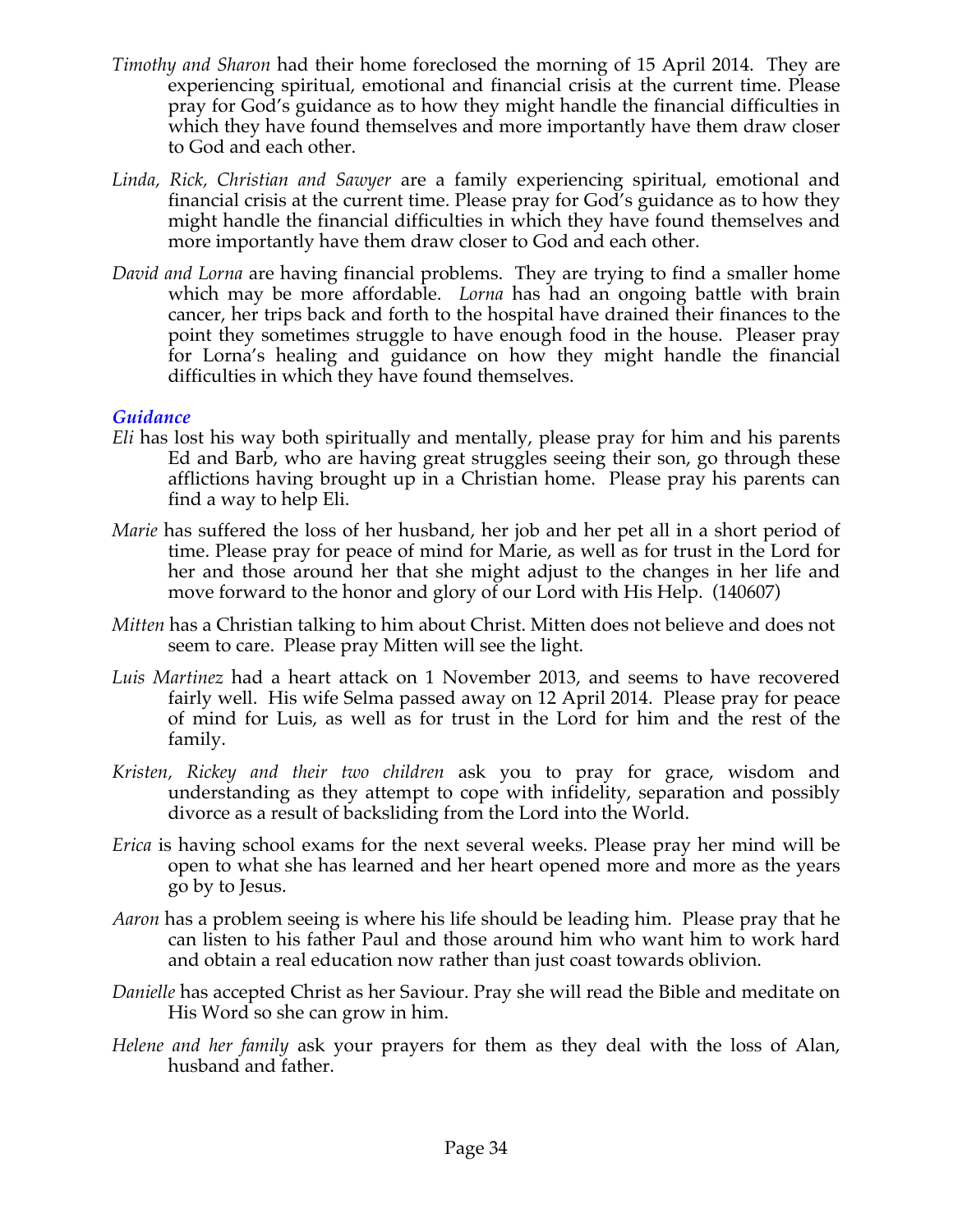- *Stephanie* seems to be very deeply into post partum depression after her baby was born prematurely. Please pray for her Mother in Law who is going a great distance to help Stephanie and her new Grandson. Pray that Stephanie will be able to direct her attention outward, rather than inward.
- *William* is an elderly man living with his Son and Daughter in-law. William is causing trouble in the family because of his demanding ways and continually using bad language. The family is at wit's end to know how to handle him and will appreciate your guidance and prayers.
- *Caitlin* is in the grip of the Prince of Darkness; she thinks there is escape from reality in drugs. The saddest part is that reality is not as she sees it. Her family is despairing as they can do nothing to help her and ask that you pray for the Holy Ghost to enter into heart and show her the need for change before it is too late.
- *Nathaniel* is in spiritual turmoil. His family and friends will appreciate it if you will keep him in your prayers for him to find the root of his trouble and accept God's help to heal his heart.
- *Sam* and her *two children* that have been living in a shelter and are to lose their place there. Please pray a place will be found they can stay in and recover.
- Please pray *Darlene* will surrender her life to Christ.
- *Norrie* is facing daily exams in the weeks ahead. Pray for calmness and concentration and to do the best possible.
- *Jonathan* is addicted to drugs. He is now in jail awaiting trial. His parents and friends will appreciate it if you will keep him in your prayers for him to find the root of his trouble and accept God's help to heal addiction.
- *Beth* is suffering from ungodly treatment in her marriage. Please pray God will guide her in her behavior, actions and thoughts that she might be able to lead her husband to God so her marriage might prosper to the benefit of them.
- *Brandon* a young man from a Christian family who married a year ago and almost immediately became estranged from him family. As a result he has had a serious problem with keeping the civil law. Please pray for Brandon that he will return to the Lord and the many problems will be eventually settled. Pray the hurt he has caused so many will be helped with our Lord's care and love.

*Dennis* has some decisions to make and will appreciate our Lord's guidance.

*Earl* to read and understand Scriptures he has been given.

- *Jeanette* has had many members of her family die from diabetes and several are near death now. Jeanette does not know the Lord and is despondent and perplexed about her family and herself. Please pray she can open her heart to allow the Holy Ghost in to bring her knowledge and understanding.
- *Dr. Elizabeth Raj* is teaching a biblical approach to the psychological problems facing many in our society today. She is battling against the growing influence of worldly psychology adopted by the churches themselves. Elizabeth constantly stresses answers are found between the covers of that precious Book, the Holy Bible. Please pray for encouragement, strength, fortitude and courage for her.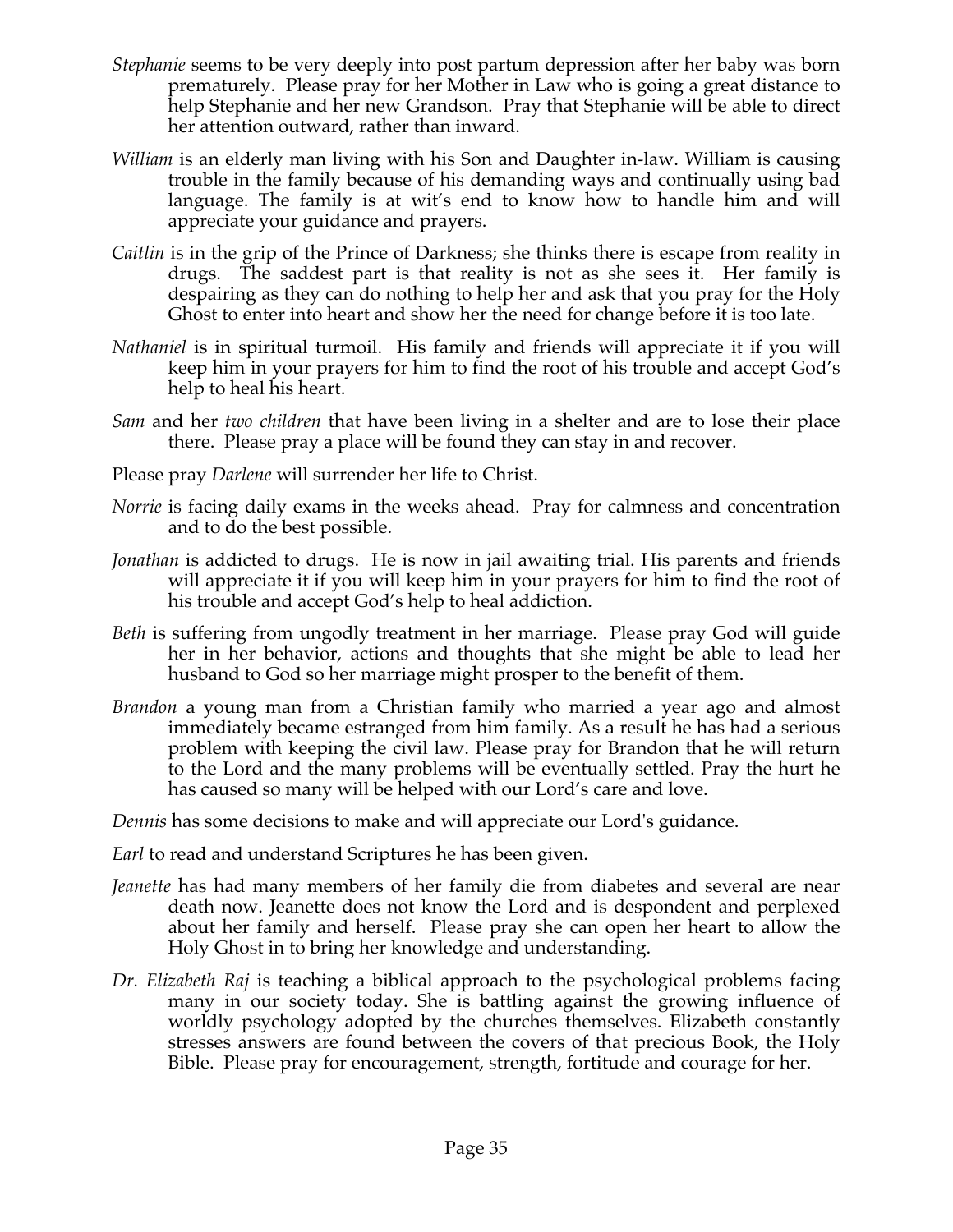- *Abigail* is a teenager who has behavior problems. She feels she is in an area of mental darkness. Please pray that she might look to God for help and not within herself.
- *Sara* asks that you pray for guidance for her as she deals with the stresses of her family and life. Pray that she can separate those things which she can affect from those things which she cannot and give her grace to accept that she cannot do everything and can only change those things within her control. She asks for God's help for her business so that she might remain gainfully employed while keeping up with the needs of her mother and husband and healing her own problems.

*Jacquie* to open her heart to God and accept His Love and Grace.

*Hap* asks you to pray he might be able to trust God will help him make the right decisions at the right time and not to worry uselessly, to change those things he can change, accept those things he cannot change, sleep well to be able to do the correct things with a clear head and that he will open his heart to the Holy Ghost.

### *Anglican Orthodox Church*

*From Bishop John Nakka of our Church Family in South India. We must know, but by the grace of God, we could, and may, experience the same in our own land:*

Dear ALL,

I am so painfully writing this mail as we are very very suffering a lot politically and also due to separation of our State. No power for around 10 to 12 hours in the cities and more than 12 hours in the villages. No enough drinking water, very hot summer.... Politically we are now really afraid as the sectarian hindu religious background parties took over the Union and State Governments. We are a religious minority in India and now our hearts started beating fast and do not know what happened for us in the near future. WE ARE REALLY UNFORTUNATE. We may live like a second grade citizens and we need to face a very hard persecution as was the Hebrews in Egypt. The persecution was already started and around 05 issues were reported for abuse, warnings and stopping the conventions etc., during this week alone i.e., just within a week after Mr.Modi took over the charge.

PLEASE PRAY FOR CHRISTIANS IN INDIA.

yours fraternally in Christ,

+John.

- The *Anglican Orthodox Church in Narowal, Pakistan* had its wall boundary collapse due to heavy rain on 5 July 2014. Water from the street is entering into the church compound which may damage the church building. Please pray for our priest and his wife as they try to reconstruct the wall boundary as soon as possible in order to prevent further damage.
- *Christians in the Central African Republic* are experiencing the ravages of a war between the Muslim and Christians. We have both ministers and members of the Anglican Orthodox Church in Central African Republic. Please pray for God's guidance and protection for all persecuted Christians and those around them.
- On 21 March 2014, *Faith Theological Seminary* in Gujranwala, Pakistan graduated a class. Please pray the Holy Ghost will fill the hearts of the graduates as they go forth to spread The Word of Jesus Christ our Saviour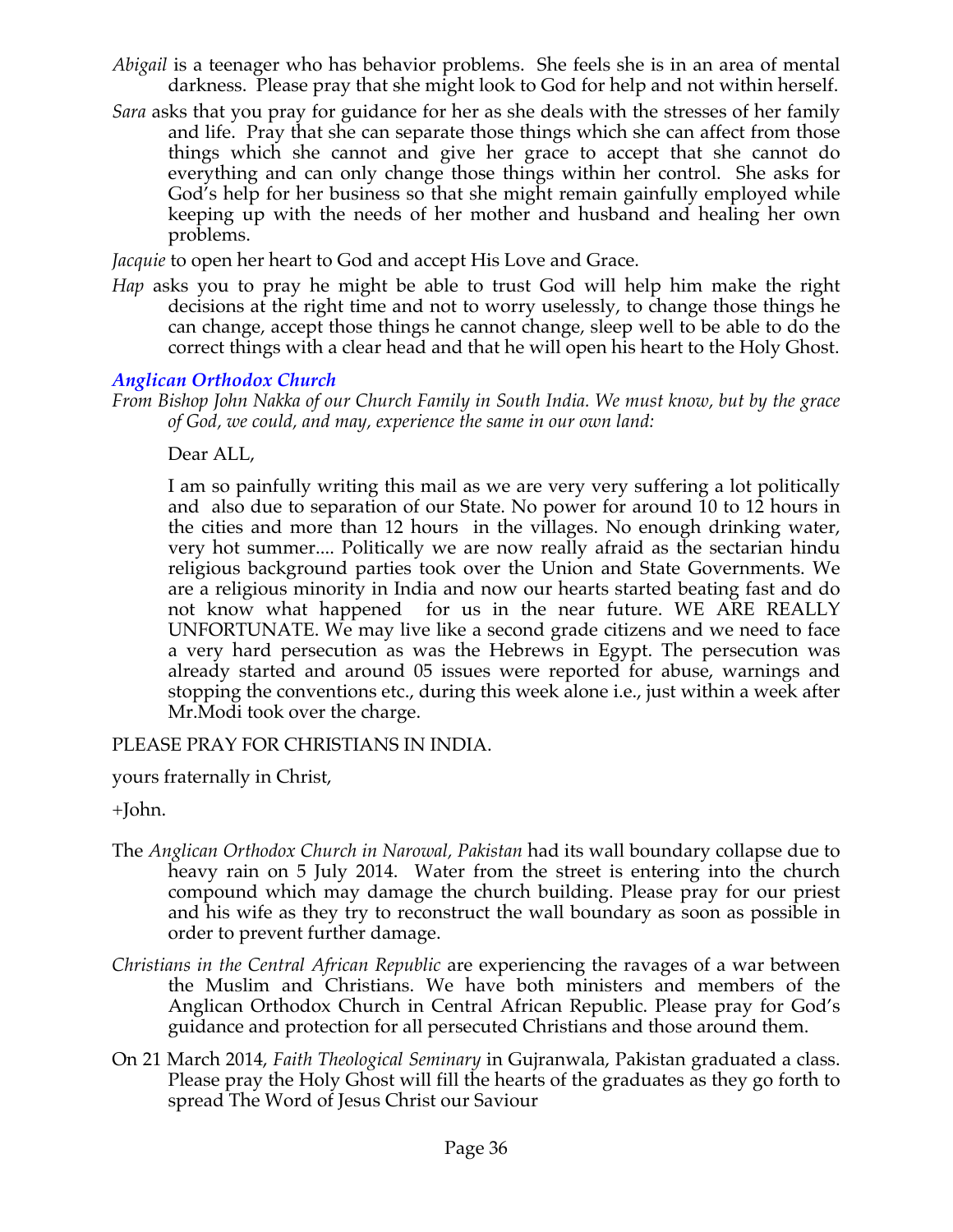- *Rev Paul Thompson,* pastor of Christ Anglican Church (AOC) in Oakland, Iowa, asks you pray for the Holy Ghost to enter the hearts of their congregation that they might find better ways to serve our Lord and bring the Word to those around them.
- *Rev Rick Reid* asks that you pray for Saint Andrews Anglican Church in Newton, North Carolina. They would like to see their congregation grow to the point is it selfsustaining and vibrant. The congregation asks that you pray for the Holy Ghost to enter into their hearts and inspire them to do their best to further His Will.
- *Saint Joseph of Arimathea Anglican Orthodox Church* is under a lot of stress. We all are, but they need even more prayer. Rev Roger Jessup, their wonderful minister, is pressed by the duties of a primary care giver, in addition to all the worries of this world. They have one of their family's primary breadwinners who will be soon unemployed, absent His intervention. As Rev Roger said so eloquently, "We must pray for those who mean us harm and deprive us of our property are our enemies: Our LORD has so commanded us." We must pray they will see light and cleave to it while turning their backs on the Prince of this World. Equally important, we must pray that the Lord will raise up a political leader from among us as He has done in the past. Pray also for trust in God for each member of the parish and for them to find economic relief.

#### *Armed Forces & Contractors*

Airman Donny Patton (Hulbert Field, Florida), Jordan (USMC – Fleet Marine Force - Pacific), Trevor (USAF - KC-10 Boom Operator – New Jersey), Trevor (USN – Whidbey Island, EF-18 Pilot), Kurt Thomas (USN – Camp Foster, Okinawa)

#### *For Our Country*

Our country has lost its way. Over half the people that vote, voted for a government that promises them things it cannot deliver in return for their souls which it can, will and does take. Our foreign policy backs the rise of Islam, we turn our backs on those who would follow God and arm those who murder them. Pray that God will raise up a leader from among the people who can turn the country's course 180° and attempt to come back to God. Pray the people will recognize that they are headed down a smooth wide road into the pit, a road that will get smoother and smoother, steeper and steeper until the only possible way is down. Down, into the depths of the pit. Pray people will recognize there is:

- One True and Triune God who is goodness in and of Himself
- All religions are not equal
- All ways of life are not equal;
- The Bible holds the Key to Life;
- All rights come from God, not the State;
- Good;
- Bad;
- Evil;
- Right;
- Wrong;
- Allah is the Devil;
- Abortion is no more than sacrifice of children to Baal.

Pray this recognition will not come too late. Pray we will, each of us, do our duty to God, Country and Family, putting His Honor above all.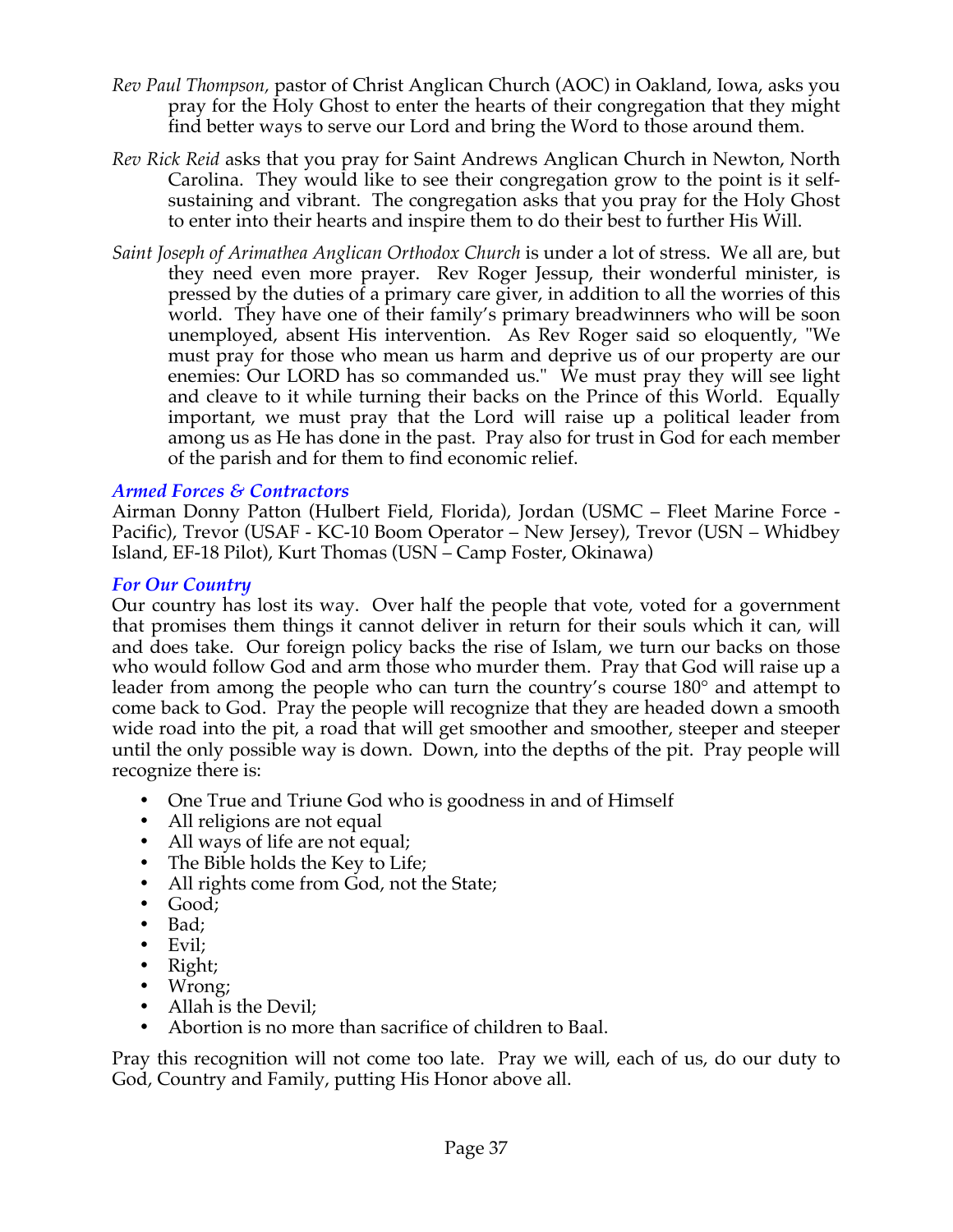### *Persecuted*

Around the world, Christians are under attack, not only in the Muslim world, but from Hindus and others in India. Also, they are under continual attack in the name of "Separation of Church and State" in the western world, as it becomes actively atheist or pro-devil buddy. Please pray for God's guidance and protection for all persecuted Christians and those around them.

### *Thanksgiving*

- The *Thomas Family* and *Scott Potter* give thanks for safe travels around the Western United States for almost all of July.
- *Rachel Lilly* gives thanks for a safe and successful short-term mission trip to India 6 29 July 2014. She and her team arrived safely back in Calgary after presenting the gospel to hundreds of children in India. On one occasion she shared her testimony with 600 children. Thanks for all the prayers from our AOC family.
- *Melody Summers* of Gold Creek, Montana was diagnosed with a brain tumor, which was operated on and turned out to be benign. Please give thanks for the great result and the special miracle for her and her family.
- *Tracey* found employment as a nurse in a local hospital; please give thanks for the job.

### *Various Special Requests*

- *Liberia* is experiencing an outbreak of the Ebola Virus; causing sickness and many deaths. Please pray for people of Liberia and for their Health Providers.
- The *Anglican Orthodox Church in Peshawar, Pakistan* sustained damage to their building as the result of heavy rains. At present the roof is being rebuilt and they have not been able to hold services. Pray it will be fixed very soon and a new place might be found until the church is restored.
- *Nathalie* is teaching English in a small western Ukrainian town where they are having so many problems. Pray for Nathalie and others around the world who are standing up for Christian principles in their countries.
- This is a horrible time for the *people of India, Christians in particular*; they are having problems with Hunger, Bank Closings, Transportation and Schools not functioning. Pray for the Leaders and Members of our Church in Eluru Andhra Pradesh. Pray their basic needs will be met and God will be close to them in this time of need.
- *Lisa* discovered her 9 year old daughter *Mariah* had been raped. This is in the court system now and we know that prayers are needed for this family. "The effectual fervent prayer of a righteous man availeth much" James 5:16 Lisa says she feels the power of your prayer in God's hand on her heart.
- Please pray for *all the people of Egypt*; Bishop Mouneer Anis of Egypt is asking your prayer as the supporters of the deposed Mursi government, with the support of the United States government, have been attacking Christian churches--Anglican, Catholic and Orthodox. They destroyed the car of Anglican priest Rev. Ehab Ayoub. The people of Egypt, the people of the United States need our prayers, even more so the people of the Muslim Brotherhood that they might repent of their evil and know God so the rest of the people may live in peace.
- We ask that you pray, please ask God that the Holy Ghost might give you insight into how you might make the lives of your friends and family better. Remember